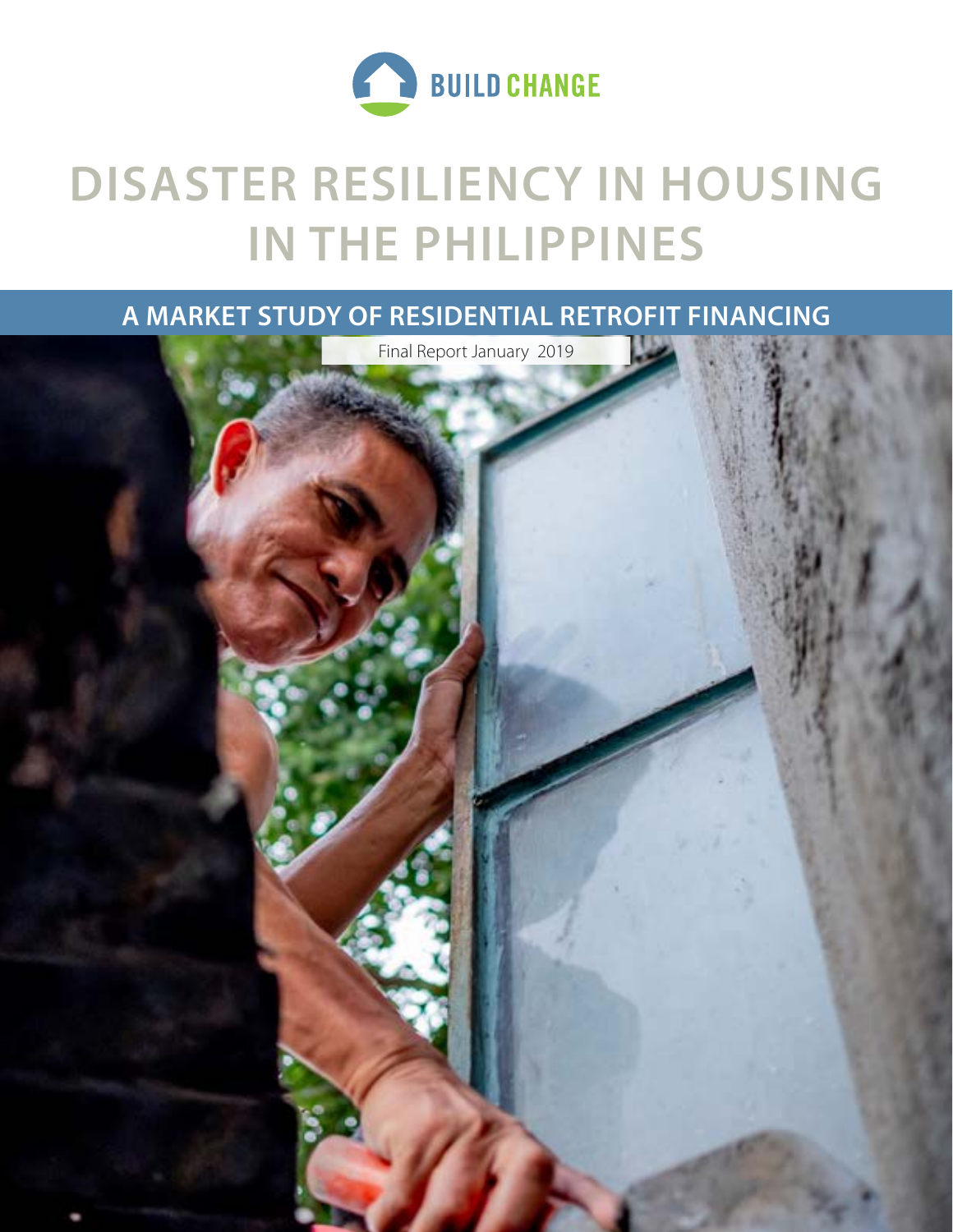# **Commissioned on behalf of:**

Build Change

# **Authored By:**

Lalaine M. Joyas, Consultant Leodegario de Castro, Research Associate Jeanette Moling, Housing Financing Specialist (Build Change)

# **Acknowledgements**

The authors would like to thank all respondents to this research, especially the following agencies and institutions for their valuable contributions to this study:

| Social Housing Finance Corporation (SHFC)                                      |
|--------------------------------------------------------------------------------|
| Quezon City Housing, Community Development and Resettlement Department (HCDRD) |
| Ahon Sa Hirap, Inc. (ASHI)                                                     |
| Tulay Sa Pag unlad, Inc. (TSPI)                                                |
| <b>Country Builders Bank (CBB)</b>                                             |
| <b>ASA Philippines Foundation</b>                                              |
| Novaliches Development Cooperative (NOVADECI)                                  |
| <b>Habitat for Humanity Philippines</b>                                        |
|                                                                                |

# **With special thanks to our partners**





Lloyd's **Charities Trust** 

THE JTI FOUNDATION

# **Cover photo by**  Build Change

*For any questions, comments or requests concerning this report, please contact Jeanette Moling, Housing Financing Specialist at jen@buildchange.org.* 

Visit www.buildchange.org for more information.

# LIST OF ACRONYMS

| <b>ADB</b>      | <b>Asian Development Bank</b>               |
|-----------------|---------------------------------------------|
| <b>ASHI</b>     | Ahon Sa Hirap, Inc.                         |
| <b>BSP</b>      | <b>Bangko Sentral ng Pilipinas</b>          |
| <b>CBB</b>      | <b>Country Builders Bank</b>                |
| <b>CMP</b>      | <b>Community Mortgage Program</b>           |
| <b>CSR</b>      | Corporate social responsibility             |
| <b>DRRM</b>     | Disaster risk reduction and management      |
| <b>FSP</b>      | Financial service provider                  |
| <b>HDMF</b>     | Home Development Mutual Fund                |
| <b>HGC</b>      | <b>Home Guarantee Corporation</b>           |
| <b>HS</b>       | Housing supervisor                          |
| <b>HUDCC</b>    | Housing and Urban Development Coordir       |
| <b>ISFs</b>     | <b>Informal Settler Families</b>            |
| <b>LGU</b>      | Local government unit                       |
| M&E             | Monitoring and evaluation                   |
| <b>MCPI</b>     | Microfinance Council of the Philippines, li |
| <b>MFI</b>      | Microfinance institution                    |
| <b>MF NGO</b>   | Microfinance non government organizati      |
| <b>MIS</b>      | Management information system               |
| <b>NATCCO</b>   | National Confederation of Cooperatives      |
| <b>NCR</b>      | <b>National Capital Region</b>              |
| <b>NHA</b>      | <b>National Housing Authority</b>           |
| <b>NHMFC</b>    | National Home Mortgage and Finance Co       |
| <b>NOVADECI</b> | Novaliches Development Cooperative          |
| <b>PIDS</b>     | Philippine Institute for Development Stuc   |
| PO              | Project Officer                             |
| <b>PSA</b>      | <b>Philippine Statistics Authority</b>      |
| <b>RA</b>       | Republic Act                                |
| <b>RB</b>       | <b>Rural bank</b>                           |
| <b>REM</b>      | Real estate mortgage                        |
| <b>SHFC</b>     | <b>Social Housing Finance Corporation</b>   |
| TA              | <b>Technical assistance</b>                 |
| <b>TESDA</b>    | Technical Education and Skills Developm     |
| <b>TSPI</b>     | Tulay Sa Pag unlad, Inc.                    |
| <b>UDHA</b>     | <b>Urban Development and Housing Act</b>    |
| <b>WASH</b>     | Water, Sanitation and Hygiene               |

- 
- 
- 
- 
- 
- 
- 
- 
- 
- 
- 
- **HUDCC** Housing and Urban Development Coordinating Council
	-
	-
	-
- **MCPI** Microfinance Council of the Philippines, Inc.
	-
- **MF NGO** Microfinance non government organization
	-
	-
	-
	-
- **NHMFC** National Home Mortgage and Finance Corporation
	-
- **PIDS** Philippine Institute for Development Studies
	-
	-
	-
	-
- **TESDA** Technical Education and Skills Development Authority
	-
	-
	-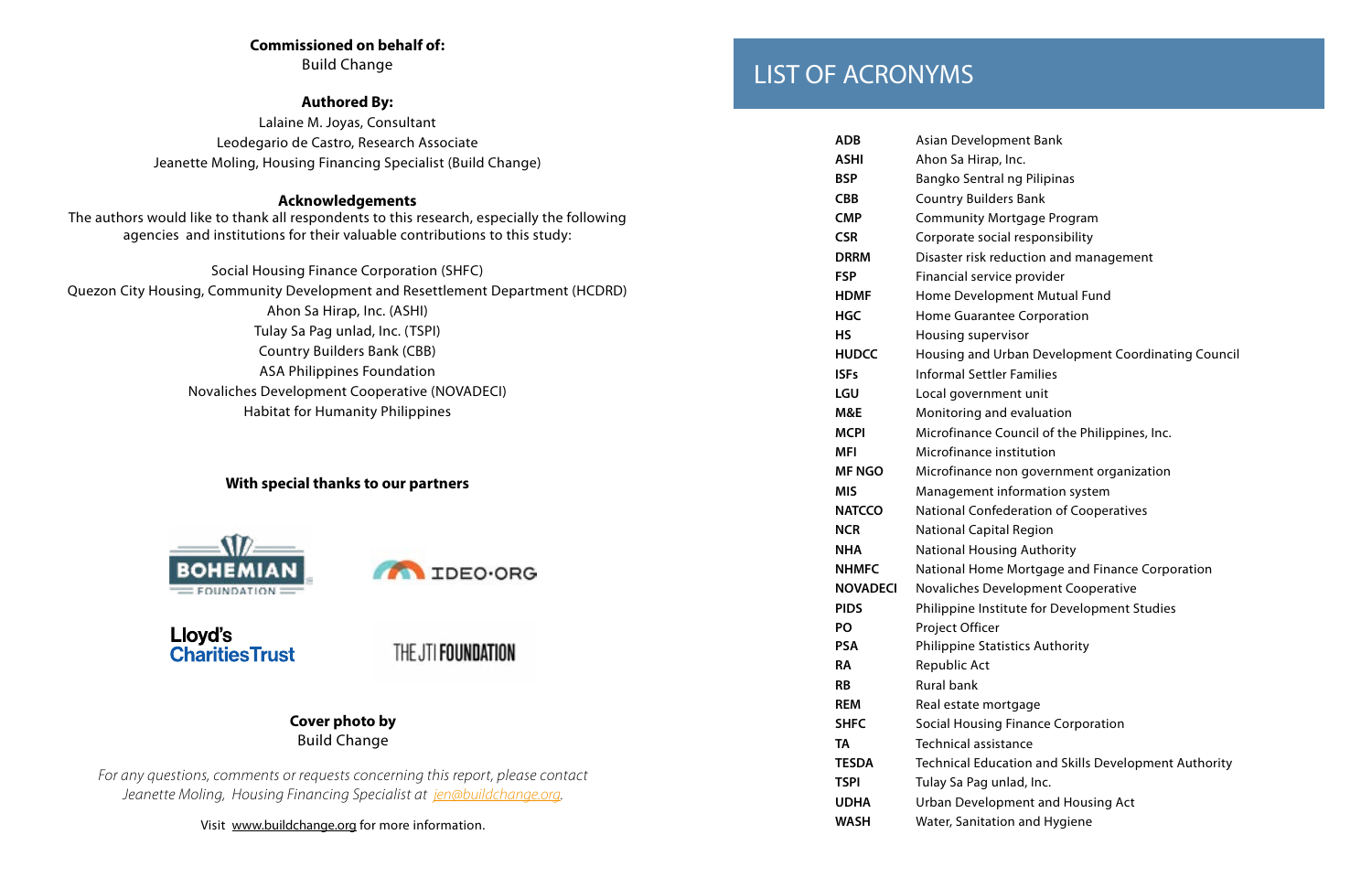| <b>List of Acronyms</b> |    | $\overline{\mathbf{2}}$                               | <b>Housing Finance Programs and Products for</b><br>III. |                                                              |
|-------------------------|----|-------------------------------------------------------|----------------------------------------------------------|--------------------------------------------------------------|
|                         |    | <b>Executive Summary</b>                              | 6                                                        | <b>Low Income Households</b><br>22                           |
| L.                      |    | <b>Introduction</b>                                   | 11                                                       | <b>Government Housing Finance Programs</b><br>23<br>Α.       |
|                         | А. | Objectives of the Study                               | 12                                                       | <b>Housing Microfinance Products</b><br>25<br>Β.             |
|                         | В. | <b>Research Framework and Methodology</b>             | 12                                                       | State of Housing Microfinance in the Philippines<br>26       |
| II.                     |    | The Market for Housing and Home Retrofitting among    |                                                          | 27<br><b>Housing Finance Products of Selected MFIs</b><br>2. |
|                         |    | <b>Low Income Households</b>                          | 14                                                       | Retrofit Finance: Preferences and Capacities of<br>3.        |
|                         | Α. | The Housing Market                                    | 14                                                       | Low Income Households<br>32                                  |
|                         |    | <b>Housing Demand and Supply</b><br>1.                | 14                                                       | <b>Opportunities and Barriers to Financing Home</b><br>IV.   |
|                         |    | House Construction Experience of<br>2.                |                                                          | <b>Retrofitting for Low-Income Households</b><br>33          |
|                         |    | Low Income Households (Qualitative Findings)          | 15                                                       | Demand Side Opportunities and Barriers<br>33<br>A.           |
|                         | B. | The Market for Safe Houses/Retrofitting               | 17                                                       | В.<br><b>Supply Side Opportunities and Barriers</b><br>36    |
|                         |    | <b>Retrofit Market in the Philippines</b><br>1.       | 17                                                       | <b>Recommendations</b><br>40<br>V.                           |
|                         |    | Insights and Perception of Homeowners Regarding<br>2. |                                                          |                                                              |
|                         |    | House Retrofitting (Qualitative Findings)             | 19                                                       |                                                              |

<span id="page-2-0"></span>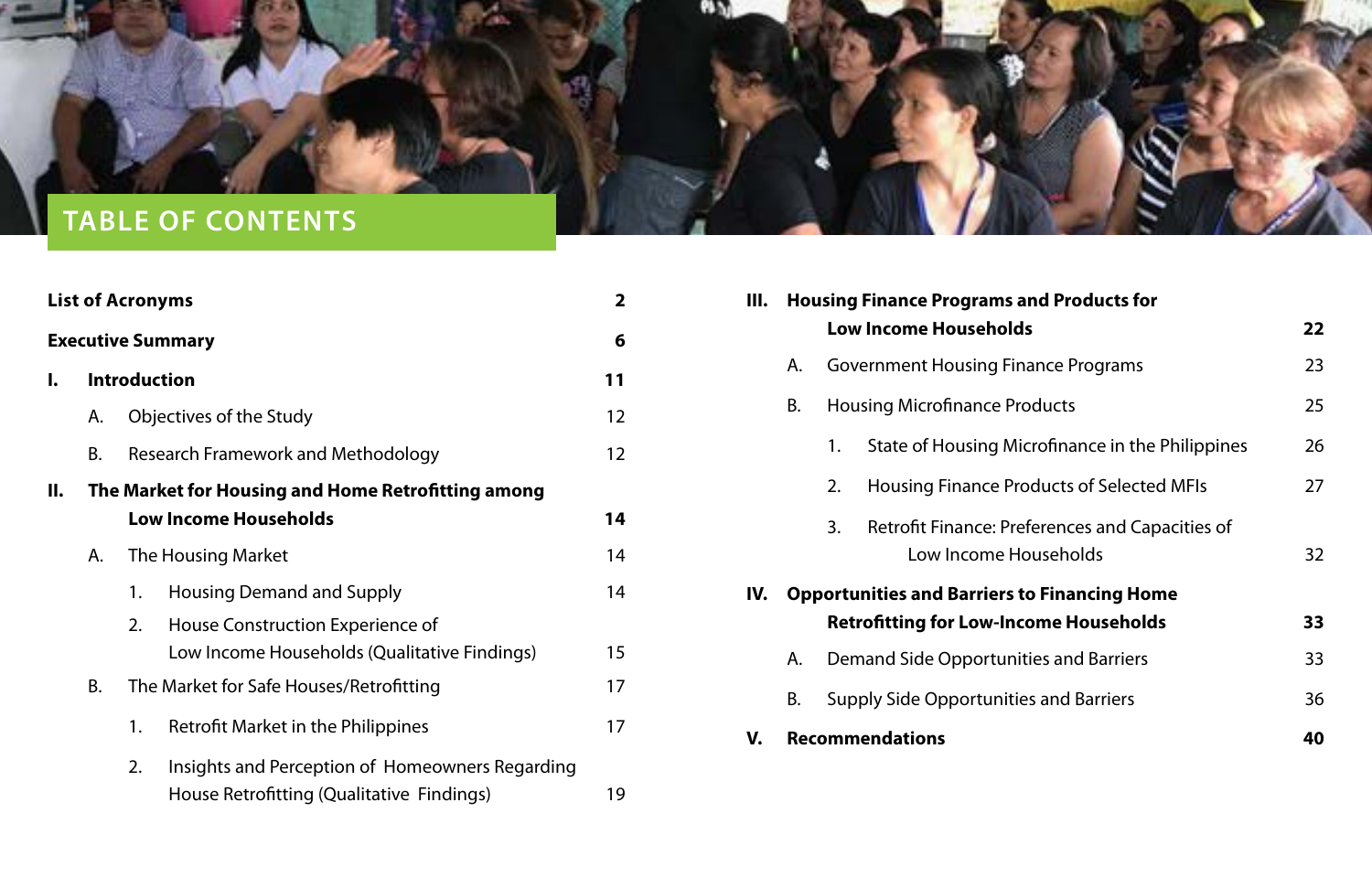*Founded in 2004 and present in the Philippines since 2013, Build Change's focus has expanded from post disaster housing and school construction programs to preventative measures including a retrofitting program to structurally strengthen residential houses in regions vulnerable to typhoons and earthquakes.* 

Build Change is aiming to scale up a housing retrofit program piloted in the Philippines in 2017-18 through government or private sector led socialized housing financing programs. Our initial market assessment in 2017 indicates a demand for home retrofitting exists. Build Change sought to formalize the market study through research aimed at achieving the following results:

- Developing a thorough understanding of the market size of the housing and finance needs of low income households;
- Developing a thorough understanding of housing financing products available in the Philippines from microfinance organizations (including rural banks) and government lending programs, including the regulatory requirements for each lender's profile;
- Comparing the preferences and capacities of low income households with the housing financing products available in the market; and
- Identifying the opportunities and barriers to scale a housing retrofit product among each type of financial institution and then providing recommendations on the partnerships representing the most promising way forward.



**The estimated market for housing retrofitting is nearly 15.6 million units, which house over 69 million vulnerable people.** The majority of these families earn Php 9,000 - 36,250 (USD \$170-682) per month. Of the 15.6 million vulnerable units, it is estimated that microfinance institutions can cater to about 8.6 million units, banks and other financial service providers to about 3.6 million units, while 3.4 million units will need some form of subsidy or grant.

**There is demand for residential retrofitting and residential retrofit financing.** Even low income households understand the risks they are facing in the event of a disaster and appreciate the value of living in safe houses. Government shelter agencies, local government units (LGUs<sup>1</sup>), and financial service providers also understand this reality. For many poor and low income households, however, the immediate need is a liveable housing unit; disaster resistance is a secondary concern. Nevertheless, it is important that housing programs for this market segment strictly adhere to disaster resilient principles and standards.

**Financing and land ownership are key constraints to retrofitting the homes of poor and low income households.** Land ownership problems are more prevalent in highly urbanized areas such as Metro Manila. Whether land is government or privately owned, there is little incentive for poor and low income households to retrofit their houses. Even if they decide to have their houses retrofitted, the range of financing options is very limited. These homeowners may rely on government relocation programs. On the other hand, low income households with land titles face fewer financing barriers because they have both the motivation and access to various financing options. For these households, a key consideration is suitability of financial products for retrofitting.

**Low income homeowners who already qualify for financial products and services of microfinance institutions (MFIs) have a good chance to access financing for house retrofitting.** The housing or home improvement loans currently being offered by MFIs can potentially cover home retrofitting. Those currently excluded by these MFIs (i.e., the extremely poor) are facing greater obstacles and may need a different form of financing. This might take the form of a cash grant from the national government or in kind subsidies from the local government.

*Build Change is an international nonprofit social enterprise that saves lives in earthquakes and typhoons. Build Change's mission is to greatly reduce deaths, injuries and economic losses caused by housing and school collapses due to earthquakes and windstorms in emerging nations.* 

# **EXECUTIVE SUMMARY**

# **Key findings from this research**

<sup>1</sup> Local government units (LGUs) refers to a combined hierarchy of three levels of government: provinces, cities and municipalities and barangays (the smallest administrative division representing a village or district). <sup>2</sup> The exchange rate used in this report is Php 53: USD \$1. USD figures are rounded where appropriate.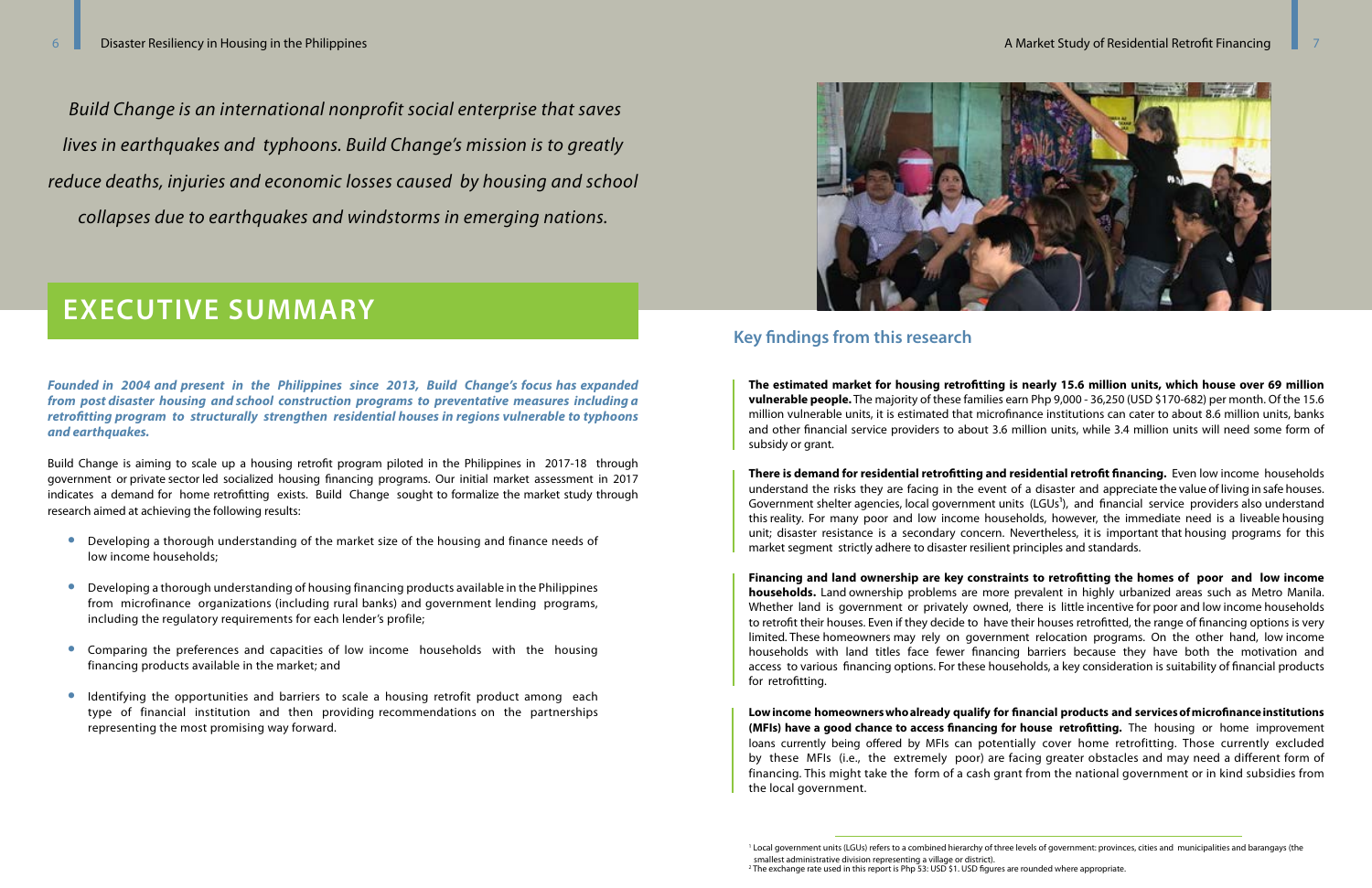# **Key findings from this research (continued)**

*Build Change can work on the following in the medium or long term to ensure that home retrofitting is regarded as essential in disaster preparedness and to lower the exposure of low income households to disaster risk.* 

• Partnership with government shelter agencies that are targeting to close the housing gap through their shelter plans. Build Change can help promote the paradigm of safe houses and

• Advocacy for the government to earmark funds for housing resiliency (part of a Resiliency Fund, for instance), in general, and specifically for home retrofitting. Advocacy can include opening of financing facilities dedicated for retrofitting through government financial institutions (e.g. Land Bank of the Philippines, Development Bank of the Philippines, the Small Business Corporation, etc.), and not just through the shelter agencies. Government financial institutions

- retrofitting housing units constructed in project areas.
- can also support scaling of resilient housing financing through capital inflows to MFIs.

• Partnership with MFIs or financial service providers (FSPs) on financial product development (from concept development to pilot testing), demand creation (educational materials for both staff and clients), and staff training (to equip the staff with knowledge and skills for retrofit loan assessment and utilization checks). Build Change can also help FSPs integrate home retrofitting in monitoring and evaluation (M&E) frameworks and tools so that need can

• Partnership with LGUs in preparing designs for safe, disaster resilient houses. Within Metro Manila, the City of Marikina (through the Marikina Settlement Office) has a standard disaster resilient housing design to help homeowners lower their cost for design services and comply with building permit requirements. They also recommend building permit applications to the Engineering Department to expedite processes. Build Change can be engaged in providing technical inputs on resilient housing and urban development to LGUs crafting their

*Institutions and government agencies interviewed for this report indicated an openness to partnering with Build Change on a number of activities. Here are some avenues that Build Change can pursue immediately to speed the scaling up of retrofit projects for low-income households:*

• Partnership with associations such as the Microfinance Council of the Philippines (MCPI), the Rural Bankers Association of the Philippines (RBAP) and the National Confederation of Cooperatives (NATCCO) to raise awareness on disaster resilient homes as part of the FSPs' risk management framework. Build Change can organize and provide orientation training to

- be regularly assessed.
- local shelter plans and local housing codes.
- Partnership with LGUs and SHFC for home retrofitting under the CMP.
- members of these associations.

**Financing type depends on market segment.** Even within the low income stratum, there is no one size fits all product that can cater to the needs of different segments of the market for residential retrofitting. Different market segments have differing preferences and capacities to repay debt. Low income homeowners already borrowing from MFIs prefer smaller loans (under Php 50,000 or approximately USD \$950<sup>2</sup>) so that weekly payments are affordable. This necessitates retrofit projects that are phased or incremental to ensure repayment terms are sustainable and loan terms suit the cash flow needs and repayment capacity of the homeowner.

**MFIs can meet low income households' need for home retrofit financing.** An MFI with strong buy in and high commitment to social goals and client well being is ideally positioned to serve its clients with a financial product that will help strengthen housing structures. Likewise, disaster resilient homes (and businesses) can fit into the MFI's risk management framework, recognizing that clients' micro enterprises can be severely affected by disasters, a fact that would adversely affect repayment performance.

**Generally, Philippine government shelter agencies lack adequate scope in their programs for home retrofitting.** Shelter agencies' mandates and resources are mainly directed toward addressing the general housing needs of the poor and low income households and to expanding financial access to this market segment. Social Housing Finance Corporation (SHFC)'s Community Mortgage Program (CMP) and Pag-IBIG loans,<sup>3</sup> meanwhile, offer opportunities to include home retrofitting in their programs, but retrofitting needs to be incorporated in the "language" of these agencies with explicit policy statements or guidelines for adoption. There is also space to include disaster resilient principles in the government's housing programs to ensure that construction of new housing structures adhere to construction and building standards.

**Local Government Units (LGUs) are well positioned to provide assistance to the poor and low income households for home retrofitting.** Disaster resilient homes can be integrated into their disaster risk reduction and management (DRRM) framework and local development plans. Barriers to this, however, include a lack of technical expertise to assess housing conditions (and the corresponding scope for home retrofitting), and a lack of data to monitor and assess the need for home retrofitting. There are also anticipated challenges in using public funds for private housing due to stringent government procurement policies and procedures

**Whether government initiated or led by MFIs, any home retrofit financing program needs to be aided by marketing and consumer awareness activities.** Even as low income households express the need to have their houses retrofitted, they will not always prioritize home retrofitting over other spending priorities given scarce funds and resources. Therefore, it will be important to communicate to households the existence of such programs as well as the value proposition of home retrofitting, particularly its ability to save lives, property and businesses in the event of a disaster.

**There are already housing financing products on the market.** For the low-income segment, housing loans average Php 22,500 (USD \$425) at 32% interest rate with a one year term. For higher income segments, loans can average Php 1,000,000 (USD \$18,900) with 8% interest rates and 5-15 year terms. These programs provide a considerable supply of housing finance, however low capitalization and lack of risk-sharing mechanisms limit the ability of financial service providers to offer a comprehensive loan product with flexible terms for this market.

**Fintech is a growing trend with financial service providers.** There are opportunities to integrate digitized tools to support resilient housing into their platforms.

# **What are quick wins for Build Change?**

## **What are medium and long term opportunities?**

<sup>&</sup>lt;sup>3</sup> Pagtutulungan sa Kinabukasan: Ikaw, Bangko, Industria at Gobyerno. This is the Philippine Government's Home Development Mutual Fund.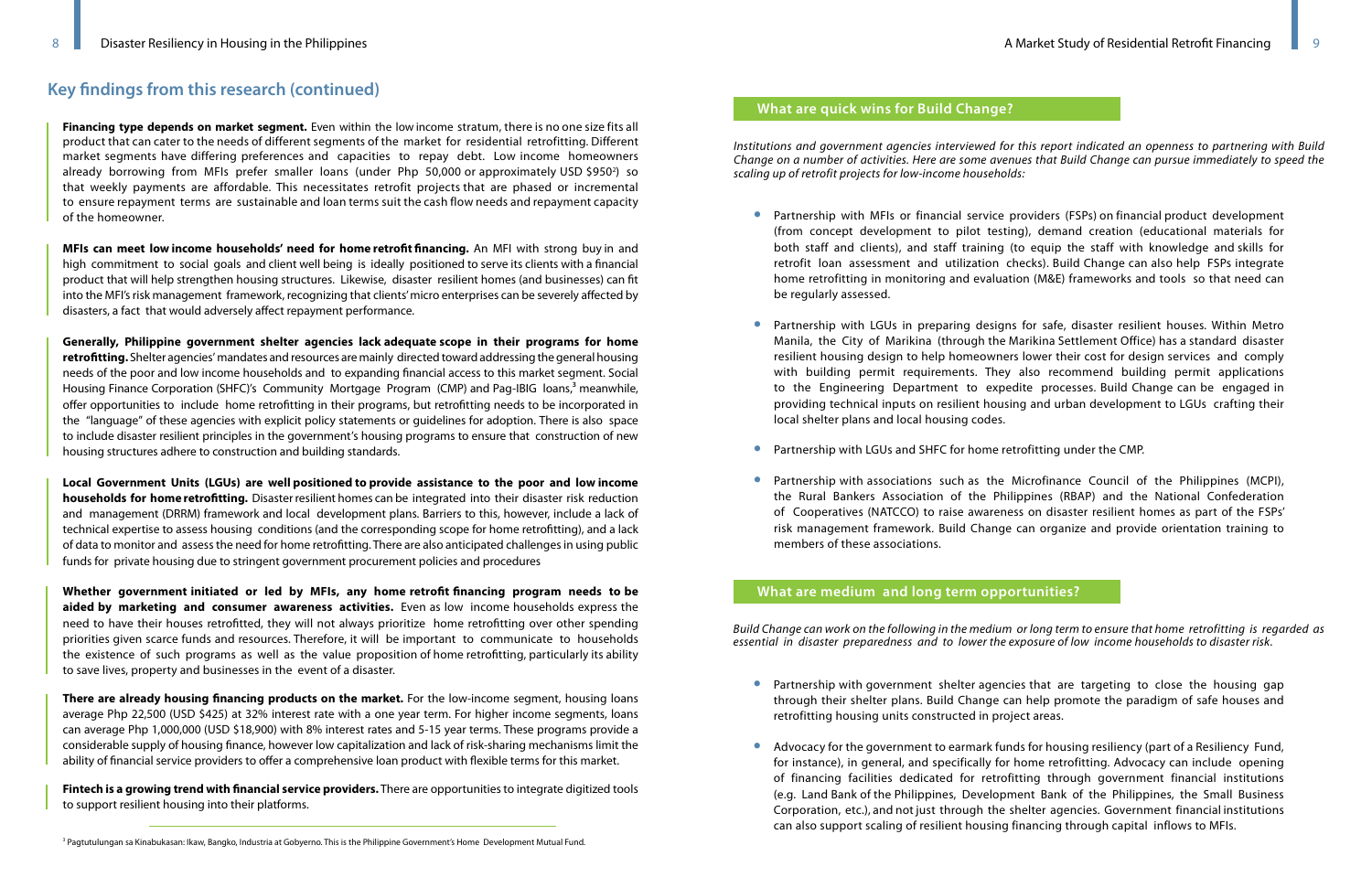- Support initiatives on policy advocacy and development among shelter agencies and LGUs to include the idea of retrofitting housing for low income homeowners into their plans and budget allocation. This may include provision of technical assistance (TA) packages for capacity development programs of local implementors, research and development, plan and project proposal preparation, tool development for assessment and creating models of success
- Together with MFIs, develop other financial products, or a mix of products, that can address constraints currently faced by low income households. This may include savings products for rural banks and cooperatives, or an insurance product that can serve as incentive to get houses retrofitted.
- Work with multilateral organizations [e.g., the Asian Development Bank (ADB), UNICEF] within the DRRM space and include house resiliency in the framework. Build Change can position itself as a provider of training and technical assistance on home retrofitting for low income households. Initial discussions with the ADB indicate the need to demonstrate household level outcomes as a result of retrofitted or stronger houses. Outcomes may include increasing household investments on health and education as a result, perhaps, of less spending on house repairs. Research that can explore these outcomes can be pursued by Build Change. Results of the research can potentially strengthen the value proposition of home retrofitting and home retrofit financing.
- Together with the Technical Education and Skills Development Authority (TESDA), advocate for the nationwide adoption of vocational and training modules on building and construction of disaster resilient homes. Build Change can use and build on existing modules it specifically designed for Region 8
- Explore the idea of a grading system in incremental retrofitting towards disaster resilient homes. This can be patterned after the phased approach to rural sanitation development with the goal of bringing communities to Zero Open Defecation status.4 Relevant government agencies [Department of the Interior and Local Government (DILG), Housing and Urban Development Coordinating Council (HUDCC)] and LGUs can be engaged in discussions to build buy in and support. When established, this can assist in the targeting, planning and budget allocation of the LGUs.

The World Risk Report (WRR)<sup>5</sup>, an assessment of the disaster risk posed by extreme natural events to 171 nations in the period 2012-16, listed the Philippines as one of the world's most vulnerable countries, along with Vanuatu, Tonga, Guatemala, Bangladesh, Solomon Islands and Costa Rica. Overall, countries in Pacific Asia, including the Philippines, remain most at risk from natural disasters, such as earthquakes, volcanic eruptions, strong typhoons, storm surges and tsunamis. The Philippines holds an unfortunate distinction of being located along the Pacific Typhoon Belt and on the seismically and volcanically active Pacific Ring of Fire.

In the Philippines, the economic costs caused by these disasters, including widespread damage to infrastructure, has been huge. But it is the human cost that has been particularly grim. In 2011 and 2012, casualties from tropical cyclones were over 5,000 each year6. This figure spiked in 2013 due to super typhoon Yolanda, with 6,300 dead, 28,689 injured and 1,061 missing. These figures do not include casualties from earthquakes, flooding and volcanic activities. UNICEF estimates that 27.6 million Filipinos are vulnerable to the risks of natural hazards, and this disproportionately includes the poorest and the most marginalized in Filipino society.

The World Risk Report stated that many countries, including the Philippines, have increased efforts toward disaster preparedness. The Philippine Disaster Risk Reduction and Management Act, or Republic Act (RA) 10121, shifted the policy environment and the way the country deals with disasters from mere response to preparedness. RA 10121 provides a comprehensive, all hazard, multi sectoral, inter agency and community based approach to disaster risk management through the formulation of the National Disaster Risk Management Framework and Plan. In Metro Manila, preparedness for "The Big One" (a predicted magnitude 7.2 earthquake) intensified in recent years with national government offices and local government units cooperating to raise public awareness on what to do when it ultimately happens.

Still, millions of Filipinos remain at risk and highly vulnerable to disasters. One main reason is the poor quality of their houses that were not designed by engineers, were constructed without building permits and were not built by construction professionals.

It is, therefore, a welcome development that organizations such as Build Change are bringing advanced engineering, technical and training experience to bear in support of these efforts to save lives through disaster preparedness and safer structures (houses, school buildings). Founded in 2004 and present in the Philippines since 2013, Build Change is a non profit social enterprise with the mission to save lives in earthquakes and extreme weather events. In recent years, Build Change's focus has expanded from post disaster housing and school construction programs to preventative measures including a program to retrofit (structurally strengthen) residential houses in regions vulnerable to typhoons and earthquakes.

Disaster resistant homes can save lives. But Build Change believes that that offering home retrofitting, particularly for low income households, presents an opportunity to save more lives on a far greater scale at a much faster pace.

# **DISASTER RESILIENCY IN HOUSING IN THE PHILIPPINES**  A MARKET STUDY ON RESIDENTIAL RETROFIT FINANCING

# **I. INTRODUCTION**

<sup>&</sup>lt;sup>5</sup> This is a list of countries by natural disaster risk, as measured in the World Risk Index, calculated by the United Nations University Institute for Environment and Human Security (UNU EHS) and featured in the 2016 World Risk Report (WRR 2016) published by the Alliance Development Works/Bündnis Entwicklung Hilft (BEH)

<sup>6</sup> Source: National Disaster Risk Reduction and Management Council.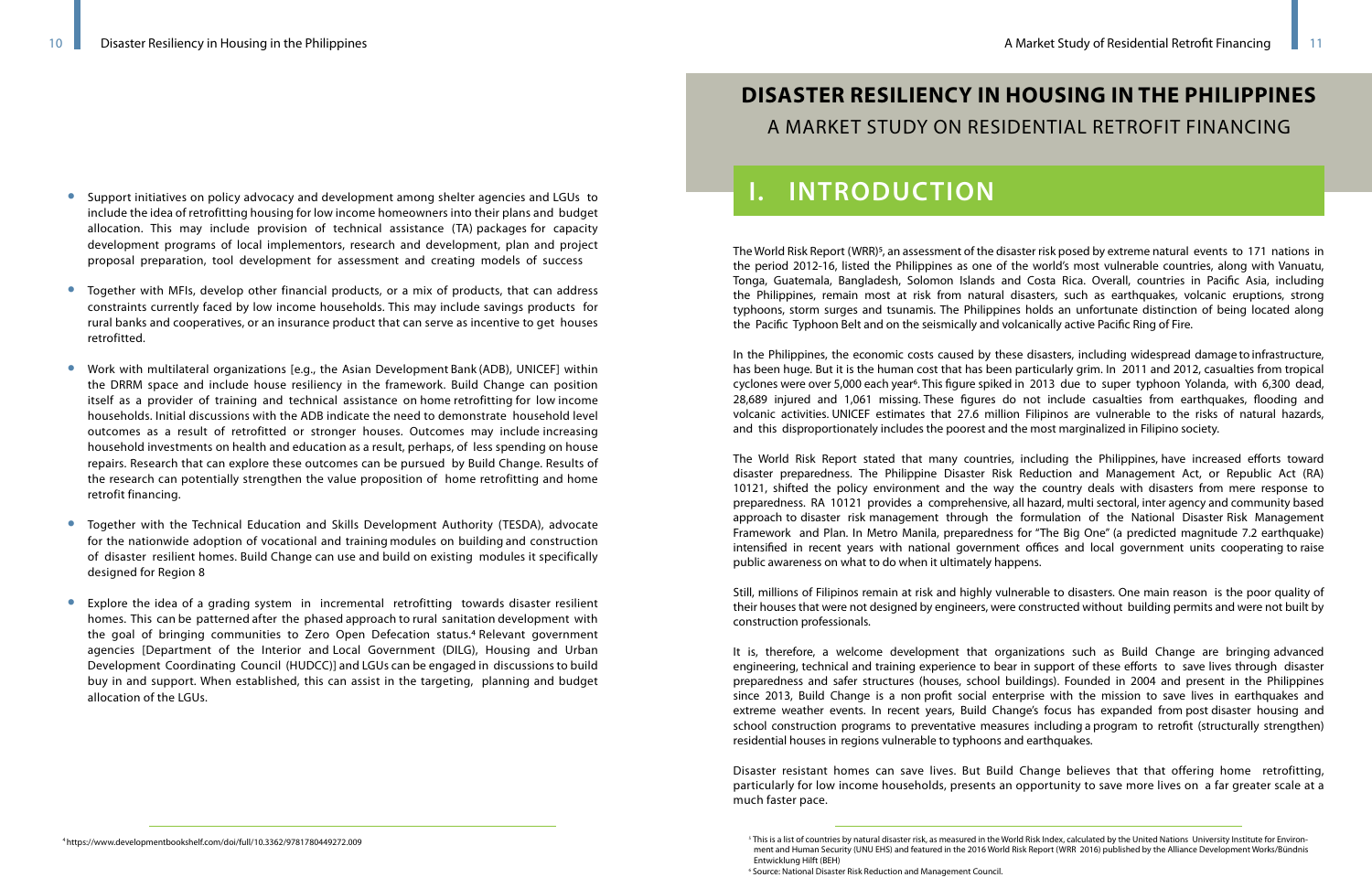**Build Change's strategy has led the organization to explore the possibility of scaling up a housing retrofitting program through socialized housing financing programs that may be offered by local institutions (national government agencies, local government) and financial service providers (banks, cooperatives, microfinance institutions). Initial findings drawn from an initial market scanning in 2017 indicate that there is demand for home retrofitting. Build Change sought to formalize the market study and commissioned a consultant to conduct a landscape check to determine the feasibility of financial products for housing retrofitting in the Philippines. Specifically, the research aimed to achieve the following:**

Developing a thorough understanding of the market size of the housing and finance needs of low income households.

- Assessing incentives and constraints for homeowners to get a safe house.
- Evaluating the homeowners' preferences, requirements and capacities.

Developing a thorough understanding of housing financing products available in the Philippines from microfinance organizations (including rural banks) and government lending programs, including the regulatory requirements for each lender's profile.

Comparing the preferences and capacities of low income households with the housing financing products available in the market.

Identifying the opportunities and barriers to scale a housing retrofitting product among each type of financial institution and providing recommendations to Build Change on which partnerships to advance.

The research, which mainly explored the demand for and supply of home retrofit financing, followed the framework described in the table below (Table 1). In order to provide context, the study checked the state of housing finance in the country, including indications of the market size (housing and home retrofitting) and the availability of financing programs both from the government and private sector. Housing and housing finance related regulations were also tackled to shed light on how the regulatory environment can support financing initiatives for disaster resistant homes.

The research then focused on retrofit financing, or financing structural improvements to make houses of low income households safer in the event of disasters such as earthquakes and typhoons. The study looked into the demand for home retrofit financing among low income households mainly in Metro Manila, including their needs, preferences and capacities, as well as constraints and barriers to having safe houses. The research also explored potential providers of this type of financing.

Both primary and secondary data were used for this research. Secondary data were sourced from a desk review of existing literature on housing and housing finance, and from information provided by key informants. Primary data were mainly qualitative, which were collected using focus groups. Informants to the interviews included officials of the government's shelter agencies, selected local governments in Metro Manila, financial service providers (FSPs) and support institutions. A total of 16 interviews were completed while several focus groups with homeowners were organized with the cooperation of the FSPs that participated in this study.

### **Table 1: Research Framework**

| search Framework |  |
|------------------|--|
|------------------|--|

| <b>Government Agencies</b>                                                                                                                                                                                                                                                                   | Local<br><b>Government Unit</b>                                                                                                                                                                              | <b>Financial Service</b><br><b>Providers</b>                                                                                                                                                          | <b>Support Institutions</b>                                                                                                                   |
|----------------------------------------------------------------------------------------------------------------------------------------------------------------------------------------------------------------------------------------------------------------------------------------------|--------------------------------------------------------------------------------------------------------------------------------------------------------------------------------------------------------------|-------------------------------------------------------------------------------------------------------------------------------------------------------------------------------------------------------|-----------------------------------------------------------------------------------------------------------------------------------------------|
| National Home Mortgage<br>and Finance Corporation<br>(NHMFC)<br>Housing and Urban<br>Development<br><b>Coordinating Council</b><br>(HUDCC)<br><b>Home Guaranty</b><br>Corporation (HGC)<br><b>Social Housing Finance</b><br>Corporation (SHFC)<br><b>National Housing</b><br>Authority (NHA) | Marikina City - Marikina<br>Settlement Office<br>City of Manila - City<br>Urban Settlement<br>Department<br>Quezon City - Housing,<br><b>Community Development</b><br>and Resettlement<br>Department (HCDRD) | Ahon Sa Hirap, Inc. (ASHI)<br>Tulay Sa Pag unlad, Inc.<br>(TSPI)<br><b>Country Builders Bank</b><br>(CBB)<br><b>ASA Philippines</b><br>Foundation<br>Novaliches Development<br>Cooperative (NOVADECI) | Microfinance Council of<br>the Philippines, Inc.<br>National Confederation of<br>Cooperatives (NATCCO)<br>Habitat for Humanity<br>Philippines |

| IGDIE IIIESEGILIIIIGIIIEWUIN                                         |                                                                                                                                                                                  |                                                                                                                   |                                                                                                                                |  |
|----------------------------------------------------------------------|----------------------------------------------------------------------------------------------------------------------------------------------------------------------------------|-------------------------------------------------------------------------------------------------------------------|--------------------------------------------------------------------------------------------------------------------------------|--|
|                                                                      | <b>DEMAND</b>                                                                                                                                                                    | <b>SUPPLY</b>                                                                                                     |                                                                                                                                |  |
| <b>HOUSING</b><br><b>FINANCE</b>                                     | Market size (low income<br>households)<br>Preferences, requirements,<br>needs and capacities of<br>low income households to                                                      | Financial products currently<br>available for housing<br>Lenders and regulatory<br>requirements                   | <b>Opportunities &amp;</b><br>barriers to offering<br>and scaling a<br>financing product<br>on safe houses and<br>retrofitting |  |
|                                                                      | access housing financing                                                                                                                                                         | Target market and profile of<br>current clients/beneficiaries                                                     | <b>Potential features</b><br>of a financing                                                                                    |  |
|                                                                      | Potential market size<br>Preference, requirements,                                                                                                                               | Financial products on<br>safe houses and retrofitting                                                             | product on safe<br>houses and<br>retrofitting                                                                                  |  |
| <b>FINANCING</b><br><b>SAFE HOUSES &amp;</b><br><b>RETROFITTIING</b> | needs and capacities of<br>low income households<br>to access financing of safe<br>houses or retrofitting<br>Incentives and constraints for<br>homeowners to get a<br>safe house | currently available in<br>the market<br>• Profile of target market<br>and current clients<br>• Terms and features | <b>Opportunities &amp;</b><br>barriers to offering<br>and scaling a<br>financing product<br>on safe houses and<br>retrofitting |  |

In the table below is the list of institutions that participated in the interviews, while Annex A provides the list of informants. The research instruments used for this study are in Annex B.

# **Table 2: Institutions Interviewed for this Study**

# **A. Objectives of the Study**

# **B. Research Framework and Methodology**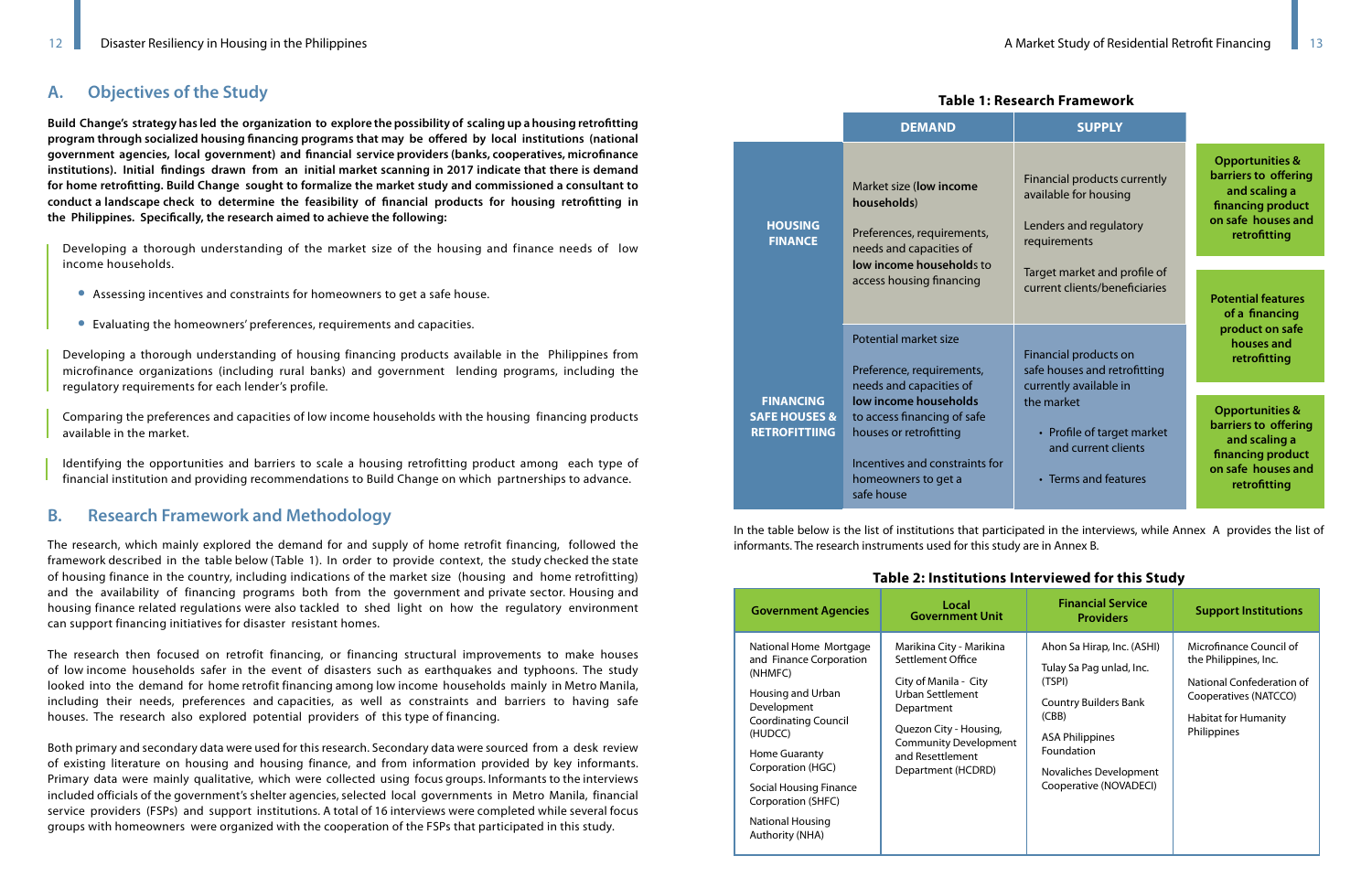In order to contextualize the housing finance discussion, this section will present facts and figures on housing demand and supply. Table 3 below shows projections for new housing need for the period 2012 – 2030 based on current housing deficits.

### **Table 3: New Housing Need, 2012 - 2030**

In Table 4, statistics indicate that between 2001 and 2011 a deficit existed in supply for socialized, economic and low cost housing (housing costing up to Php 3 million or \$56,600).

## **Table 4: Housing Demand and Supply Profile, 2001-2011**

# **II. The Market for Housing and Home Retrofitting among Low Income Households**

By the end of 2011, there was a backlog of 3,087,520 housing units. This figure excludes 832,046 households that cannot afford housing (see Table 5 below). Using Table 3 as a baseline, 25% of the housing backlog is socialized housing and 42% is economic housing. Considering a housing production capacity of 200,000 units per year and no new government housing programs, the total estimated housing backlog is estimated to be 6,546,506 units by 2030 (Table 5).

# **Table 5: Estimated Backlog by 2030\***

# **Revenue Creation 2. House Construction Experience of Low Income Households (Qualitative Findings)**

# **1. Housing Demand and Supply**

# **A. The Housing Market in the Philippines**

| <b>Market Segment</b>      | <b>Price Range (in PhP)</b> | <b>Units Needed</b> | % of Total Need |
|----------------------------|-----------------------------|---------------------|-----------------|
| Can't Afford/Needs Subsidy |                             | 1,449,854           | 23%             |
| Socialized Housing         | 400K & below                | 1,582,497           | 25%             |
| <b>Economic Housing</b>    | $400K - 1.25M$              | 2,588,897           | 42%             |
| Low Cost Housing           | $1.25M - 3M$                | 605,692             | 10%             |
| Mid Cost Housing           | $3M - 6M$                   | No need             |                 |
| High End Housing           | >6M                         | No need             |                 |
| <b>Total Need</b>          |                             | 6,226,940           |                 |

Source: www.industry.gov.ph, DTI BOI

Five focus groups and a few individual interviews were held with homeowners who were borrower clients of FSPs. All were from low income households with typical household sizes between four and six people and whose sources of income were home based micro enterprises such as retail vending. Very few respondents were formally employed or had spouses with regular employment. Monthly household incomes ranged from as low as Php 10,000 (USD \$190) to as high as Php 40,000 (USD \$750).

Three of the five focus groups had homeowners who already owned their houses. Two groups had homeowners who lived in detached houses, acquired through a housing finance program of a microfinance NGO. The other homeowners had participated in a government housing program for households that previously resided on Smokey Mountain, a former landfill in the City of Manila. Unlike the other two focus groups, these homeowners lived in tenement buildings.

Two focus groups had participants who did not yet own their houses, they were either staying with family or renting. According to these homeowners, barriers to house ownership included financing (insufficient funds to acquire a lot and construct a house) and land ownership.

| <b>Market Segment</b>   | <b>Housing Demand</b> | <b>Housing Supply</b> | <b>Surplus (Deficit)</b> |
|-------------------------|-----------------------|-----------------------|--------------------------|
| Socialized Housing      | 1,143,048             | 479,765               | (663, 283)               |
| <b>Economic Housing</b> | 2,503,990             | 541,913               | (1,962,077)              |
| Low Cost Housing        | 704,406               | 242,246               | (462, 160)               |
| Mid Cost Housing        | 72,592                | 322,995               | 250,403                  |
| High End Housing        | 18,235                | 242,246               | 224,011                  |

Source: www.industry.gov.ph, DTI BOI

| <b>Market Segment</b>                                                               |           |
|-------------------------------------------------------------------------------------|-----------|
| Those who can't afford                                                              | 832,046   |
| Backlog, as of 2011                                                                 | 3,087,520 |
| <b>Total Housing Backlog, as of 2011</b>                                            | 3,919,566 |
| New Housing Need, 2012 - 2030 (345,941 units/year x 18 years)                       | 6,226,940 |
| Housing Production Capacity (200,000 units/year x 18 years)                         | 3,600,000 |
| <b>Backlog by 2030</b>                                                              | 6,546,506 |
| Source: www.industry.gov.ph, DTI BOI<br>* If no special housing program is created. |           |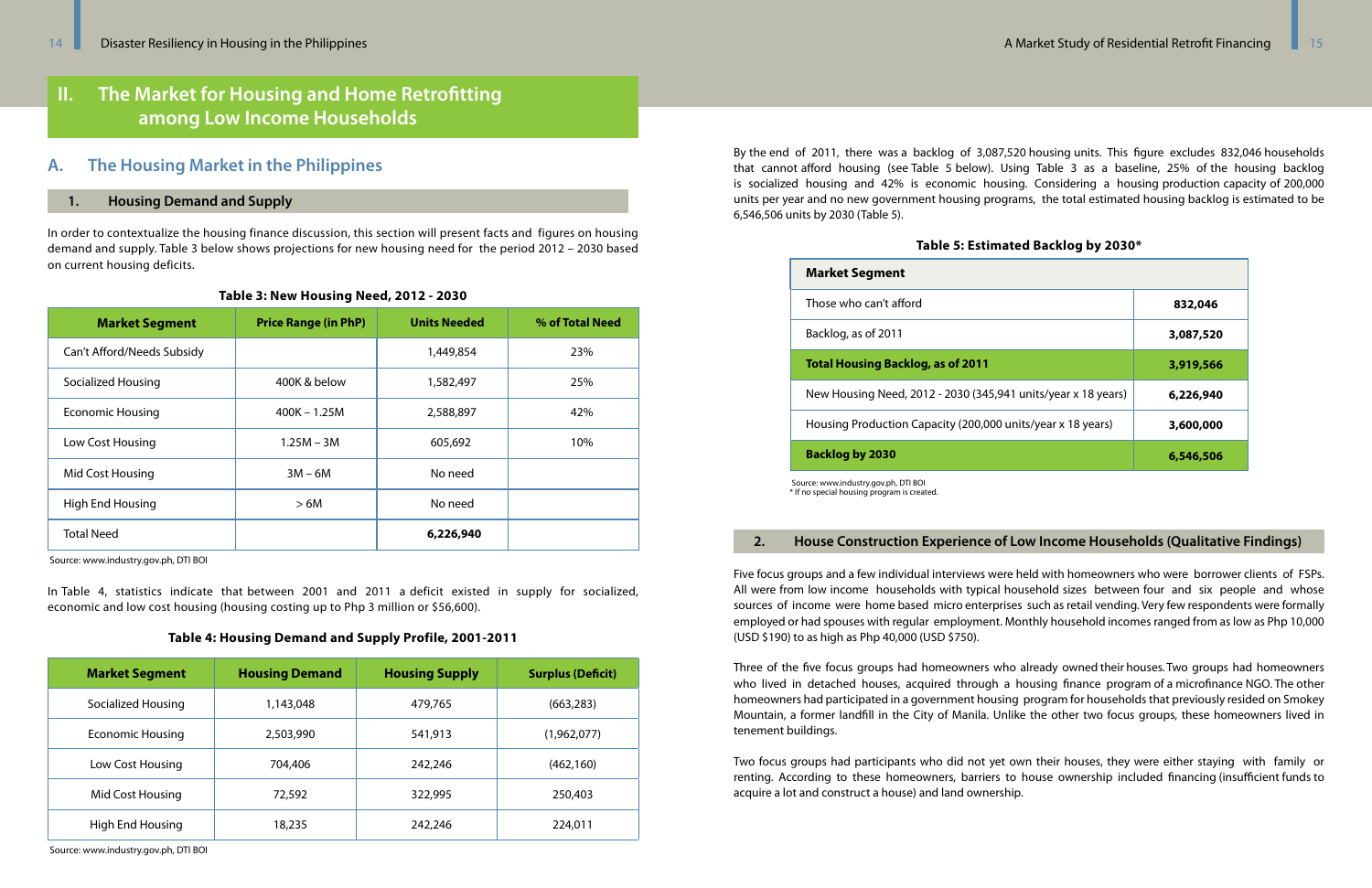| <b>Type of Building</b>                |            | <b>Occupied Housing Units   Number of Households*</b> | <b>Household Population*</b> |
|----------------------------------------|------------|-------------------------------------------------------|------------------------------|
| <b>Total</b>                           | 22,421,193 | 22,969,666                                            | 100,543,973                  |
| Single house                           | 18,093,494 | 18,502,300                                            | 83,221,567                   |
| <b>Duplex</b>                          | 1,600,921  | 1,649,429                                             | 6,805,772                    |
| Multi-unit residential                 | 2,661,886  | 2,749,398                                             | 10,250,475                   |
| Commercial/industrial/<br>agricultural | 36,426     | 38,413                                                | 140,204                      |
| Institutional living quarter           | 3,299      | 3,462                                                 | 11,439                       |
| <b>Others</b>                          | 4,581      | 4,718                                                 | 17,490                       |
| Not Reported                           | 20,586     | 21,946                                                | 97,026                       |

\* Excludes households in designated relocation areas. Source: PSA, 2015

| <b>Outer Walls</b>                      | <b>Number of Occupied Housing Units</b> |
|-----------------------------------------|-----------------------------------------|
| Concrete/Brick/Stone                    | 11,035,032                              |
| Wood                                    | 3,909,408                               |
| Half concrete/brick/stone and half wood | 3,430,114                               |
| Galvanized iron/aluminum                | 226,647                                 |
| Bamboo/sawali/cogon/nipa                | 3,543,338                               |
| <b>Others</b>                           | 194,499                                 |
| <b>Total</b>                            | 22,421,193                              |
| Source: PSA, 2015; PIDS 2012            |                                         |

7 A non monetary investment of their own labour

### **1. Retrofit Market in the Philippines**

# **B. The Market for Safe Houses/Retrofitting**

For those who owned their houses, access to housing financing came through different circumstances. Client borrowers of the microfinance NGO (MFNGO) were offered a housing finance program after the onslaught of Typhoon Ketsana (local name: Ondoy) in Metro Manila and nearby provinces in 2009. The MFNGO followed a set of selection criteria and housing loans were offered to a limited number of long time clients who also had good repayment records with the MFI. The property was donated by the local government, so clients financed house construction only. Actual construction was done by a construction company. The clients were required to submit few documents but had to provide sweat equity<sup>7</sup> equivalent to 400 hours. Most houses were turned over to clients in 2012. The first batch of clients were loaned Php 60,000 (USD \$1,130) for seven years, while the second batch of clients were loaned Php 85,000 (USD \$1,600) but with an extended term of 10 years. Weekly payments were made along with payments for their regular business loans. Most of the clients from the first batch had fully paid their loans, with some able to make advance payments. According to these clients, their spouses and working children helped make the payments.

Homeowners of the government tenement housing program had loans with the National Housing Authority (NHA). Monthly amortization payments were between Php 200 (USD \$3.75) and Php 1,000 (USD \$19). The homeowners' issues with NHA, as well as their budgeting woes (e.g., money for payment was used for children's schooling or emergencies) led to payment defaults. This prompted NHA to issue demands for payment but with adjusted terms. Monthly amortizations now range from Php 500 (USD \$9.50) to Php 2,000 (USD \$38) and homeowners promised to keep their payment obligations with the NHA.

Both types of focus groups had similar experiences with house construction and ownership. Many homeowners in these focus groups were thankful that they were given access to these programs but also shared some of their hardships. According to the client borrowers of the MFNGO, it was not easy to complete the 400 hour sweat equity; several clients backed out due to this requirement. In addition, housing units that were turned over to them did not have doors, windows, toilets and kitchens. Over time, they observed defects and realized that their houses were not resilient and needed improvements (e.g., lacking beams, 'sinking' floors). Although they were involved in certain aspects of construction, clients did not fully know how their houses were constructed and which types of materials were used. These issues were discussed with the MF NGO and the construction company. Ultimately, the homeowners had to improve their own houses with funding through another loan from the MF NGO and from their own savings.

Another focus group had clients of a MFNGO whose houses were built on a government property. They did not pay the government for use of the property. Construction of their houses was mainly self financed, and spouses of these women clients constructed the houses, with some of the materials coming from salvaged items from the river or nearby buildings.

The units turned over to homeowners from the tenement housing were bare, with provision for a loft. The clients made improvements inside, such as installing cabinets and adding rooms. According to these homeowners, they did not have much choice in acquiring these units because the government wanted to relocate them from Smokey Mountain and put them in better homes. Given the opportunity, they wanted to own a lot and construct a single detached house, or perhaps move to their home province.

## **(See Annex Table 1 for the FGD responses.)**

The 2015 housing data of the Philippine Statistics Authority (PSA) was used to get estimates of the home retrofit market in the Philippines. The table below shows the distribution of the number of occupied housing units by type of building. Of the total number of occupied housing units, 87.8% are single houses and duplex units.

**Table 6: Distribution of Occupied Housing Units, By Type of Building** 

Almost half (49%) of the occupied housing units are made of concrete/brick/stone as their exterior walls. If houses with wood and half concrete/brick/stone and half wood outer walls are added, the total represents 82% of the total number of occupied housing units.

# **Table 7: Distribution of Occupied Housing Units, By Type of Outer Walls**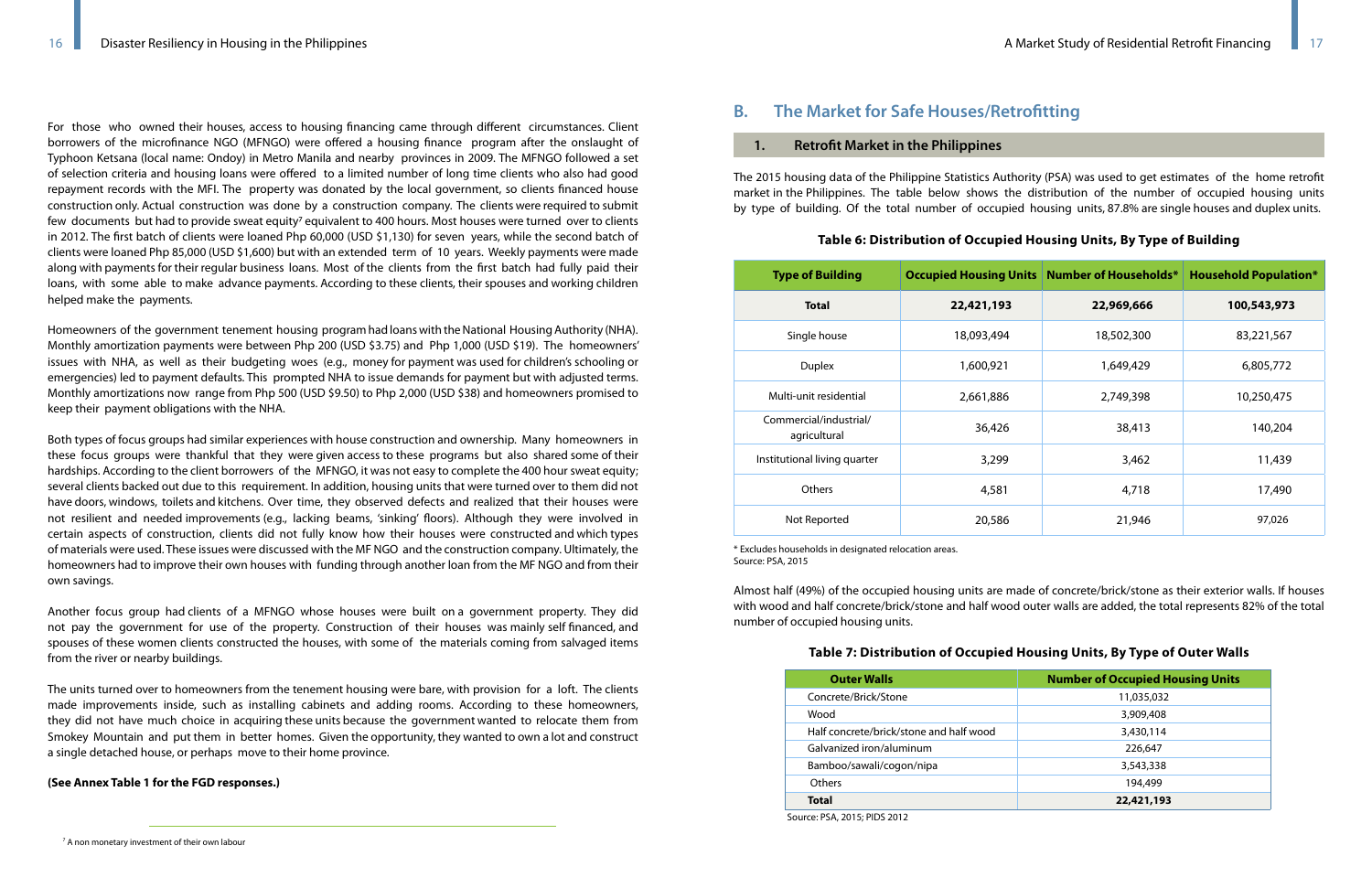# **2. Insights and Perceptions of Homeowners Regarding**

The table below (Table 8) shows the various housing typologies by monthly income class. The income class and<br>indicative range of family incomes were based on a 2015 policy paper by the Philippine Institute of Development indicative range of family incomes were based on a 2015 policy paper by the Philippine Institute of Development Studies (PIDS)8, while the distribution per income segment is based on the 2015 data from the PSA.

### **Table 8: Monthly Income Class Segments, By Housing Typology**

It is likely that housing units belonging to the following populations will need retrofitting: middle income households, lower middle-income households, low income but not poor households, and the poor. Table 9 shows the estimated potential market for home retrofitting, which considers single houses and duplex units with outer walls made of concrete/brick/stone, wood, and half concrete/brick/stone and half wood. (See Annex Tables 2a and 2b for the computation of the estimates.) This indicates a potential market size of 15.6 million housing units, which covers 15.9 million households or 69.9 million individuals.

### **Table 9: Estimates of Potential Home Retrofit Market**

Demand for home retrofitting was confirmed through focus group conversations with homeowners. In the case of the MF NGO's client-borrowers, demand was based on the need to significantly improve their houses since they were poorly designed and constructed in the first place; units were described to be lacking beams with weak walls, floor and roofs. Many homeowners made improvements to their houses but were uncertain if their houses were safe from disasters. Homeowners believed their houses were unlikely to be affected by severe flooding, but a major earthquake could easily topple the structures.

Home improvements were completed incrementally, funded by a mix of borrowed capital and the household's own funds. Clients qualified for an incentive loan from an MF NGO and used the loan to improve the house by installing a toilet or kitchen, strengthening the floor and walls or adding a room or a space for a store. Typical MF NGO policy requires that housing loans do not exceed the amount of the client's business loan, and clients should have the capacity to pay back both loans. Homeowners in the focus groups indicated they secured home improvement incentive loans ranging from Php 15,000 (USD \$280) to Php 40,000 (USD \$750), with weekly amortization between Php 1,100 (USD \$21) and Php 1,500 (USD \$28). Loan terms varied and were based on the client's cash flow. Loans were offered with either a 6-month, 12-month or 24-month term.

For the homeowners in tenement housing, home improvements included better toilets, additional cabinets or storage areas, or space for bedroom or a business (e.g., store or computer rental). These homeowners were clients of a MF NGO that provided loans for home improvement. They were paying an average of Php 465 (USD \$8.75) per week for 50 weeks. Improvements were incremental and, in certain cases, funded by income or extra cash. The homeowners believed that their tenement building was not safe from a major earthquake, however making disaster-resistant improvements would be complicated. Without funding from the government or NHA, homeowners would have to contribute financially. They believed it would be difficult to convince all homeowners in the building to contribute and cooperate.

Clients of a MF NGO in another focus group lived along the Tullahan river bank. Each time water levels rose, they feared their houses would be destroyed or carried away by strong river currents. Since their houses were made of light materials, they also believed the homes would be easy to fix. They set aside Php 100-200 (USD \$2-4) each week from their income for housing repair, for example to replace a missing wood panel on the wall.

Homeowners in the FGDs were quick to say that any home retrofitting loan product should have affordable loan terms aligned with the terms provided by their MFIs: small amortization, weekly payments, and a loan term of at least 6 months. They prefer borrowing from their MF NGOs and would be interested in an incentive loan. However, they cannot afford a lumpsum loan for the full cost of retrofitting. Phased, incremental or progressive retrofitting would make it affordable to borrow from their MF NGOs.

### **(See Annex Table 3 for the FGD responses)**

| <b>Monthly Income Class</b>                                                                                                                    | <b>Distribution</b> | <b>Housing Typologies</b>                                                               |
|------------------------------------------------------------------------------------------------------------------------------------------------|---------------------|-----------------------------------------------------------------------------------------|
| <b>Rich</b><br>(>Php 181,280 or USD \$3,420)                                                                                                   |                     |                                                                                         |
| Upper Income (but not rich)<br>(Php 135,961 – Php 181,280 or USD \$2,565-\$3,419)                                                              | 1.5%                |                                                                                         |
| <b>Upper Middle Income</b><br>(Php 90,641 - Php 135,960 or USD \$1,710-\$2,564)                                                                | 2.2%                |                                                                                         |
| Middle Income Class<br>(Php 36,257 – Php 90,640 or USD \$684-\$1,709)                                                                          | 16.8%               | Half concrete (2-story), large concrete<br>1-storey, concrete 2-story                   |
| Lower Middle-Income Class<br>(Php 18,129 – Php 36,256 or USD \$342-\$682)                                                                      | 27.0%               | Half concrete (2-story), concrete (1-story),<br>wood (2-story), 2-story galvanized iron |
| Low Income (but not Poor)<br>(Php 9,065 – Php 18,128 or USD \$171-\$341)                                                                       | 36.1%               | Cogon/nipa huts, Half concrete (1-story),<br>galvanized iron, wood                      |
| Poor<br>( <php \$170)<="" 9,064="" or="" td="" usd=""><td>16.5%</td><td>Makeshift/salvaged/improvised material,<br/>cogon/nipa huts</td></php> | 16.5%               | Makeshift/salvaged/improvised material,<br>cogon/nipa huts                              |

Source: PSA, 2015; PIDS 2012

| <b>Housing Typology in</b><br><b>Target Income Segments</b>          | <b>Potential Market</b> | <b>No. of Households</b> | <b>Household Population</b> |
|----------------------------------------------------------------------|-------------------------|--------------------------|-----------------------------|
| Concrete/Brick/Stone Houses                                          | 9,353,470               | 9,540,539                | 41,903,544                  |
| Concrete/Brick/Stone, Wood, Half<br>Concrete/Brick/Stone & Half Wood | 15,593,969              | 15,905,849               | 69,860,983                  |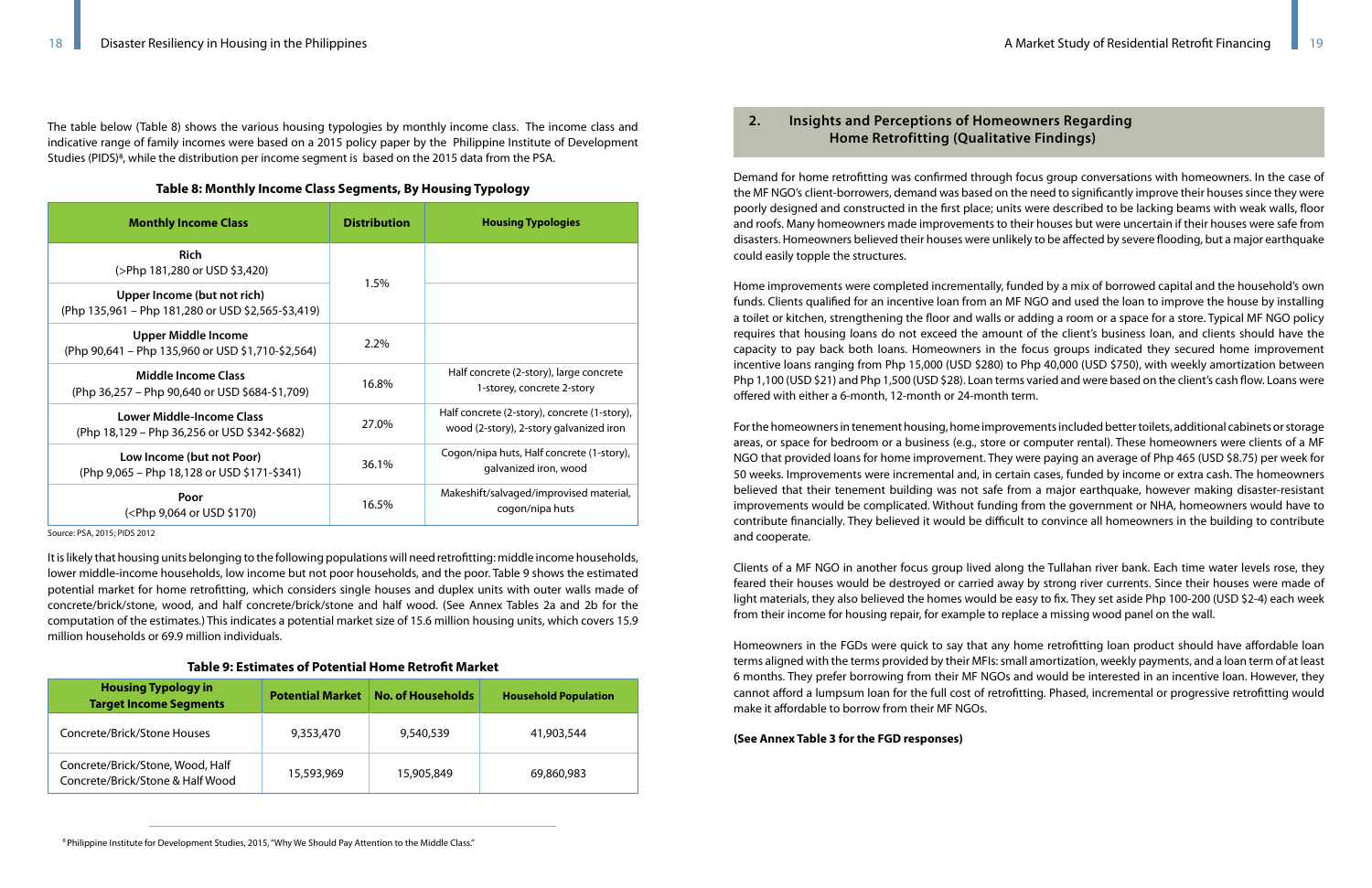# **These conversations indicate that a variety of motivations are driving demand for retrofits:**

Houses that were poorly designed and constructed, or constructed using poor quality materials (prevalent among those living in resettlement or relocation sites, informal settlers);

Desire to have stronger more resilient houses after experiencing a disaster (Typhoon *Ondoy* in the National Capital Region); and

Need to keep families safe in anticipation of a disaster (e.g., the Big One in Metro Manila).

# **For low-income households, the barriers to retrofitting their houses include the following:**

# Financing;

Land ownership (they do not own the land and/or housing structure). In many cases, the house/land owner does not allow improvements or changes to the structure;

Lack of technical skill on retrofitting (what needs to be retrofitted to make their houses disaster resilient) and access to information about the availability of service providers; and

Competing priorities: When faced with spending priorities, a low-income household will prioritize spending on their children's education or emergencies over home improvements.

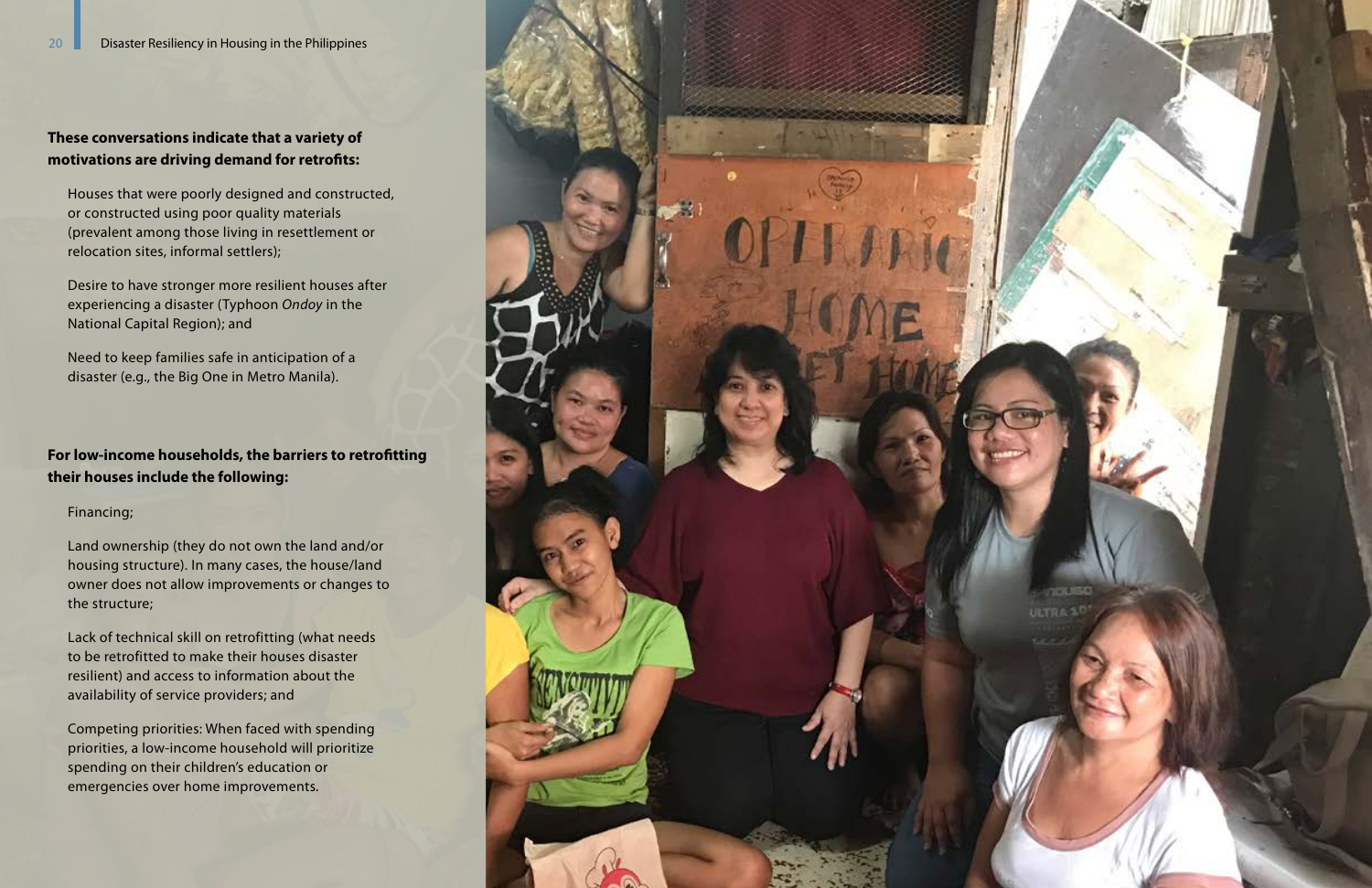# **III. Housing Finance Programs and Products for Low-Income Households**

Based on estimates of the retrofit market, the estimated market share of each type of FSP was distributed across income segments. For instance, 90% of middle-income households are potential clients of banks (including rural banks) and other types of FSPs (e.g., cooperatives). On the other hand, the low-income (but not poor) households are mainly potential clients of MFIs (85%). The poor, or the so-called bottom-of-the-pyramid households, can also access MFI products but will substantially rely on subsidies or grants.

#### **Table 10: Estimates of Potential Home Retrofit Market, By Type of FSP**

|                                                     |                               | <b>MFI Market</b><br><b>Banks &amp; Other FSPs</b> |                               | <b>Subsidies</b>           |                               |                            |
|-----------------------------------------------------|-------------------------------|----------------------------------------------------|-------------------------------|----------------------------|-------------------------------|----------------------------|
| <b>Household Type</b>                               | <b>Market</b><br><b>Share</b> | Number of<br><b>Houses</b>                         | <b>Market</b><br><b>Share</b> | Number of<br><b>Houses</b> | <b>Market</b><br><b>Share</b> | Number of<br><b>Houses</b> |
| Upper Income and Rich                               |                               |                                                    | 100%                          |                            |                               |                            |
| Upper Middle Income                                 |                               |                                                    | 100%                          |                            |                               |                            |
| Middle Income                                       | 10%                           | 270,841                                            | 90%                           | 2,437,568                  |                               |                            |
| Lower Middle Income                                 | 70%                           | 3,054,924                                          | 20%                           | 872,835                    | 10%                           | 436,418                    |
| Low Income but not Poor                             | 85%                           | 4,975,388                                          | 5%                            | 292,670                    | 10%                           | 585,340                    |
| Poor                                                | 10%                           | 266,799                                            |                               |                            | 90%                           | 2,401,187                  |
| Total                                               |                               | 8,567,952                                          |                               | 3,603,074                  |                               | 3,422,944                  |
| <b>Estimated potential house</b><br>retrofit market | 15,593,970                    |                                                    |                               |                            |                               |                            |

Table 10 shows that the estimated retrofit market for MFIs is about 8.6 million housing units, 3.6 million for banks and other types of FSPs, while 3.4 million will need some form of subsidies or grants.

#### **(See Annex Table 4 for the computation.)**

The sections that follow present housing finance programs for low-income households, both by government institutions and non-government entities. Analysis reveals how home retrofit financing may fit into ongoing programs or existing financial products, and identifies supply-side opportunities, potential barriers and constraints.

# **A. Government Housing Finance Programs**

The national government has existing housing programs, but current interventions have fallen short of demand. Closing this housing gap remains a big challenge as the number of informal settler families (ISFs) increases, especially in urban areas along government property and areas set to be cleared with the onset of the government Build-Build-Build program. In addition, those affected and displaced by natural and man-made disasters also need decent and sustainable shelter.

Thus, in addressing the housing gap, government must set new design and payment schemes for low-income households incorporating the idea of Build Back Better. Given the Philippine Disaster Risk Reduction and Management Act (RA 10121), the new design for housing has to incorporate disaster-resiliency in the housing plans and programs of the government. Government housing finance programs must be adaptive to the emerging conditions of lowincome households and challenges brought about by the changing times, particularly the onset of displacement as a result of involuntary resettlement and the unpredictable number of disasters affecting the communities.

Existing national government housing financing programs are responding to the housing demand, however there is a need to formulate clear-cut policy guidelines to adopt and incorporate the principle of disaster-resiliency in housing programs.

The National Home Mortgage Financing Corporation (NHMFC) has a mandate of increasing the availability of affordable housing loans through the development and operation of a secondary market for home mortgages.

First, a look at the national government housing and housing financing agencies. Under the Office of the President, the Housing and Urban Development Coordinating Council (HUDCC) serves as oversight, coordinator, initiator and facilitator of all government policies, plans and programs for the housing sector. HUDCC sets the overall direction and targets for the sector; determines strategies and formulates appropriate policies; and monitors and evaluates the programs, projects and performance of the implementing shelter agencies. Together with its attached key housing agencies, it addresses various issues in the areas of housing finance, housing regulation, housing production and institutional development. **Box 1. The Philippine Government's Key Housing and Housing Finance Agencies National Housing Authority (NHA) National Home Mortgage Finance Corporation (NHMFC) Social Housing Finance Corporation (SHFC) Home Guaranty Corporation (HGC) Housing and Land Use Regulatory Board (HLURB) Home Development Mutual Fund (HDMF or Pag-IBIG Fund) Social Security System (SSS) Government Service Insurance System (GSIS)**

The Social Housing Finance Corporation (SHFC) is the lead government agency mandated to undertake social housing programs that cater to the formal and informal sectors of the low-income bracket. SHFC is in charge of developing and administering social housing program schemes, particularly the Community Mortgage Program (CMP) and Abot Kaya Pabahay Fund (AKPF) , both development financing and amortization programs.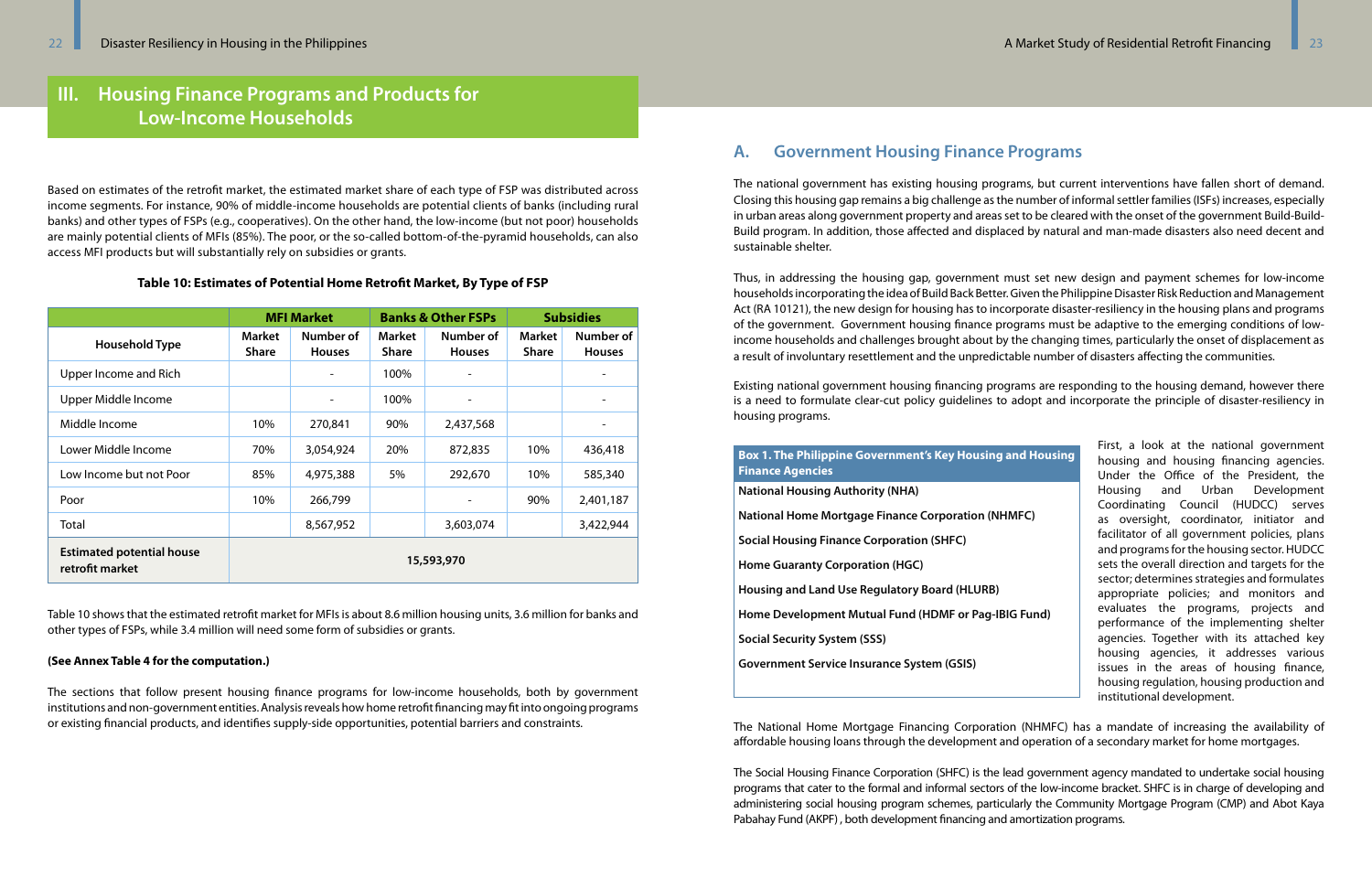The National Housing Authority (NHA)is a government agency responsible for public housing in the Philippines. It is organized as a government-owned and controlled corporation under the Housing and Urban Development Coordinating Council. 9

9 BALAI is the acronym for Building Adequate Livable Affordable and Inclusive Filipino communities, a broader housing program involving multiple government agencies.

### **Box 2. Programs Currently Being Implemented by NHMFC**

Socialized Housing Loan Takeout of Receivables (SHeLTeR) Program – aims to purchase socialized housing loan receivables from socialized housing developers as well as microfinance institutions, cooperatives, LGUs, national government agencies and civic organizations; offers more affordable terms as it targets the socialized housing market

The Housing Guarantee Corporation (HGC)<sup>10</sup> was established under R.A. 876 to extend guarantees on housing loans and other credit facilities to encourage funders and financial institutions to provide financing for home acquisition and mass housing development.

MAginhawang BUhay dahil sa baHAY (MABUHAY) – allows senior citizens to convert a portion of their home equity into cash in order to address their various needs.

Housing Loan Receivables Purchase Program (HLRPP) – the SHeLTeR and MABUHAY Reverse Mortgage Program

The Home Development Mutual Fund (HDMF), more popularly known as the Pag-IBIG Fund<sup>11</sup>, was established as a national savings program and affordable shelter financing for Filipinos working in the formal sector. To this day, the Pag-IBIG Fund works towards providing Fund members with adequate housing through an effective savings scheme. Programs include membership programs, short-term loan programs (including multi-purpose loans and calamity loans) and home lending programs (Pag-IBIG Fund partners with local government for housing).

BALAI Bonds 1 – backed by quality socialized and low-cost housing loan portfolio9.

BALAI Community Mortgage Program (CMP) Bonds – alternative compliance to the balanced housing requirement for housing developers.

# **B. Housing Microfinance Products**

This section focuses on financial products being offered by microfinance institutions (MFIs). MFIs have traditionally targeted low-income households with financial products and services. Globally, microfinance continues to grow — serving over 117 million clients in 2015 according to the MIX Market and 139 million in 2017 according to the Microfinance Barometer released by the European thought platform Convergences. In the Philippines, there are three types of microfinance institutions: non-governmental organizations (MF NGOs), rural banks (RBs) and credit cooperatives. RBs and cooperatives are under the regulatory ambit of the Bangko Sentral ng Pilipinas (BSP) and the Cooperative Development Authority (CDA), respectively. MF NGOs are guided by the Microfinance NGOs Act (RA 10693) which sets principles, guidelines and standards for the delivery of microfinance products and services to the poor and marginalized.

# **Table 11: Key Microfinance Loan Product Features, By Type of MFI**

|                     | <b>MF NGOs</b>                  | <b>Rural Banks</b>           | Cooperatives                      |
|---------------------|---------------------------------|------------------------------|-----------------------------------|
| Average loan size   | Php 25,000<br>(USD \$470)       | Php 50,000<br>(USD \$950)    | Php 25,000<br>(USD \$470)         |
| Minimum loan amount | Php 2,000<br>(USD \$38)         | Php 10,000<br>(USD \$190)    | Based on share capital            |
| Maximum loan amount | Php 150,000<br>(USD \$2,830)    | Php 300,000<br>(USD \$5,660) | Php 300,000<br>(USD \$5,660)      |
| Repayment mode      | Weekly                          | Weekly/Monthly               | Weekly/Monthly                    |
| Loan term           | 6 months $-1$ year              | 6 months                     | 6 months $-2$ years               |
| Interest rate       | $2\%$ – 5% monthly<br>(nominal) | Risk-based rates             | $1\% - 24\%$ per annum            |
| Security            | None /<br>mutual guarantee      | Real estate mortgage         | Real estate / chattel<br>mortgage |

10http://www.hgc.gov.ph/guarantybene.html

11Pag-IBIG is an acronym which stands for Pagtutulungan sa Kinabukasan: Ikaw, Bangko, Industria at Gobyerno.

#### **Box 3. Various Mandates of the NHA**

[PD 757 dated 31 July 1975](http://www.nha.gov.ph/about_us/2015-pdf/PD757.pdf) - NHA tasked to develop and implement a comprehensive and integrated housing program which shall embrace, among others, housing development and resettlement, sources and schemes of financing, and delineation of government and private sector participation.

Under [EO 90 dated 17 December 1986](http://www.nha.gov.ph/about_us/2015-pdf/eo-90.pdf) - NHA mandated as the sole national government agency to engage in shelter production focusing on the housing needs of the lowest 30% of the urban population.

Under [RA 7279 \(UDHA\) dated 24 March 1992](http://www.nha.gov.ph/about_us/2015-pdf/RA7279.pdf) - NHA tasked to provide technical and other forms of assistance to local government in the implementation of their housing programs; to undertake identification, acquisition and disposition of lands for socialized housing; and to undertake relocation and resettlement of families with local government units.

Under [RA 7835 \(CISFA\) dated 08 December 1994](http://www.nha.gov.ph/about_us/2015-pdf/RA7835-CISFA.pdf) - NHA tasked with the implementation of the Resettlement Program, Medium Rise Public and Private Housing, Cost Recoverable Programs and the Local Housing Program of the National Shelter Program.

Under [EO 195 dated 31 December 1999](http://www.nha.gov.ph/about_us/2015-pdf/EO-195.pdf) - NHA mandated to focus on socialized housing through the development and implementation of a comprehensive and integrated housing development and resettlement; fast tracking the determination and development of government lands suitable for housing; and ensuring the sustainability of socialized housing funds by improving its collection efficiency, among others.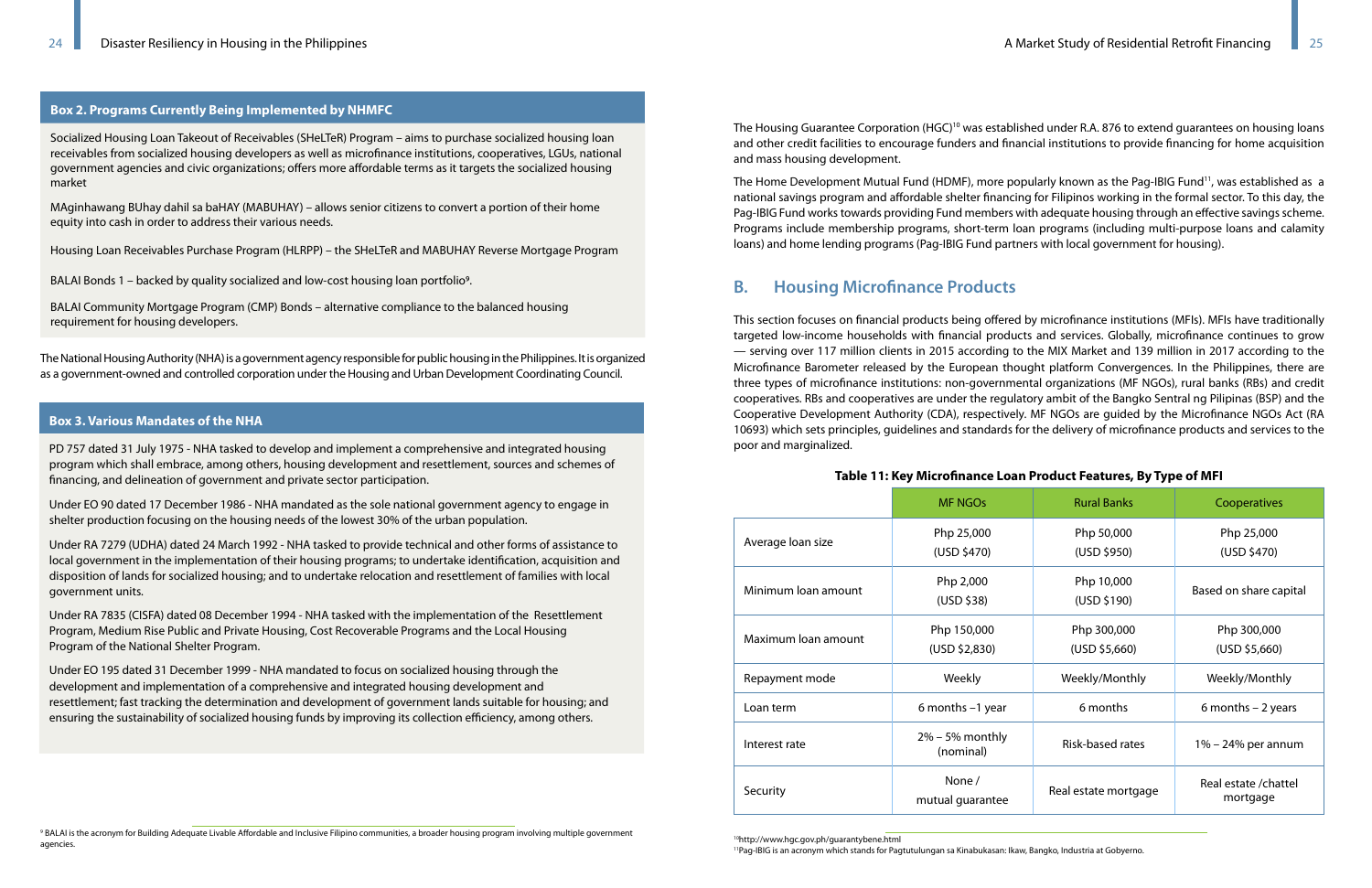# **Box 5. BSP Circular No. 678 of 2010 – Basic Characteristics of a Housing Microfinance Product**

|                      | House construction                                                                  |
|----------------------|-------------------------------------------------------------------------------------|
| <b>Purpose</b>       | House and/or lot acquisition                                                        |
|                      | Lot acquisitions should be for housing/b                                            |
|                      | <b>Existing microfinance clients</b>                                                |
| <b>Eligibility</b>   | New clients who will normally be eligibl                                            |
|                      | Borrowers who have qualified for the Cr<br>provided they qualify with the banks' po |
| Loan                 | Up to Php 300,000 (USD \$5,660) for hou<br>security)                                |
| <b>Amount</b>        | Up to Php 150,000 (USD \$2,830) for hom                                             |
|                      | Incremental loan amounts to support in                                              |
|                      | Up to 90% of the appraised value in case                                            |
| Loan<br><b>Value</b> | Acceptable valuation in cases of usufruc                                            |
|                      | Capacity to pay based on household cas                                              |
|                      | Frequent amortization                                                               |
|                      | With savings component                                                              |
| <b>Payment</b>       | Loan payments should not exceed a rea<br>by cash flow analysis                      |
|                      | Capacity to pay determined through a c                                              |
| <b>Terms</b>         | Up to 15 years for house construction ar<br>policies                                |
|                      | Up to five years for home improvement,                                              |

In its "The State of Housing Microfinance" report, Habitat for Humanity reported that many financial service providers in the survey have increased their housing microfinance portfolio relative to their overall portfolio<sup>13</sup>. In the Philippines, it was also observed that a number of MFIs have diversified their portfolio to include housing and housing-related microfinance products. This section provides an overview of these products. Five institutions representing different types of MFIs were interviewed for this research, and shared information about their housing microfinance programs.

### business home improvement/repairs

- le for microfinance loans based on banks' policies
- redit Surety Fund credit enhancement program
- plicies
- use construction and/or lot acquisition (must show tenure
- ne improvement/repairs
- ncremental building
- e of real estate mortgage (REM)
- t, leases, etc.
- sh flow analysis

asonable percentage of clients' income as determined

- clear credit process
- nd house and/or lot acquisition, subject to banks' credit
- 'repairs

This section mainly draws on the findings from the study "State of Housing Microfinance in the Philippines" by Habitat for Humanity in partnership with the Microfinance Council of the Philippines, Inc. (MCPI)12. The study reported that about a third of the MFI membership of MCPI offered housing microfinance products to their clients. Collectively, these MFIs' clients represent 5% of the total active microfinance borrowers in the Philippines and 6% of the total loan portfolio. The average size of a housing microfinance loan is Php 8,000 (USD \$150).

Habitat for Humanity reported that, globally, there is growth in the housing microfinance sector in response to increasing demand. Institutional-level drivers cited included alignment with the MFIs' social mission (improved quality of life of clients) and business strategy (portfolio diversification, incentive for loyal clients). Although the report also cited burdensome regulation as a constraint to scaling housing microfinance, the overall regulatory environment for institutions in the Philippines has been conducive. BSP Memorandum Number M-2008-015 from the Central Bank (BSP) approved housing microfinance as a product and established the basic characteristics of a housing microfinance loan. The Central Bank's BSP Circular Number 678 of 2010 sets forth the rules and regulations for the approval and provision of housing microfinance.

#### **1. The State of Housing Microfinance in the Philippines**

**Box 4. Key Findings from Habitat for Humanity's "The State of Housing Microfinance in the Philippines"**

**15 of 49 MFI-members of MCPI are offering a housing microfinance product to their clients**

**5% of active borrowers (328,114 clients out of 7.2 million) have benefitted from housing microfinance**

**Housing microfinance loans represent 6% of the total loan portfolio (Php 2.7 billion out of Php 48 billion or USD \$51 million out of \$905 million)** 

**Php 8,000 (USD \$150) is the average size of a housing microfinance loan**

#### **2. Housing Finance Products of Selected MFIs**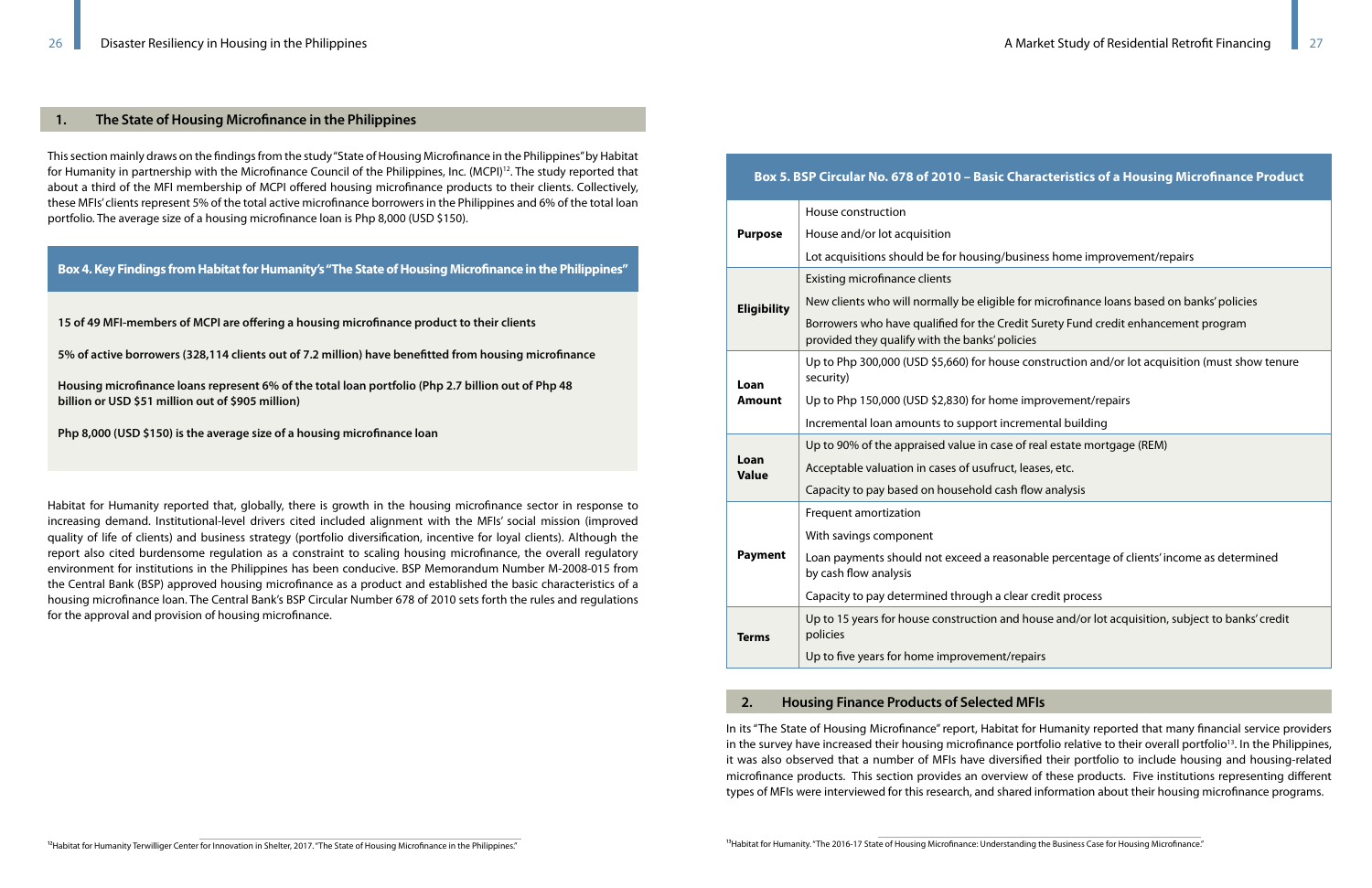All five MFIs are operating in the National Capital Region (NCR).

- **Tulay Sa Pag-unlad, Inc. (TSPI)** was founded in 1981 and is considered a pioneer in the Philippine MFI sector. TSPI operates as a MF NGO with over 160,000 clients, offering products including a suite of loan products (microbusiness, agriculture, education, housing, WASH) and micro-insurance through their affiliate TSPI Mutual Benefit Association (MBA). TSPI also offers non-financial services such as business development, financial education, spiritual transformation and agriculture enhancement.
- **Ahon Sa Hirap, Inc. (ASHI)** is one of the early replicators of the Grameen Bank microfinance methodology. It began operations in January 1989 and was initially funded by Asia Pacific Development Center (APDC) based in Malaysia. ASHI offers two main financial products: loans and micro-insurance. They have general, microenterprise, agricultural, incentive, and special loans. ASHI's loan products are bundled with different funds that members contribute to: voluntary, compulsory and special funds. Their non-financial services include leadership training, financial education, and relief and rehabilitation projects. At the end of May 2018, ASHI had a total membership of around 67,000 clients.
- **Country Builders Bank (CBB)** is a product of the consolidation of two rural banks in 2012, and the merger with First Macro Bank in 2017. CBB works through 36 branches in Metro Manila, Cavite, Laguna, Rizal and Bulacan and currently has about 5,000 microfinance clients. The bank offers loans for business, micro-enterprises, agriculture, housing and home improvement.
- **ASA Philippines Foundation** is a non-profit, non-stock corporation specializing in microfinance. It started operations in 2004 with a branch in Camarin in Caloocan City. ASA Philippines gives micro-entrepreneurs access to microfinance loans based on individual liability. The institution is now the biggest MF NGO in the Philippines serving 1.6 million borrowers with a portfolio totaling Php 15.7 billion (USD \$296 million) through a network of more than 1,000 branches.
- **Novaliches Development Cooperative (NOVADECI)** is a 42-year old cooperative that was established to address the problems of market vendors in Novaliches. Today, it is a multi-awarded cooperative serving more than 40,000 members through diversified products and services that include health and medical services, mutual benefit services, savings and loan products, pharmacy and education programs.

**Target Clients.** MF NGOs do not offer loans for housing construction except for a few special projects related to disaster reconstruction or relocation projects. Regular housing-related loans are offered as an incentive to trusted, goodperforming clients who have availed themselves of the institution's products and services for a considerable period of time. Furthermore, the foremost consideration for clients who can access this type of financing is the client's 'capacity to pay;' MF NGOs target only those who have relatively higher income and stable source. These are normally clients with established and varied economic activities or with other sources of income such as someone employed full time but also generating income from a small business on the side.

For rural banks, housing loan products are targeted for their microfinance clients. However, this is very limited. Regular housing-related loans target the upper end of the low-income segment up to the middle class. These are clients with stable source of income such as regular employment, foreign remittances, stable businesses, and assets that are registered in their names.

**Loan Products.** Private sector housing financing for the low-income segment is very limited. When available, home improvement loans are the most common type of loan offered by these institutions. These loans are usually very small amounts intended to improve household health and sanitation, if not for minor house repairs and beautification. While there are MFIs that offer up to Php 100,000 (USD \$1,890) for house repairs, the average loan amounts are usually below Php 50,000 (\$950). It often comes with short repayment terms that may extend up to one year. Very few institutions offer loans for housing repairs or home improvement beyond one year, or two years at the most. Interest rates average about 3% monthly.

# **Table 12: Housing-Related Loan Products of Selected MFIs in the Philippines**

|                                                               | <b>TSPI</b>                                                            | <b>ASHI</b>                                                          | <b>ASA Philippines</b>                                                                                               | <b>Country Builders</b><br><b>Bank</b> | <b>NOVADECI</b>                                                             |
|---------------------------------------------------------------|------------------------------------------------------------------------|----------------------------------------------------------------------|----------------------------------------------------------------------------------------------------------------------|----------------------------------------|-----------------------------------------------------------------------------|
| <b>Loan Type</b>                                              | Housing Loan (for<br>current Business<br>Loan clients)                 | <b>Incentive Loan</b>                                                | Incentive<br>(Subsidiary) Loan<br>(from 2 <sup>nd</sup> cycle up)                                                    | Stand-alone loan                       | <b>Housing Loan</b>                                                         |
| <b>Loan Use</b>                                               | On-site full house<br>construction or repair                           | Health and<br>sanitation,<br>house repair/<br>improvement            | Home<br>improvement<br>(incremental<br>build)                                                                        | House<br>construction or<br>repair     | House<br>construction<br>and repair                                         |
| <b>Minimum</b><br>and<br>maximum<br><b>loanable</b><br>amount | Min:<br>Php 5,000 (USD \$94)<br>Max:<br>Php 100,000 (USD<br>$$1,880$ ) | Min:<br>Php 5,000 (USD<br>\$94)<br>Max:<br>Php 40,000 (USD<br>\$750) | Min:<br>Php 10,000 (USD<br>\$190) (should not<br>exceed amount of<br>regular loan)<br>Max: Php 50,000<br>(USD \$940) | Up to Php 40M<br>(USD \$750K)          | Dependent<br>on member's<br>share capital.<br>Max: Php 5M<br>(USD \$94,300) |
| Average<br>loan<br>amount                                     | Php 35,000 (USD<br>\$660)                                              | Php 10,000 (USD<br>\$190)                                            |                                                                                                                      | Php 1M (USD<br>\$18,900                |                                                                             |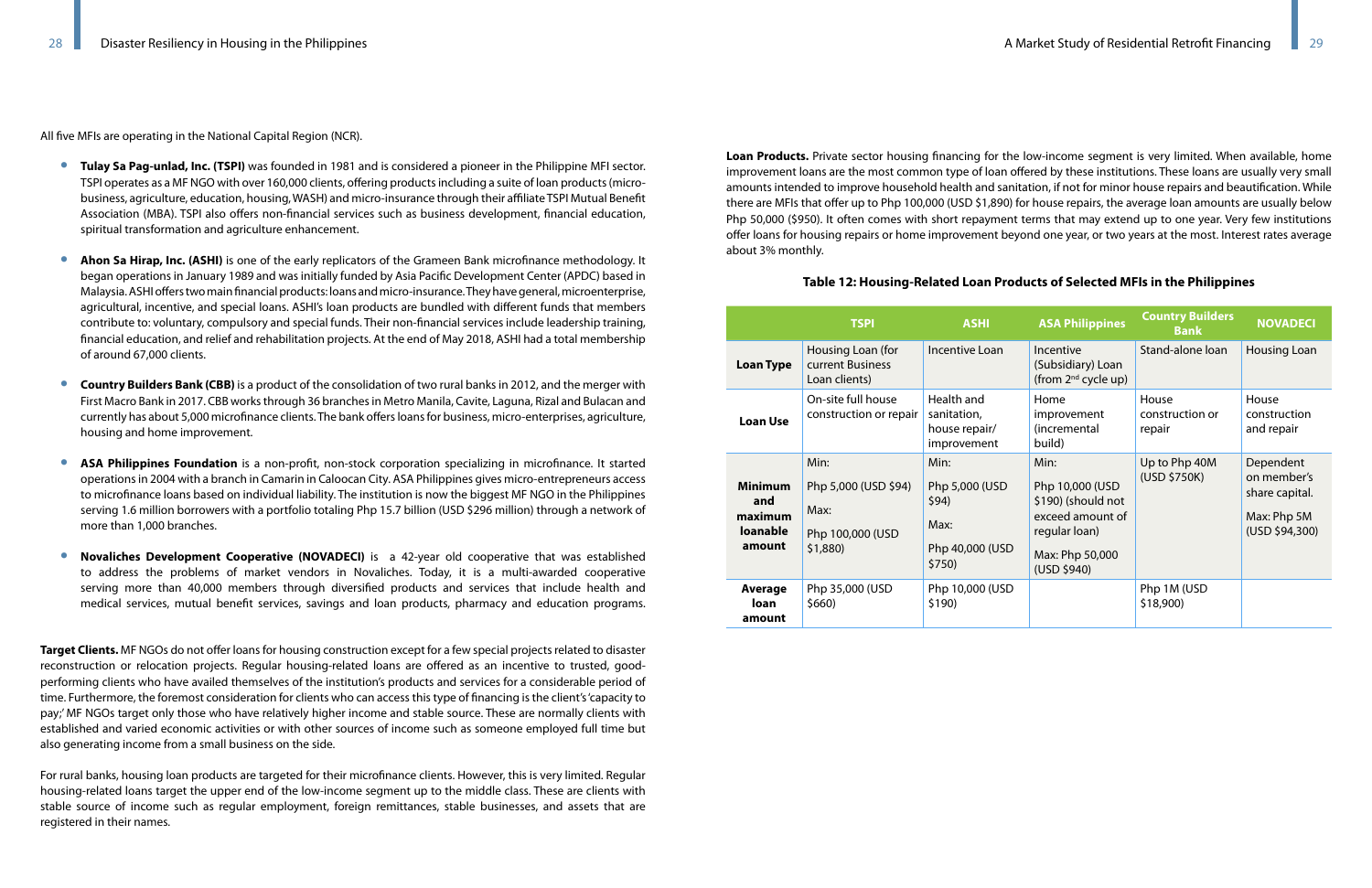|                                                     | <b>TSPI</b>                                                                                                                                                                                                                                                                                                     | <b>ASHI</b>                                                                        | <b>ASA Philippines</b>    | <b>Country Builders</b><br><b>Bank</b>                                                     | <b>NOVADECI</b>            |
|-----------------------------------------------------|-----------------------------------------------------------------------------------------------------------------------------------------------------------------------------------------------------------------------------------------------------------------------------------------------------------------|------------------------------------------------------------------------------------|---------------------------|--------------------------------------------------------------------------------------------|----------------------------|
| <b>Loan Term</b>                                    | Maximum of 1 year<br>(50 weeks) for loans<br>Php 10,000 (USD<br>\$190) and below<br>Maximum of 2 years<br>(100 weeks) for<br>loans Php10,001 to<br>Php30,000 (USD<br>\$190-\$570)<br>Maximum of 3 years<br>(150 weeks) for loans<br>Php 30,001 (USD<br>\$570) and above                                         | 12 weeks, 25<br>weeks, 50 weeks,<br>100 weeks<br>depending on<br>client preference | 23 or 46 weeks            | Up to 15 years<br>depending on<br>client preference<br>and Credit<br>Committee<br>Analysis | 5 years                    |
| Loan<br><b>Interest</b>                             | 1.5% per month                                                                                                                                                                                                                                                                                                  | 46% annual<br>diminishing                                                          | 30% annual<br>diminishing | Risk-based - lower<br>than MF-NGO<br>rates (depends on<br>client risk level)               | 8% annual<br>diminishing   |
| Loan<br><b>Security</b>                             | For loans above Php<br>70,000 (USD \$1,320)<br>(with collateral):<br>i. Real Estate<br>Mortgage (REM)<br>ii. Notarized Housing<br>and Sanitation Loan<br>Program (HSLP) Loan<br>Agreement<br><b>iii.</b> Notarized<br>Contract of Usufruct,<br>if lot is not under the<br>name of the client of<br>legal spouse | Group guarantee<br>(peer pressure,<br>peer support)                                | None                      | <b>Real Estate</b><br>Mortgage                                                             | Real Estate and<br>Chattel |
| <b>Special</b><br><b>Housing</b><br><b>Projects</b> |                                                                                                                                                                                                                                                                                                                 | <b>APRROOT</b><br>program (post<br>Typhoon Ondoy)<br>- type of special<br>loan     |                           |                                                                                            |                            |

MF NGOs such as TSPI, ASHI and ASA Philippines offer home improvement or home repair loans as an incentive loan for loyal clients. TSPI also offers on-site full house construction so long as the loan amount stays within the limit. The maximum loan amount is higher for TSPI at Php 100,000 (USD \$1,880) with ASHI at only Php 40,000 (USD \$750) and ASA Philippines at Php 50,000 (USD \$940). Incentive loans should not exceed the regular business/enterprise loans. ASHI and ASA Philippines' home improvement loans are non-collateralized while TSPI requires security for loans above Php 70,000 (USD \$1,320).

These MF NGOs do not have reliable data on whether home improvement or repair loans were used to retrofit or strengthen houses. Information may exist in loan application forms but is not captured by the MF NGO's management information system (MIS) and therefore is not aggregated and reported.

For rural banks, housing microfinance is guided by the Central Bank's BSP Memorandum Circular M-2008-015 and the rules and regulations stipulated in Circular 678 released in 2010. Housing microfinance allows a maximum loan amount of Php 300,000.00 (USD \$5,660) for housing construction and maximum loan amount of Php 150,000.00 (USD \$2,830) for house repairs. This is aligned with the loanable amounts allowed for microfinance loan products. Beyond these loan amounts, real estate mortgages (REM) are required but microfinance borrowers do not normally have real estate properties that can be pledged as collateral.14 In the case of CBB, house construction or home repair loans are standalone loans, which can be taken out without any other bank loan with the institution. Since loans can be used for house construction, CBB offers up to a maximum of Php 40 million (USD \$750K). CBB requires REM as collateral for these loans.

The concept of housing cooperative also presented a different approach to housing finance. Behavioral change and change in ownership perspectives is needed to shift to communal ownership of facilities and common areas with accompanying shared liabilities as opposed to individual ownership and individual liabilities. It worked in selected areas but is challenging in other areas. Cooperative housing's main objective is provision of decent and affordable housing, whether these facilities are disaster-resistant depends on how the project was designed. One of the fundamental challenges, however, is sustaining the operations of a housing cooperative. Unlike multi-purpose cooperatives, the scope of a housing cooperative's activities is limited, thereby limiting opportunities to generate income and sustain operations.

### **Box 6. Key Features of TSPI's Housing Microfinance Loan**

#### **Dedicated Staff.**

TSPI's housing loan is a specialized loan for a client's house construction, repair or improvement. It is delivered through TSPI's network of branches but is managed by dedicated branch-level staff, including a Housing Supervisor (HS) and Project Officer (PO). The HS and PO handle and assess applications forwarded to them by the branch operations group. TSPI engages a foreman on a contractual basis to assess the proposed program of work, prepare simple floor plans and cost estimation.

#### **TSPI-Supplier Relationship.**

TSPI taps local suppliers who can provide materials at the lowest cost. Clients can also recommend suppliers to TSPI. TSPI requires that suppliers offer cheaper prices, do not charge for deliveries and are registered with the Bureau of Internal Revenue (BIR). Purchase orders are paid by TSPI directly to the supplier.

### **Close Monitoring.**

TSPI staff conduct close monitoring of construction projects to ensure that houses will be completed to the satisfaction of their clients. Prior to loan release, the foreman arranges regular visits to monitor implementation of the program of work. These visits are reported to TSPI. The PO also visits construction sites for documentation purposes. Construction should be finished within 15 days.

<sup>&</sup>lt;sup>14</sup> On August 17, 2018, Republic Act No. 11057, also known as the Personal Property Security Act was signed into law. The new law aims to give micro, small and medium enterprises (MSMEs) better access to financing by expanding the list of assets acceptable to banks and other financial institutions as collateral. The new law allows the use of other personal properties (e.g., inventory, equipment, vehicles, bank accounts, accounts receivable) as bank collateral.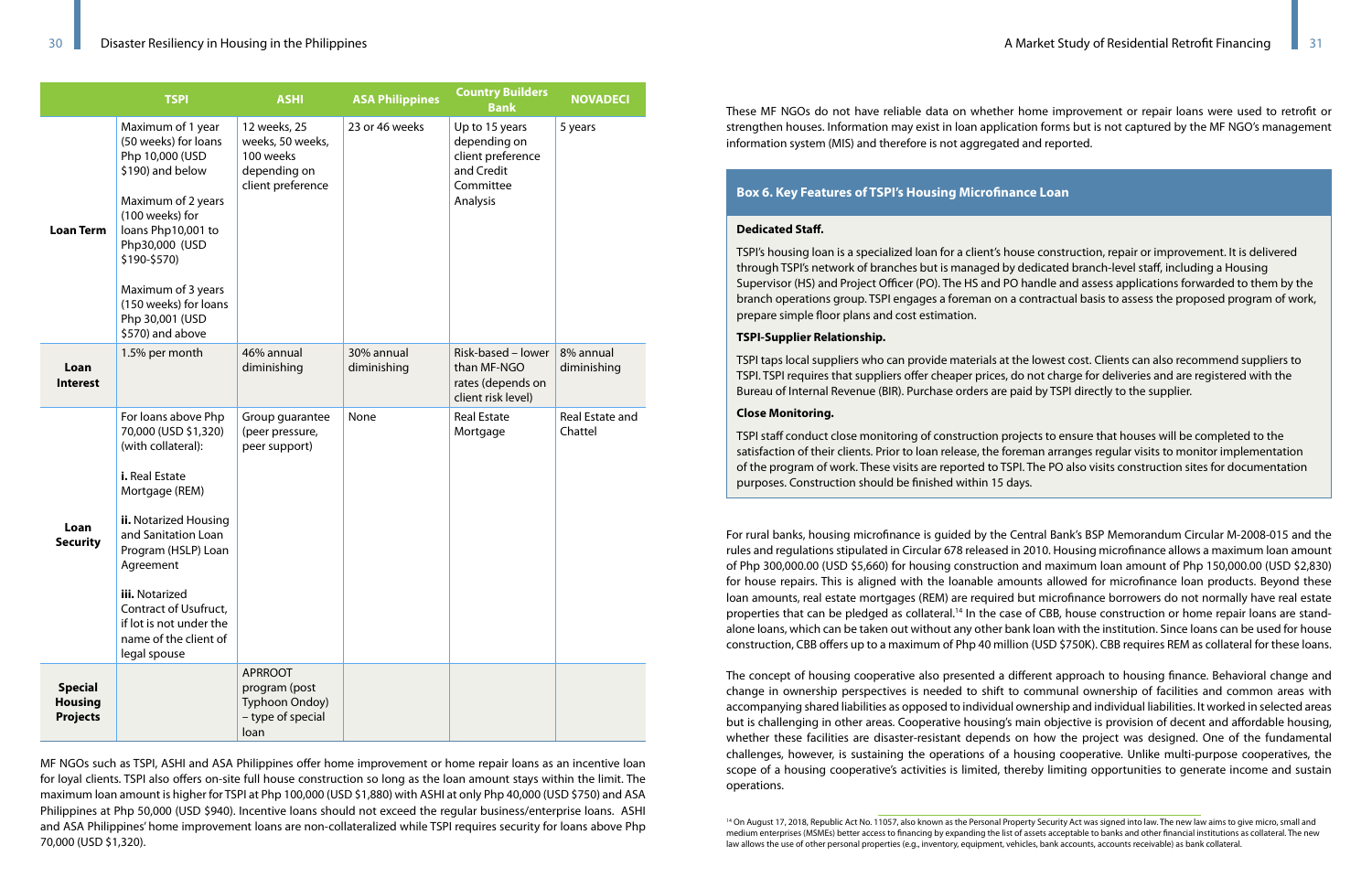# **Results/Outcomes**

Housing finance is less than 10% of the loan portfolio of FSPs. The reach of these financing programs is limited by the client's capacity to pay, which is a FSPs primary consideration. Nevertheless, with the stringent selection of clients and consideration of client cash flows in relation to loan terms, these financing programs were found to be successful with very good repayment rates and high loan turnover, thus contributing to the FSP's financial bottom line. Moreover, because of the limited access to housing loan facilities, FSPs including rural banks admit that other loan products taken out by their clients may be diverted for house construction or home improvements. There are no exact figures, however, as loan utilization is not strictly monitored.

Even with the BSP circulars to boost housing microfinance, it is notable that there is still low uptake for the product among rural banks. Banks are generally risk averse for this type of loan, especially when land ownership is a key issue among borrowers. Less than 10% of participating banks offered housing microfinance in 2015.

These programs provide a considerable supply of housing finance in the low-income market which implies that there is huge demand for housing finance. However, low capitalization and lack of risk-sharing mechanisms limit the ability of FSP's to offer a comprehensive loan product with more flexible terms to this market. Loan products with longer loan terms to match this market's cash flow are considered high risk, even with the current stringent requirements. Furthermore, longer loan terms also require additional capital infusion to keep the MFI's liquidity afloat, given that other loan products have high turnover.

Habitat for Humanity's research on housing microfinance in the Philippines showed that 88% of MFI clients plan to improve their houses while 85% are interested to finance these improvements through microfinance loans<sup>15</sup>. These findings reveal a significant market for home improvement loans for MFIs, and the natural tendency for clients to borrow from providers where they have current loans or established relationships. Respondents in the focus groups and interviews for this research, for example, preferred to finance home retrofitting through loans from their current MFIs, with terms and features similar to those of their current loans.

Clients of MF NGOs see a home retrofitting loan as part of an incentive loan for home improvement or repair. Only one of the three MF NGOs in this study offers home improvement loans that are not linked to a regular business/enterprise loan. As such, a loan for home retrofitting will normally not exceed the amount of a regular business loan, which are typically below Php 50,000 (USD \$940), depending on which loan cycle the client is in. These loans will most likely not cover the full cost of retrofitting, which will necessitate phased or incremental retrofitting of houses.

Rural bank clients and housing cooperative members have access to larger loans for house construction or retrofitting, but these normally should be secured by collateral. For bank clients, loan amounts may reach Php 500,000 (USD \$9,400) with loan terms up to 5 years. Loans from the cooperative usually depend on the member's share capital and credit standing.

**(See Annex Table 5 for the focus group discussion responses)**

# **3. Retrofit Finance: Preferences and Capacities of Low-Income Households**

# **IV. Opportunities and Barriers to Financing Home Retrofitting for Low-Income Households**

# **A. Demand-Side Opportunities and Barriers**

To analyze the market for home retrofit financing, Table 13 summarizes the opportunities, barriers and constraints by market segment, including product preferences, incentives, motivations and drivers for uptake. Market segments are classified according to income level classifications used previously in this report: poor, low income (but not poor), lower middle-income, middle-income, upper middle-income, upper income and rich.

## **Table 13: Opportunities, Barriers & Constraints to Home Retrofit Financing, By Market Segment**

| <b>Market segment</b> | <b>Description</b>                                                                                                                                                                                                                   | <b>Who is</b><br>catering to<br>them                                                                                                                                                                                       | <b>Opportunity</b><br>for uptake<br>of retrofit<br>financing                                                                                      | <b>Barriers and</b><br><b>constraints</b><br>to uptake<br>of retrofit<br>financing                                                                                                                                                                                                                                                                              | <b>Preferences</b><br>(product,<br>terms, etc.) | <b>Drivers,</b><br>incentives,<br>motivation |
|-----------------------|--------------------------------------------------------------------------------------------------------------------------------------------------------------------------------------------------------------------------------------|----------------------------------------------------------------------------------------------------------------------------------------------------------------------------------------------------------------------------|---------------------------------------------------------------------------------------------------------------------------------------------------|-----------------------------------------------------------------------------------------------------------------------------------------------------------------------------------------------------------------------------------------------------------------------------------------------------------------------------------------------------------------|-------------------------------------------------|----------------------------------------------|
| Poor                  | Bottom of the<br>pyramid (BOP)<br>Income of less<br>than Php 9,065<br>(USD\$ 171)<br>Highly<br>irregular,<br>unstable<br>sources of<br>income<br>Houses:<br>makeshift/<br>salvaged/<br>improvised<br>material,<br>cogon/nipa<br>huts | Government<br>cash transfer<br>programs<br>LGU<br>livelihood<br>programs<br>Programs<br>with<br>bilateral or<br>multilateral<br>funding<br>A few MF<br><b>NGOs</b><br><b>CSR</b><br>programs<br>of private<br>corporations | Low if without<br>grants or<br>subsidies<br>Housing<br>programs for<br>this segment<br>can consider<br>disaster-<br>resiliency of<br>their houses | Retrofitting is<br>not a priority;<br>many are<br>still without<br>(permanent)<br>homes<br>Large scope<br>of retrofitting<br>needed -<br>more costly;<br>newly-<br>constructed,<br>disaster-<br>resistant<br>homes are<br>needed<br>No/low<br>capacity to<br>repay a loan<br>No/low<br>savings<br>capacity<br>In most<br>cases, they<br>do not own<br>the land. | Highly<br>subsidized<br>loans, or grants        | Grants and<br>subsidies                      |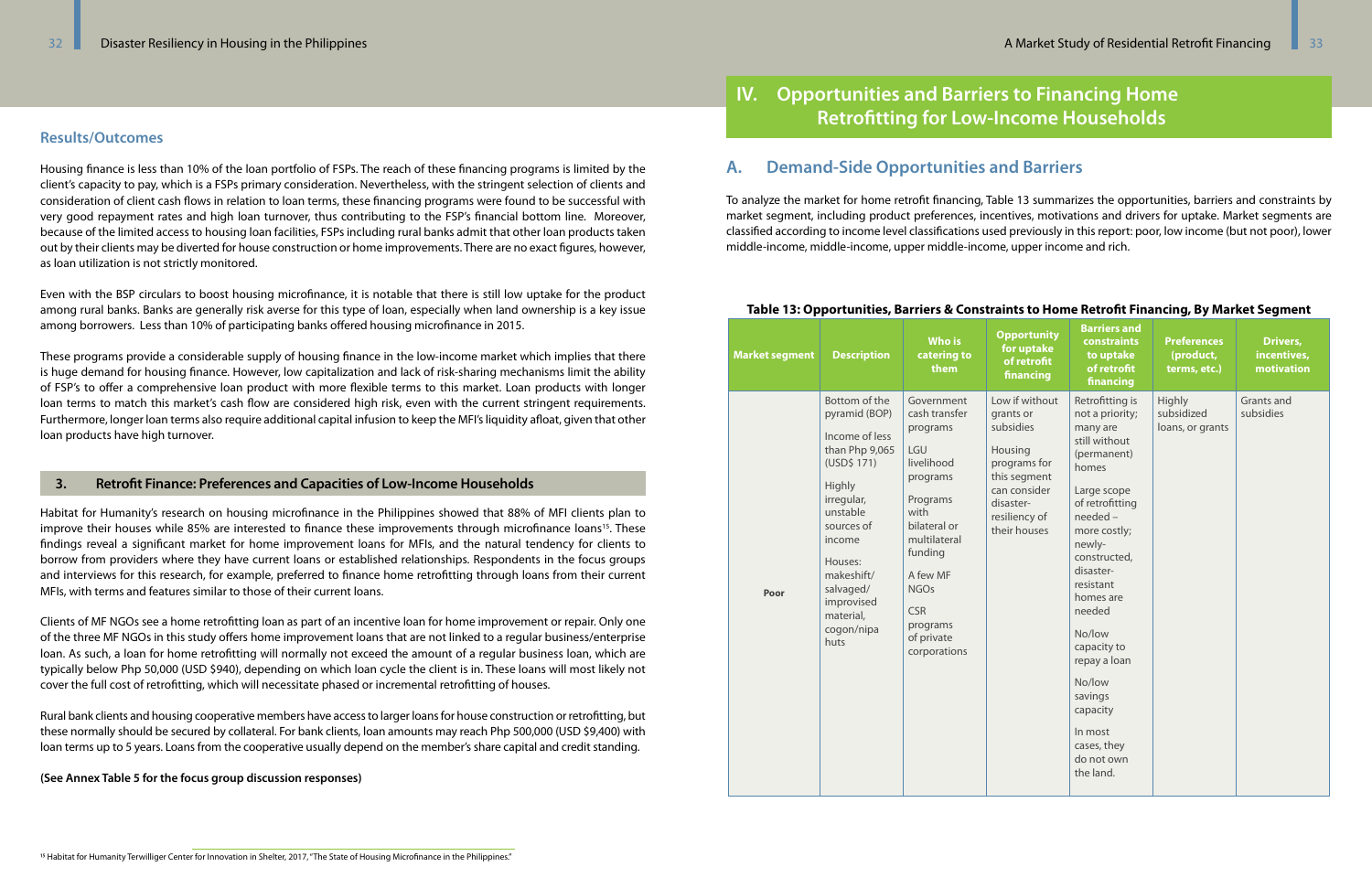| <b>Market segment</b>                                       | <b>Description</b>                                                                                                                                                                                                                           | <b>Who is</b><br>catering to<br>them                                                                | <b>Opportunity</b><br>for uptake<br>of retrofit<br>financing                                                                                                                                                                                                                                                                         | <b>Barriers and</b><br>constraints<br>to uptake<br>of retrofit<br>financing                                                                                                                                                                                                                                                             | <b>Preferences</b><br>(product,<br>terms, etc.)                                                                                                                       | Drivers,<br>incentives,<br>motivation                                                                                                                                                                                                                                                                                                        |
|-------------------------------------------------------------|----------------------------------------------------------------------------------------------------------------------------------------------------------------------------------------------------------------------------------------------|-----------------------------------------------------------------------------------------------------|--------------------------------------------------------------------------------------------------------------------------------------------------------------------------------------------------------------------------------------------------------------------------------------------------------------------------------------|-----------------------------------------------------------------------------------------------------------------------------------------------------------------------------------------------------------------------------------------------------------------------------------------------------------------------------------------|-----------------------------------------------------------------------------------------------------------------------------------------------------------------------|----------------------------------------------------------------------------------------------------------------------------------------------------------------------------------------------------------------------------------------------------------------------------------------------------------------------------------------------|
| Lower middle-<br>income and low<br>income (but not<br>poor) | Php 9,065 -<br>Php 36,256<br>(USD \$171-<br>\$684)<br>Seasonal<br>sources of<br>income, some<br>employment<br>Houses: cogon/<br>nipa huts,<br>half concrete<br>or wood (1-2<br>story), concrete<br>$(1-story)$ ,<br>galvanized<br>iron, wood | <b>MF NGOs</b><br><b>Rural banks</b><br>with MF<br>programs<br>Cooperatives<br>Associations<br>LGUs | Low to medium<br>- will rely on<br>financing<br>from the MFI<br>where they<br>have micro-<br>enterprise<br>loans<br>Can also tap<br>savings with<br><b>MFI</b><br>Can also<br>benefit from<br>partial LGU<br>financing<br>support (cash<br>or in-kind)<br>Peer<br>pressure (if<br>homeowner<br>belongs to a<br>MFI group/<br>center) | Low capacity<br>to pay,<br>particularly<br>if this is an<br>additional loan<br>In many<br>cases,<br>scope of<br>retrofitting<br>may be big<br>Home<br>retrofitting<br>may not be<br>a priority<br>(compared<br>to other<br>spending<br>priorities)<br>or not a<br>perceived<br>need<br>In most<br>cases, they<br>do not own<br>the land | Same terms<br>and conditions<br>as loan with<br>$MFI - small$<br>amortization,<br>weekly<br>payment, 6<br>months or<br>longer term<br>Some<br>subsidy from<br>the LGU | Land ownership<br><b>Subsidies</b><br>Affordable<br>and/or<br>preferential<br>loan terms<br>from the MFI<br>Home-based<br>businesses are<br>protected from<br>disasters<br>Access to<br>affordable<br>construction<br>design and<br>plans (for<br>retrofitting)<br>Affordability<br>and<br>convenience<br>in securing<br>building<br>permits |
| <b>Middle-income</b><br>class                               | Php 36,257<br>$-$ Php 90,640<br>(USD \$684-<br>\$1,710<br>Stable sources<br>of income<br>Houses:<br>half concrete<br>$(2\text{-story})$ ,<br>large concrete<br>1-storey,<br>concrete<br>2-story                                              | <b>MF NGOs</b><br><b>Banks</b><br>Cooperatives<br>Government<br><b>FIs</b>                          | Medium to<br>$high - has$<br>access to<br>various<br>financing<br>options                                                                                                                                                                                                                                                            | Home<br>retrofitting<br>may not be<br>a priority or<br>there is no<br>perceived need<br>(house was<br>constructed<br>properly)<br>May have<br>land<br>ownership<br>issues                                                                                                                                                               |                                                                                                                                                                       | Land ownership<br>Home-based<br>businesses are<br>protected from<br>disasters                                                                                                                                                                                                                                                                |

- The scope or program of retrofitting work should be carefully explained to the homeowner;
- or disrupt the operations of any home-based enterprise;
- Each phase should be completed in as little time as possible; and
- retrofit plan and using the resilient construction methods.

| <b>Market segment</b>                                                     | <b>Description</b>                                                                                                                              | Who is<br>catering to<br>them                            | <b>Opportunity</b><br>for uptake<br>of retrofit<br>financing                               | <b>Barriers and</b><br><b>constraints</b><br>to uptake<br>of retrofit<br>financing                                       | Preferences<br>(product,<br>terms, etc.) | Drivers,<br>incentives,<br>motivation |
|---------------------------------------------------------------------------|-------------------------------------------------------------------------------------------------------------------------------------------------|----------------------------------------------------------|--------------------------------------------------------------------------------------------|--------------------------------------------------------------------------------------------------------------------------|------------------------------------------|---------------------------------------|
| <b>Rich, Upper</b><br>income, and<br><b>Upper middle-</b><br>income class | At least Php<br>90,641 (USD<br>\$1,710) income<br>Highly stable and<br>reliable sources<br>of income<br>Houses: concrete<br>large, 1 to 2-story | Cooperatives<br><b>Banks</b><br>Government<br><b>FIs</b> | Medium to high<br>- has access to<br>various financing<br>options, can be<br>self-financed | Home retrofitting<br>may not be a<br>priority or there<br>is no perceived<br>need (house<br>was constructed<br>properly) |                                          |                                       |

Households at the bottom of the pyramid are most vulnerable to disasters. Their houses tend to be in dire need of retrofitting, or, in most cases, new house construction. Any form of financing will rely on subsidies, conditional cash grants or corporate social responsibility (CSR) programs of private corporations.

Low-income homeowners who are clients of MFIs are a captured market for retrofit financing. There may be a need for demand-generation activities as these households may not see home retrofitting as a need. A value proposition is to make the house safe to protect both the household and the business or micro-enterprise.

The client's outstanding loans with the MFI may limit the loan amount for retrofitting, and this can be an issue if the scope of retrofitting work is substantial. This can be addressed through phased or incremental retrofitting with the following key considerations:

• Retrofitting work should be well planned so as not to cause serious inconvenience to the household

• MFIs should monitor use of the loan to ensure that the house is strengthened by following the

Savings products by rural banks and cooperatives for home retrofitting can also be explored. There is also the possibility of local governments providing cash or in-kind subsidies, but will require advocacy efforts to encourage allocation of resources for disaster resilient homes and communities.

Middle-income and rich homeowners do not face immense financing constraints for home retrofitting, and may not find the need for it since their houses are more likely to be well constructed based on standard designs and plans.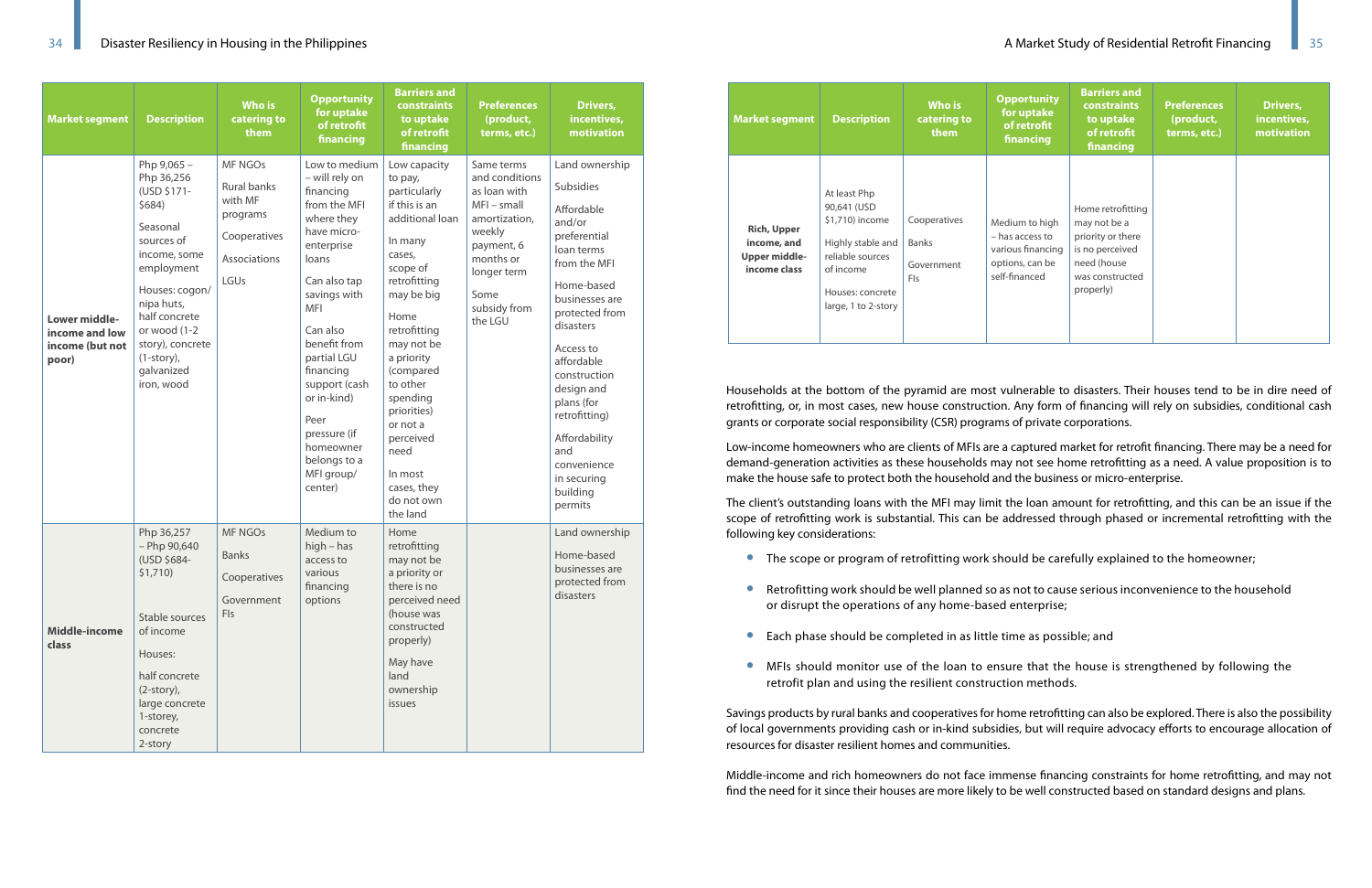# **B. Supply-Side Opportunities and Barriers**

Existing loan products enabled some low-income households to start building their houses incrementally. These projects did not involve complex architectural designs or engineer-supervised construction projects but rather relied on inputs from relatives or friends who had some knowledge about construction. While this has provided low-income households with the opportunity to build, expand, and beautify their houses, self-built houses have also proved to be structurally vulnerable to natural disasters, especially typhoons and earthquakes.

In Section A we established that there exists a significant demand for retrofitting and related financial products. Yet retrofit financing is a new concept to the private sector and there are not currently financial products that specifically address home retrofitting or strengthening. More commonly, loan products are directed towards home repairs, construction, and improvement. These loans are normally treated as incentive or top-up loans given to borrowers with good a credit history and long-standing relationships with the institution. The objective of these loan products is more health and sanitation-related, for example construction of toilets, sinks and installation of water connections, or for aesthetic purposes. Even if loans were intended for home retrofitting, MFIs have not been able to track or report these.

Access to loans for home improvement repair are given to current MFI borrowers after two or more successful loan cycles. These loans are given in addition to a regular business/enterprise loan, which in practice limits the amount of money available for retrofitting.

Typical home improvements range from beautification, such as floor tiling and house painting, to minor repairs, such as replacement of light wall materials with concrete hollow blocks or light roofs materials with galvanized iron sheets. Home improvement loans are also used to expand houses for economic purposes. Neither the wholesale or retail finance markets have earmarked funds to support housing resilience. While people are generally aware of the importance of disaster-resistant housing, it is less appreciated as a major disaster risk reduction strategy, especially for the low-income segment.

Some post-disaster housing projects financed by the private sector have integrated disaster-resilient concepts in partnership with shelter NGOs, for example some of the housing cooperatives assisted by the National Confederation of Cooperatives (NATCCO) in their post-Haiyan projects. However, not all post- disaster housing projects considered resilience for various reasons.

Table 14 presents the range of opportunities, barriers and constraints facing MFIs in offering home retrofit financing. Overall, MFIs view retrofitting for safer houses as a way to mitigate risks and reduce client vulnerability during times of disaster. Presently, most MFIs only provide post-disaster relief aid and assistance, which can be cash or in-kind. Annually, funds are allocated for this purpose. Changing MFI mindsets from post-disaster to pre-disaster support presents an opportunity to offer home retrofit financing. However, MFIs do not have the technical expertise to assess houses and recommend the appropriate retrofit solution, and this is important in order to ensure the suitability of the loan amount and appropriate use of the loan for retrofitting.

Securing the buy-in from top management is an important first step in successful product development. MFIs interviewed for this report demonstrated strong buy-in to the concept of a financial product for home retrofitting. They view this as a risk-mitigating measure as most of their client's businesses run from their homes. After a major disaster, MFIs suffer from declining portfolio quality as clients are unable to repay their loans.

It is important to integrate the incremental or phased nature of housing construction for low-income families into the design of housing finance programs. The products currently provided by MFIs can be redirected into retrofit loans dedicated to strengthening houses. While additional investments from fund providers might be necessary to make those products more appealing to clients, it reduces the risks for both the clients and the financing institution, particularly given the percentage of business activities conducted within the confines of clients' homes.

Additionally, home retrofit loans provided by MFIs as an incentive or top-up loan must adhere to strict standards of consumer protection, particularly in preventing client over-indebtedness. A home retrofit loan should be given to a client who has the capacity to repay both this loan and a business/enterprise loan.

### **Table 14: Opportunities, Barriers and Constraints to Home Retrofit Financing: Microfinance Institutions**

| <b>Financial</b><br><b>Service</b><br><b>Providers</b> | <b>Target market/</b><br>clients | <b>Opportunity</b><br>to offer retrofit<br>financing                                                                                                                                                                                                                                                                                                                                                                                                         | <b>Barriers and</b><br>constraints to<br>offering retrofit<br>financing                                                                                                                                                                                                                                                                                        | What will it take to offer<br>retrofit financing                                                                                                                                                                                                                                                                                                                                                                                                                                                                                             |
|--------------------------------------------------------|----------------------------------|--------------------------------------------------------------------------------------------------------------------------------------------------------------------------------------------------------------------------------------------------------------------------------------------------------------------------------------------------------------------------------------------------------------------------------------------------------------|----------------------------------------------------------------------------------------------------------------------------------------------------------------------------------------------------------------------------------------------------------------------------------------------------------------------------------------------------------------|----------------------------------------------------------------------------------------------------------------------------------------------------------------------------------------------------------------------------------------------------------------------------------------------------------------------------------------------------------------------------------------------------------------------------------------------------------------------------------------------------------------------------------------------|
| <b>MF NGOs</b>                                         | Mostly low-income<br>households  | Aligned with social<br>mission<br>Observed need of<br>target clients<br>Current clientele is a<br>captured market<br>Can mitigate risks<br>and reduce client<br>vulnerability<br>Can replace or<br>complement<br>post-disaster relief<br>operations for<br>affected clients<br>Can be bundled with<br>regular business<br>loans as an incentive/<br>home improvement<br>loan<br>Demand creation<br>can be integrated in<br>credit process and<br>methodology | Limited exposure in<br>medium- to long-term<br>loans due to funding<br>constraints<br>Offering is limited<br>to loan products<br>Limited loan<br>amounts<br>Staff lack the<br>technical expertise<br>in assessing houses<br>for retrofitting and<br>in demand creation<br>Currently<br>not tracking<br>clients' specific<br>usage of home<br>improvement loans | Support in demand creation<br>(promotion, awareness raising) -<br>communicating key messages to<br>target clients<br>Capacity building on product<br>development and assessing<br>demand among clients<br>Training or capacity building on<br>home retrofitting (assessment<br>of structures, etc.) and demand<br>creation<br>Technical support in actual<br>retrofitting<br>Staff dedicated to housing,<br>home improvement and retrofit<br>financing<br>Capital investments; availability<br>of funds for medium- to long-<br>term lending |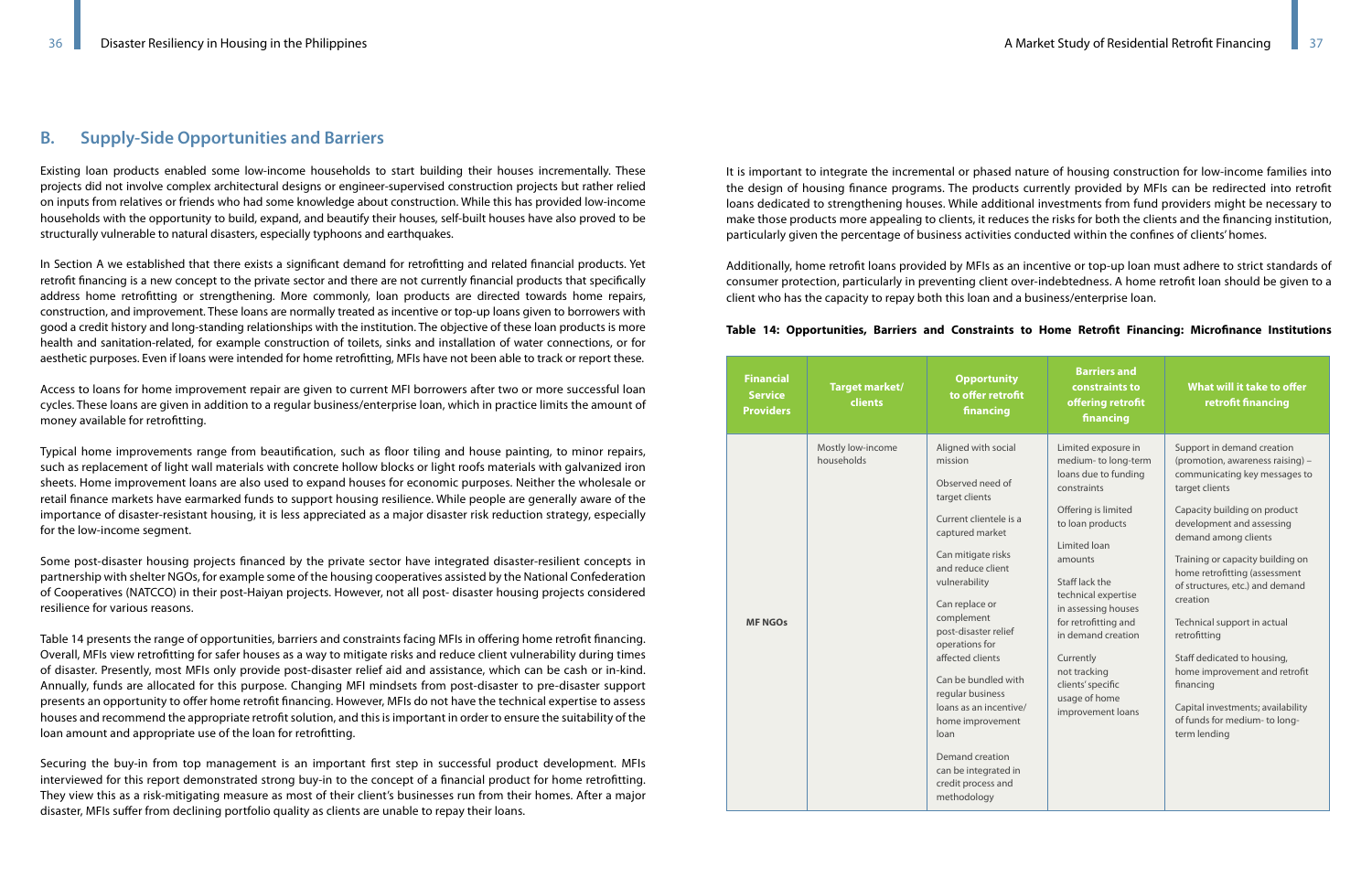| <b>Financial</b><br><b>Service</b><br><b>Providers</b> | <b>Target market/</b><br>clients                                                                                                                                           | <b>Opportunity</b><br>to offer retrofit<br>financing                                                                                                                                                                                                                                                          | <b>Barriers and</b><br>constraints to<br>offering retrofit<br>financing                                                                                                                                     | What will it take to offer<br>retrofit financing                                                                                                                                                                                                                                                                                                                                                                                                         |
|--------------------------------------------------------|----------------------------------------------------------------------------------------------------------------------------------------------------------------------------|---------------------------------------------------------------------------------------------------------------------------------------------------------------------------------------------------------------------------------------------------------------------------------------------------------------|-------------------------------------------------------------------------------------------------------------------------------------------------------------------------------------------------------------|----------------------------------------------------------------------------------------------------------------------------------------------------------------------------------------------------------------------------------------------------------------------------------------------------------------------------------------------------------------------------------------------------------------------------------------------------------|
| <b>Rural banks</b>                                     | Mixed income<br>class - from low- to<br>middle-income to rich<br>households<br>Mixed and stable<br>sources of income<br>(employment,<br>enterprises,<br>remittances, etc.) | Currently offer home<br>improvement loans<br>with real estate<br>mortgage loans, and<br>housing microfinance<br>loans<br>No constraints in<br>loan terms (short-,<br>medium- or long-<br>term) and amounts<br>Product range may<br>include loans and<br>savings                                               | Staff lack the technical<br>expertise in assessing<br>houses for retrofitting<br>and in demand<br>creation<br>Limited opportunity<br>in the credit process<br>for demand creation<br>activities             | Support in demand creation<br>(promotion, awareness raising) -<br>communicating key messages to<br>target clients<br>Capacity building on product<br>development and assessing<br>demand among clients<br>Training or capacity building on<br>home retrofitting (assessment<br>of structures, etc.) and demand<br>creation<br>Technical support in actual<br>retrofitting<br>Staff dedicated to housing,<br>home improvement and retrofit<br>financing   |
| <b>Cooperatives</b>                                    | Mixed income class<br>- from low- to upper<br>middle-income<br>households<br>Mixed and stable<br>sources of income<br>(employment,<br>enterprises,<br>remittances, etc.)   | Currently offer house<br>construction and home<br>improvement loans<br>Can offer short-to<br>medium-term loans,<br>high loan amounts<br>Product range may<br>include loans and<br>savings<br>General assemblies<br>can be platforms<br>to raise awareness<br>- make disaster<br>resilient homes a<br>campaign | Staff lack the technical<br>expertise in assessing<br>housing structures<br>for retrofitting and in<br>demand creation<br>Limited opportunity<br>in the credit process<br>for demand creation<br>activities | Support in demand creation<br>(promotion, awareness raising) -<br>communicating key messages to<br>members<br>Capacity building on product<br>development and assessing<br>demand among members<br>Training or capacity building on<br>home retrofitting (assessment<br>of structures, etc.) and demand<br>creation<br>Technical support in actual<br>retrofitting<br>Capital investments; availability<br>of funds for medium- to long-<br>term lending |

Shelter agencies at both the local and national level have recognized the demand for home retrofitting as they search for solutions to urban settlement woes that take into consideration disaster risk reduction and mitigation. However, home retrofitting is not a priority, even for the low-income segment. Shelter agency resources are primarily geared towards lowering the government's enormous housing deficit. Accordingly, it is not surprising that there are no known programs and funding on home retrofitting for low-income households.

There is an opportunity to bring the concept of home retrofitting within the framework of disaster risk reduction and management of local governments. The national government mandates each local government to have their own DRRM plans and operationalize these with designated funds and other resources.

Actual retrofitting of houses can prove challenging for the government. In particular, housing location – whether built near danger zones, fault lines, flood prone areas with poor drainage, etc. – each presents its own specific challenges for building and retrofitting safe houses. Additionally, local governments are not equipped with the technical expertise to assess houses and identify how they can be retrofitted to improve resilience to disasters. This low level of awareness and capacity among local governments also affects demand and awareness among homeowners. There is a critical need to address knowledge, capacity and expertise gaps.

### **Table 15: Opportunities, Barriers and Constraints to Home Retrofit Financing: Government**

| <b>Finance</b><br><b>Providers</b>                                                  | <b>Current housing</b><br>finance programs<br>for low-income<br><b>HHs</b>                                                                                | <b>Opportunity to offer retrofit</b><br>financing                                                                                                                                                                                                                                                                   | <b>Barriers and constraints to offering retrofit</b><br>financing                                                                                                                                                                         |
|-------------------------------------------------------------------------------------|-----------------------------------------------------------------------------------------------------------------------------------------------------------|---------------------------------------------------------------------------------------------------------------------------------------------------------------------------------------------------------------------------------------------------------------------------------------------------------------------|-------------------------------------------------------------------------------------------------------------------------------------------------------------------------------------------------------------------------------------------|
| Government<br>shelter agencies<br>(HUDCC, SHFC,<br>Pag-IBIG,<br>NHMFC, HGC,<br>NHA) | Community<br>Mortgage Program of<br>the SHFC<br>Shelter Program and<br><b>HLRP of NHMFC</b><br><b>NHA Housing</b><br>Program<br>Pag-IBIG Housing<br>Loans | SHFC's CMP provides financing<br>for home improvement which<br>can be tapped for retrofit<br>financing<br>HLRP of NHMFC can provide<br>a liquidity buffer to financial<br>institutions who will offer<br>retrofit financing<br>Pag-IBIG's loan facilities<br>can provide financing for<br>residential retrofitting. | No earmarked funds for resilient housing. Funds available<br>are allocated for housing production<br>Knowledge and expertise on home retrofitting.                                                                                        |
| Local<br>government<br>(LGUs)                                                       | In house financing for<br>house construction                                                                                                              | Disaster resilient housing can be<br>integrated in local shelter plans<br>and DRRM plans<br>Resources and funds can be<br>allocated to assess houses and<br>provide subsidies (cash or in-<br>kind) for house retrofitting of<br>low-income households                                                              | Knowledge and expertise on home retrofitting - how<br>to assess housing structures to determine scope of<br>retrofitting<br>Currently lack earmarked funds for resilient housing<br>Lack of data on number of houses needing retrofitting |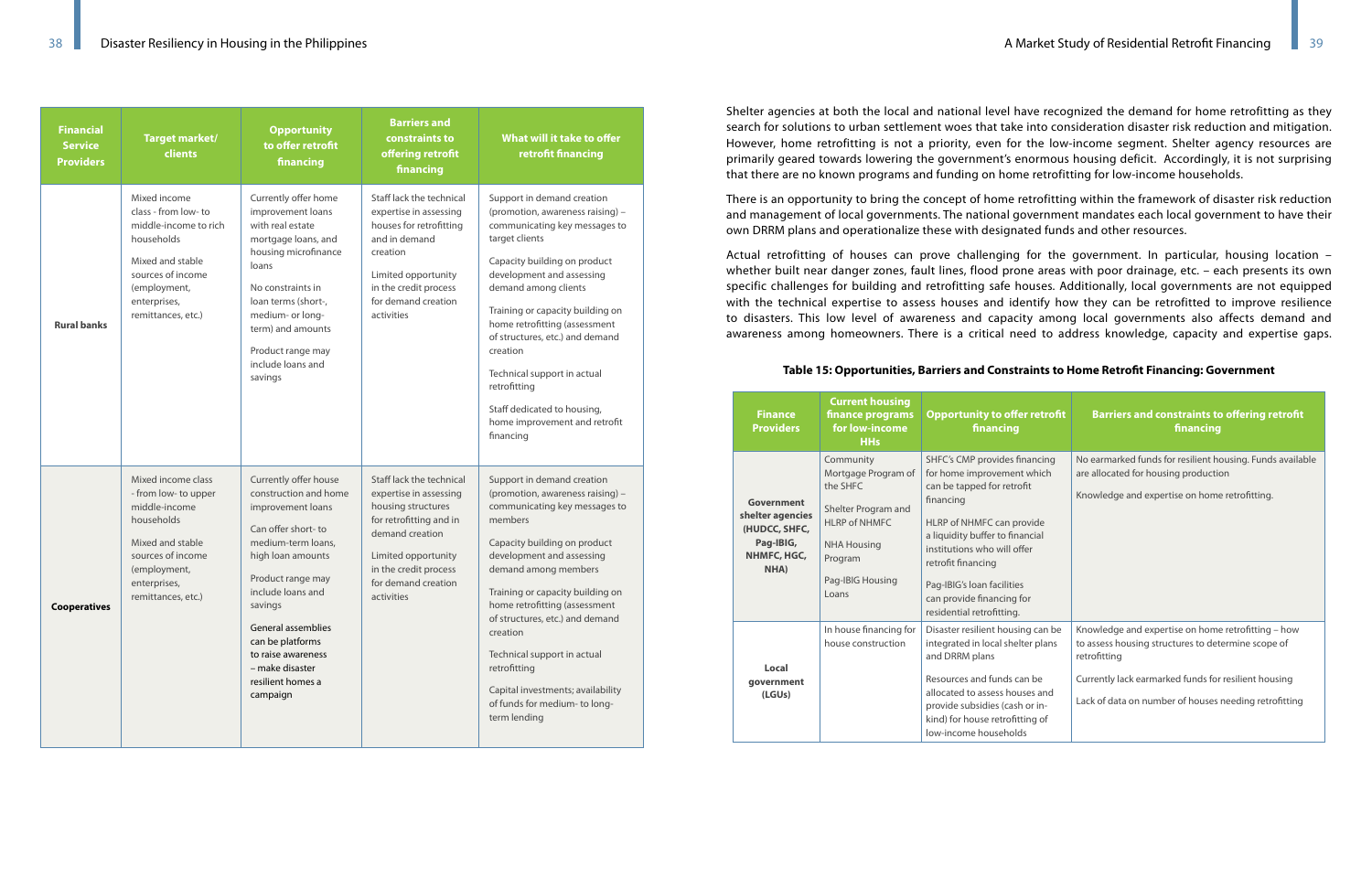**This study recommends that Build Change carry out the following programs and/or activities to scale up home retrofitting and home retrofit financing in the country.** 

Institutions and government agencies interviewed for this report indicated an openness to partnering with Build Change on a number of activities. Here are some avenues that Build Change can pursue immediately to speed the scaling up of retrofit projects for low-income households:

- Partnership with MFIs or financial service providers (FSPs) on financial product development (from concept development to pilot testing), demand creation (educational materials for both staff and clients), and staff training (to equip the staff with knowledge and skills for retrofit loan assessment and utilization checks). Build Change can also help FSPs integrate home retrofitting in monitoring and evaluation (M&E) frameworks and tools so that need can be regularly assessed.
- Partnership with LGUs in preparing designs for safe, disaster resilient houses. Within Metro Manila, the City of Marikina (through the Marikina Settlement Office) has a standard disaster resilient housing design to help homeowners lower their cost for design services and comply with building permit requirements. They also recommend building permit applications to the Engineering Department to expedite processes. Build Change can be engaged in providing technical inputs on resilient housing and urban development to LGUs crafting their local shelter plans and local housing codes.
- Partnership with LGUs and SHFC for home retrofitting under the CMP.
- Partnership with associations such as the Microfinance Council of the Philippines (MCPI), the Rural Bankers Association of the Philippines (RBAP) and the National Confederation of Cooperatives (NATCCO) to raise awareness on disaster resilient homes as part of the FSPs' risk management framework. Build Change can organize and provide orientation training to members of these associations.

- Partnership with government shelter agencies that are targeting to close the housing gap through their shelter plans. Build Change can help promote the paradigm of safe houses and retrofitting housing units constructed in project areas.
- Advocacy for the government to earmark funds for housing resiliency (part of a Resiliency Fund, for instance), in general, and specifically for home retrofitting. Advocacy can include opening of financing facilities dedicated for retrofitting through government financial institutions (e.g. Land Bank of the Philippines, Development Bank of the Philippines, the Small Business Corporation, etc.), and not just through the shelter agencies. Government financial institutions can also support scaling of resilient housing financing through capital inflows to MFIs.

Build Change can work on the following in the medium- or long-term to ensure that home retrofitting is regarded as essential in disaster preparedness and to lower the exposure of low-income households to disaster risk.

• Support initiatives on policy advocacy and development among shelter agencies and LGUs to include the idea of retrofitting housing for low-income homeowners into their plans and budget allocation. This may include provision of technical assistance (TA) packages for capacity development programs of local implementors, research and development, plan and project proposal preparation,

• Together with MFIs, develop other financial products, or a mix of products, that can address constraints currently faced by low-income households. This may include savings products for rural banks and

• Work with multilateral organizations [e.g., the Asian Development Bank (ADB), UNICEF] within the DRRM space and include house resiliency in the framework. Build Change can position itself as a provider of training and technical assistance on home retrofitting for low-income households. Initial discussions with the ADB indicate the need to demonstrate household-level outcomes as a result of retrofitted or stronger houses. Outcomes may include increasing household investments on health and education as a result, perhaps, of less spending on house repairs. Research that can explore these outcomes can be pursued by Build Change. Results of the research can potentially

- tool development for assessment and creating models of success.
- cooperatives, or an insurance product that can serve as incentive to get houses retrofitted.
- strengthen the value proposition of home retrofitting and home retrofit financing.
- Region 8.
- this can assist in the targeting, planning and budget allocation of the LGUs.

• Together with the Technical Education and Skills Development Authority (TESDA), advocate for the nationwide adoption of vocational and training modules on building and construction of disaster resilient homes. Build Change can use and build on existing modules it specifically designed for

• Explore the idea of a grading system in incremental retrofitting towards disaster resilient homes. This can be patterned after the phased approach to rural sanitation development with the goal of bringing communities to Zero Open Defecation status.16 Relevant government agencies [Department of the Interior and Local Government (DILG), Housing and Urban Development Coordinating Council (HUDCC)] and LGUs can be engaged in discussions to build buy-in and support. When established,

16https://www.developmentbookshelf.com/doi/full/10.3362/9781780449272.009

# **V. Recommendations**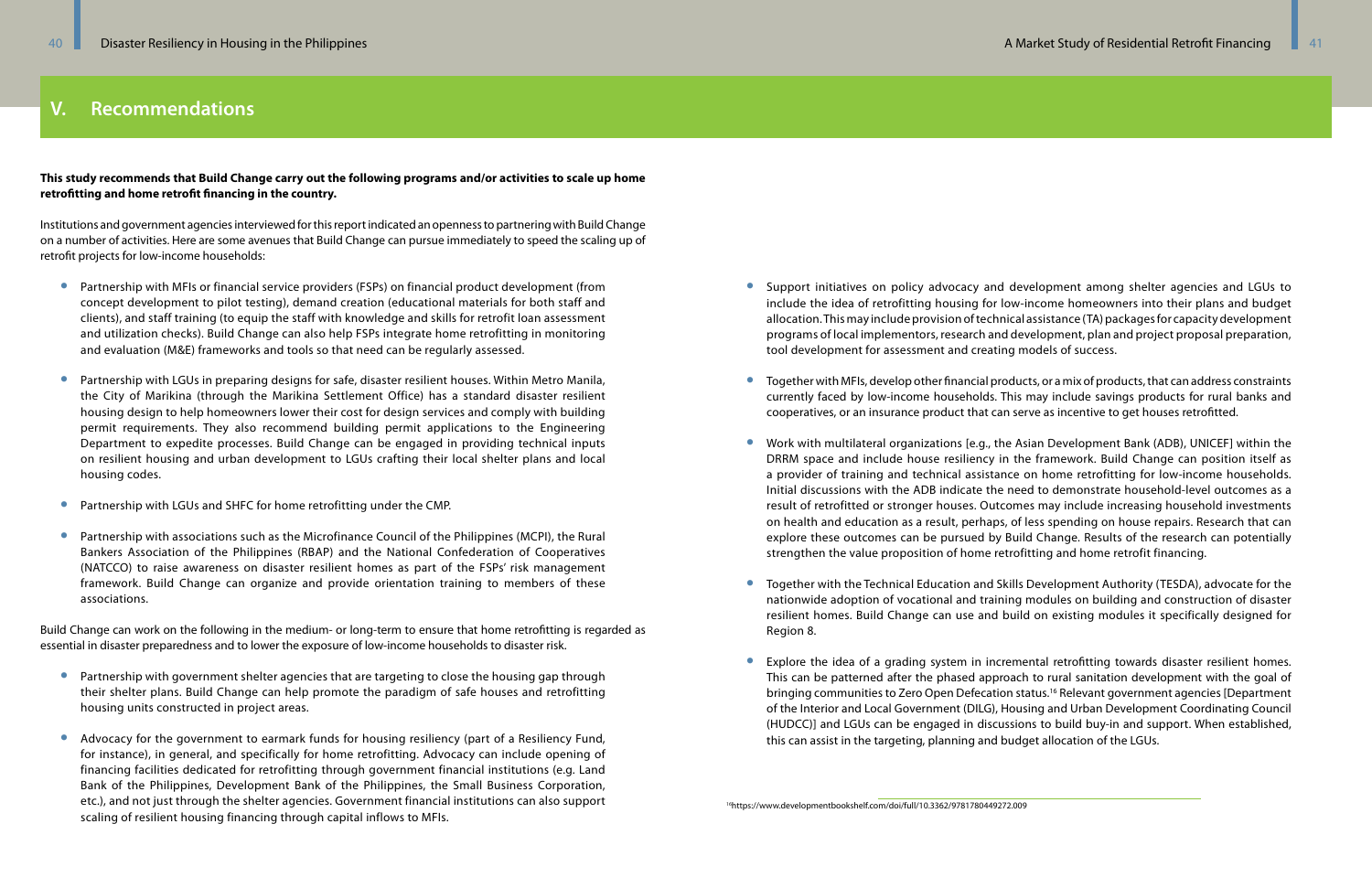# **Annex A. List of Interviews**

| <b>Agencies/Institutions</b>                                                        | <b>Informants</b>                            |  |  |
|-------------------------------------------------------------------------------------|----------------------------------------------|--|--|
| National Home Mortgage and Finance Corporation (NHMFC)                              | Mr. Rodel Leocario                           |  |  |
| Housing and Urban Development Coordinating Council (HUDCC)                          | Ms. Maria Antonette McStay                   |  |  |
| Home Guaranty Corporation (HGC)                                                     | Mr. Teresito Cayo A. Butardo                 |  |  |
| Social Housing Finance Corporation (SHFC)                                           | Ms. Jeannie Furiscal<br>Ms. Charito Lontayao |  |  |
| National Housing Authority (NHA)                                                    | Ms. Wilma D. Hernandez                       |  |  |
| Marikina City - Marikina Settlement Office                                          | Mr. Arvin Santos                             |  |  |
| City of Manila - City Urban Settlement Department                                   | Mr. Danilo C. Isiderio                       |  |  |
| Quezon City - Housing, Community Development and Resettlement<br>Department (HCDRD) | Mr. Eduardo Giolagon                         |  |  |
| Ahon Sa Hirap, Inc. (ASHI)                                                          | Ms. Estrella Andres                          |  |  |
| Tulay Sa Pag-unlad, Inc. (TSPI)                                                     | Mr. George Angeles                           |  |  |
| <b>Country Builders Bank (CBB)</b>                                                  | Mr. Reggie Ocampo<br>Mr. Eric Valenzuela     |  |  |
| <b>ASA Philippines Foundation</b>                                                   | Mr. Kamrul Tarafder<br>Mr. Roderick Beato    |  |  |
| Novaliches Development Cooperative (NOVADECI)                                       | Ms. Marlene Sindayen                         |  |  |
| Microfinance Council of the Philippines, Inc.                                       | Mr. Allan Robert Sicat                       |  |  |
| National Confederation of Cooperatives (NATCCO)                                     | Mr. Alex Almendral                           |  |  |
| <b>Habitat for Humanity Philippines</b>                                             | Mr. Naeem Razwani                            |  |  |

Say: "Good morning/afternoon. Thank you for coming. My name is \_\_\_\_\_\_\_\_\_\_\_. We are conducting a focus group discussion to help assess the housing needs of people like you.

Before we start, I want to inform you that your participation is voluntary and all of your responses will be confidential and will be used by Build Change for the said purpose. Would you like to ask me anything else about this activity? Do you agree to participate in this activity?"

# **Annex B. Research Instruments**

#### **Market Research on Disaster Resistant Homes**

#### **FGD Guide (Homeowners)**

#### **Introduction:**

#### **Warm-up Questions (Demographics):**

Ask participants the following:

- 1. Name/nickname
- 2. Main source of income
- 3. Household income
- 4. Household size
- 5. Ownership of house
	- a) Do you own your house or are you renting?
	- b) How long have you been staying in your house?

#### **A. Construction of Current House**

| <b>Core Questions</b>        | <b>Probe Questions</b>                 |
|------------------------------|----------------------------------------|
| 1. How was your house built? | a) Who constructe                      |
|                              | b) When was it co                      |
|                              | c) Did you follow a                    |
|                              | d) What necessary                      |
| 2. How did you finance the   | a) Where did you                       |
| construction of your house?  | b) If loan, from wh                    |
|                              | c) What were the t<br>much amortizatio |
|                              | d) What is the stat<br>arrears, etc.)  |
|                              | e) If savings, how                     |

Icted your house?

t constructed?

ow a design or a construction plan?

sary permits did you have to get?

ou get the funds to finance the construction of your house?

whom did you borrow?

he terms of the loan? What is the loan term and how ation do you have to pay?

status of this loan (fully paid, partially paid, with

ow did you accumulate these savings?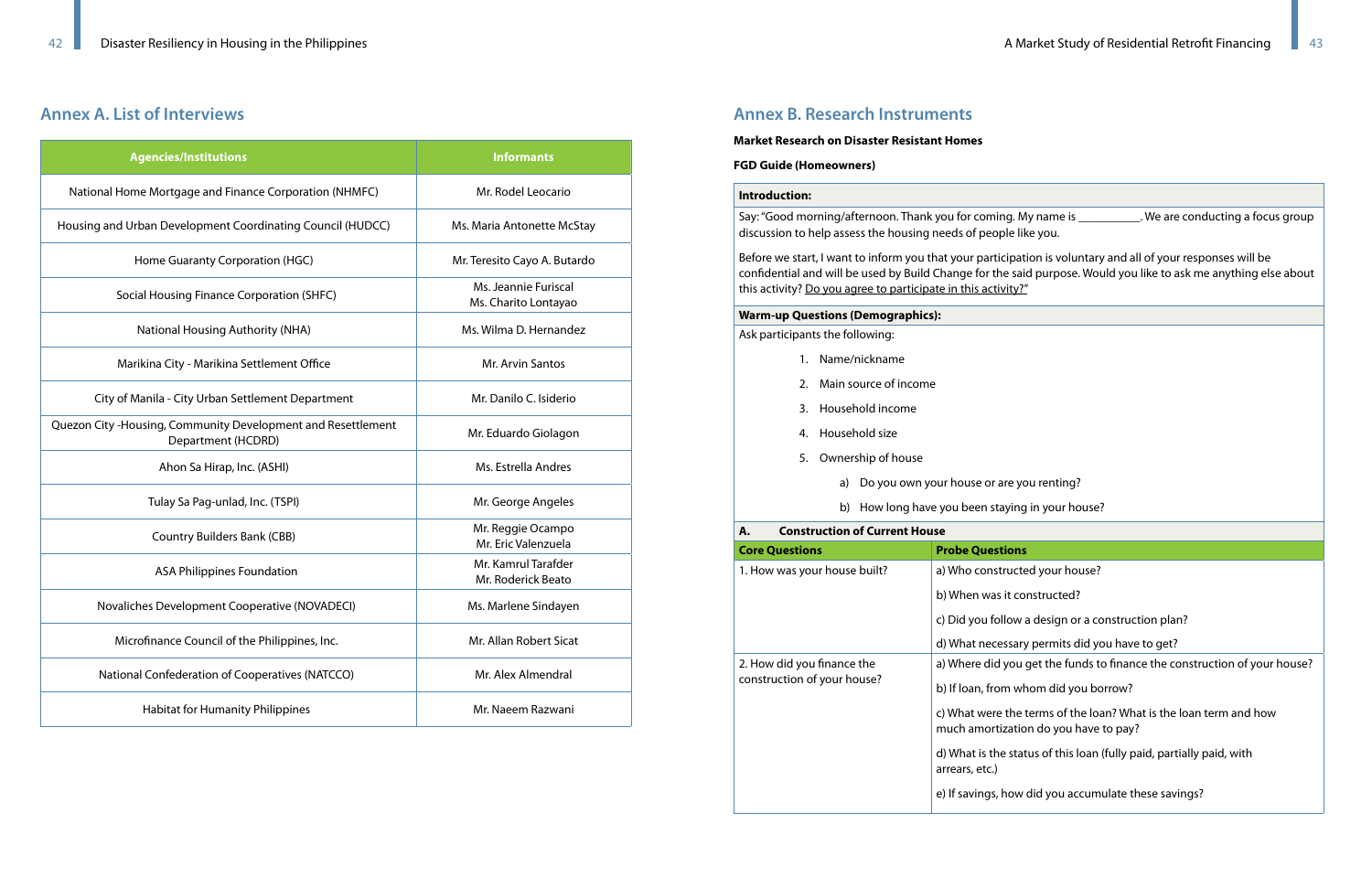| 3. What was your overall experience<br>with the construction of your<br>house? | a) What worked well during the construction of your house? (e.g., finished<br>on time, had cost savings, etc.)<br>b) What problems or issues did you encounter with regards |  |  |  |
|--------------------------------------------------------------------------------|-----------------------------------------------------------------------------------------------------------------------------------------------------------------------------|--|--|--|
|                                                                                | to: construction, plans and design, permits, government<br>requirements, financing?                                                                                         |  |  |  |
|                                                                                |                                                                                                                                                                             |  |  |  |

| <b>Construction of New House</b><br>В.                                                          |                                                                                               |
|-------------------------------------------------------------------------------------------------|-----------------------------------------------------------------------------------------------|
| <b>Core Questions</b>                                                                           | <b>Probe Questions</b>                                                                        |
| 4. For those who do not own a                                                                   | a) What is keeping you from owning a house?                                                   |
| house, what issues/challenges are<br>you facing?                                                | b) What funding issues are you facing?                                                        |
| 5. What are your plans for a new<br>house?                                                      | a) Where do you plan to construct your house?                                                 |
|                                                                                                 | b) Who will prepare the design and plan?                                                      |
|                                                                                                 | a) Who will construct the house?                                                              |
|                                                                                                 | b) Where will you get the funds for the construction?                                         |
| <b>Improvements and Retrofitting of Houses</b><br>C.                                            |                                                                                               |
| <b>Core Questions</b>                                                                           | <b>Probe Questions</b>                                                                        |
| 6. What improvements or changes<br>have you done to your house?                                 | a) Why did you make these improvements/changes to your house?                                 |
|                                                                                                 | b) How were the improvements financed or funded?                                              |
|                                                                                                 | c) If no improvements or changes have been made, why? What<br>issues/problems are you facing? |
| 7. What can you say about<br>retrofitting of houses to make it<br>disaster-resistant/resilient? | a) Do you think your house is safe or resistant against disasters? Why/why<br>not?            |
|                                                                                                 | b) Do you think this is important? Why/why not?                                               |
|                                                                                                 | c) Is this a priority for your family?                                                        |
|                                                                                                 | d) What type of retrofitting does your house need?                                            |
|                                                                                                 | e) What will it take to do this type of retrofitting to your house?<br>Who will retrofit?     |
| 8. How do you think retrofitting of                                                             | a) How will you finance retrofitting of your house?                                           |

| $\,$ 8. How do you think retrofitting of | a) How will you finance retrofitting of your house?                |
|------------------------------------------|--------------------------------------------------------------------|
| your house can be financed?              | b) Are you going to spend or invest on something like retrofitting |
|                                          | of a house? Why/why not?                                           |

| <b>Financing Retrofitting for Safe Houses</b><br>D.                        |                           |  |  |  |
|----------------------------------------------------------------------------|---------------------------|--|--|--|
| <b>Core Questions</b>                                                      | <b>Probe Questions</b>    |  |  |  |
| 9. Preferred source of financing and                                       | a) Loans from formal sour |  |  |  |
| terms for construction of a new<br>house                                   | b) Loans from informal so |  |  |  |
|                                                                            | c) Government?            |  |  |  |
|                                                                            | d) Savings or investment? |  |  |  |
|                                                                            | e) Loan amount and amor   |  |  |  |
|                                                                            | f) Interest rate          |  |  |  |
|                                                                            | g) Loan term/tenor        |  |  |  |
|                                                                            | h) Mode of payment        |  |  |  |
| 10. Preferred source of financing<br>and terms for retrofitting of a house | a) Loans from formal sour |  |  |  |
|                                                                            | b) Loans from informal so |  |  |  |
|                                                                            | c) Government?            |  |  |  |
|                                                                            | d) Savings or investment? |  |  |  |
|                                                                            | e) Loan amount and amor   |  |  |  |
|                                                                            | f) Interest rate          |  |  |  |
|                                                                            | g) Loan term/tenor        |  |  |  |
|                                                                            | h) Mode of payment        |  |  |  |
| 11. If retrofitting would cost Php                                         | a) Why/why not?           |  |  |  |
| 150,000, will you still have your<br>house retrofitted?                    | b) Source of funds?       |  |  |  |
| <b>Closing:</b>                                                            |                           |  |  |  |

| D.<br><b>Financing Retrofitting for Safe Houses</b>     |                                                                                                                      |
|---------------------------------------------------------|----------------------------------------------------------------------------------------------------------------------|
| <b>Core Questions</b>                                   | <b>Probe Questions</b>                                                                                               |
| 9. Preferred source of financing and                    | a) Loans from formal sources? Which formal source of loans?                                                          |
| terms for construction of a new<br>house                | b) Loans from informal sources?                                                                                      |
|                                                         | c) Government?                                                                                                       |
|                                                         | d) Savings or investment?                                                                                            |
|                                                         | e) Loan amount and amortization                                                                                      |
|                                                         | f) Interest rate                                                                                                     |
|                                                         | g) Loan term/tenor                                                                                                   |
|                                                         | h) Mode of payment                                                                                                   |
| 10. Preferred source of financing                       | a) Loans from formal sources? Which formal source of loans?                                                          |
| and terms for retrofitting of a house                   | b) Loans from informal sources?                                                                                      |
|                                                         | c) Government?                                                                                                       |
|                                                         | d) Savings or investment?                                                                                            |
|                                                         | e) Loan amount and amortization                                                                                      |
|                                                         | f) Interest rate                                                                                                     |
|                                                         | g) Loan term/tenor                                                                                                   |
|                                                         | h) Mode of payment                                                                                                   |
| 11. If retrofitting would cost Php                      | a) Why/why not?                                                                                                      |
| 150,000, will you still have your<br>house retrofitted? | b) Source of funds?                                                                                                  |
| <b>Closing:</b>                                         |                                                                                                                      |
|                                                         | Say: "We are done with our activity. Thank you again for your time and active participation. Your views and insights |
|                                                         |                                                                                                                      |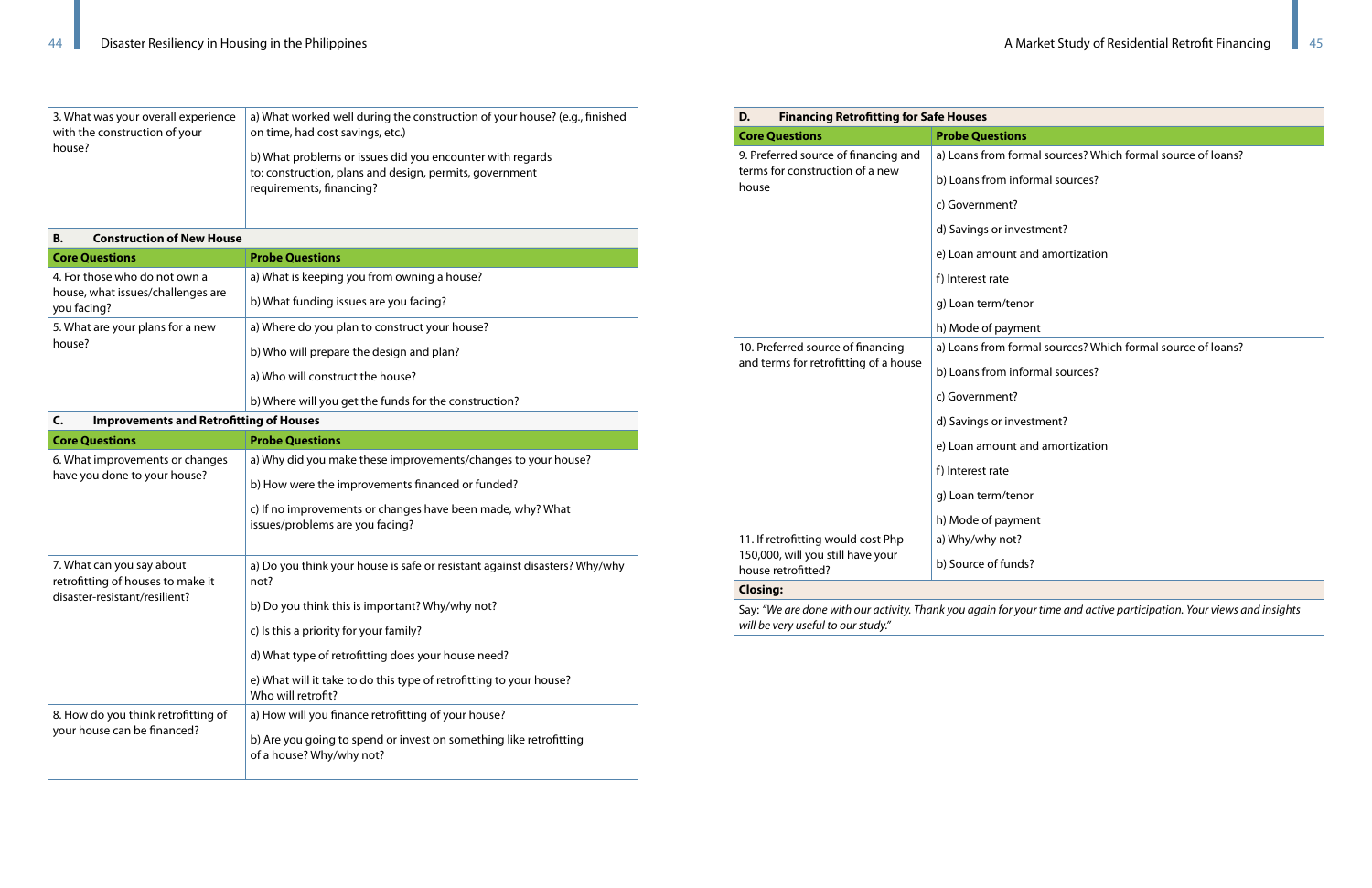# **Market Research on Disaster-Resistant Homes**

#### **Key Informants Interview Guide (Government)**

 $\overline{\phantom{a}}$ 

| <b>TOPIC</b>                                  | <b>QUESTIONS</b>                                                                            |                                                    |                                                         |
|-----------------------------------------------|---------------------------------------------------------------------------------------------|----------------------------------------------------|---------------------------------------------------------|
| <b>HOUSING FINANCE</b><br><b>PROGRAMS FOR</b> | 1. What is/are your housing finance program/s that target low-income households?<br>Probe:  | <b>DEMAND FOR</b><br><b>HOUSING FINANCE</b>        | 1. Which other governme<br>type of financing to this    |
| <b>LOW-INCOME</b><br><b>HOUSEHOLDS</b>        | Past programs with the same target households                                               | <b>AMONG LOW-INCOME</b><br><b>HOUSEHOLDS</b>       | 2. What do you think is th<br>among low-income hous     |
|                                               | 2. Which specific segment of the low-income population do these programs<br>serve?          |                                                    | Probe:                                                  |
|                                               | Probe:                                                                                      |                                                    | Market size if Metr                                     |
|                                               | Marginalized sectors, by geographic location, etc.                                          |                                                    | Studies or data and                                     |
|                                               | Does the program serve low-income households in Metro<br>Manila/NCR?                        | <b>NEEDS, PREFERENCES</b><br><b>AND CAPACITIES</b> | Based on your understar<br>what are their needs, pre    |
|                                               | 3. What are the terms and conditions of this program?                                       | OF LOW-INCOME<br><b>HOUSEHOLDS</b>                 | 1. What type of financing                               |
|                                               | Probe:                                                                                      |                                                    | 2. What do they prefer or                               |
|                                               | Eligible loan use, tenor, amount, interest rate, etc.                                       |                                                    | Probe:                                                  |
|                                               | Documents available                                                                         |                                                    | Amount, tenor, pay                                      |
|                                               | 4. What is the performance of this program? What have been the results/<br>outcomes so far? |                                                    | 3. What do they not like?<br>4. What are the barriers t |
|                                               | Probe:                                                                                      |                                                    | programs?                                               |
|                                               | Number of borrowers, loans released, loans outstanding,<br>repayment rate, etc.             |                                                    | 5. Which financial institu                              |
|                                               | Reports available                                                                           |                                                    |                                                         |
|                                               | 5. What are key lessons from these programs?                                                |                                                    |                                                         |
|                                               | Probe:                                                                                      |                                                    |                                                         |
|                                               | What worked?                                                                                |                                                    |                                                         |
|                                               | What did not work?                                                                          |                                                    |                                                         |

nent or private sector institutions that are providing this s type of households?

the market size or the demand for this type of financing useholds?

tro Manila or NCR only

nd where we can get them

anding of the characteristics of low-income households, references and capacities for a housing finance program?

1g do they need?

or like in terms of loan features, terms and conditions?

ayment mode, interest rate, etc.

they face when trying to access housing finance

tutions do they prefer for housing finance?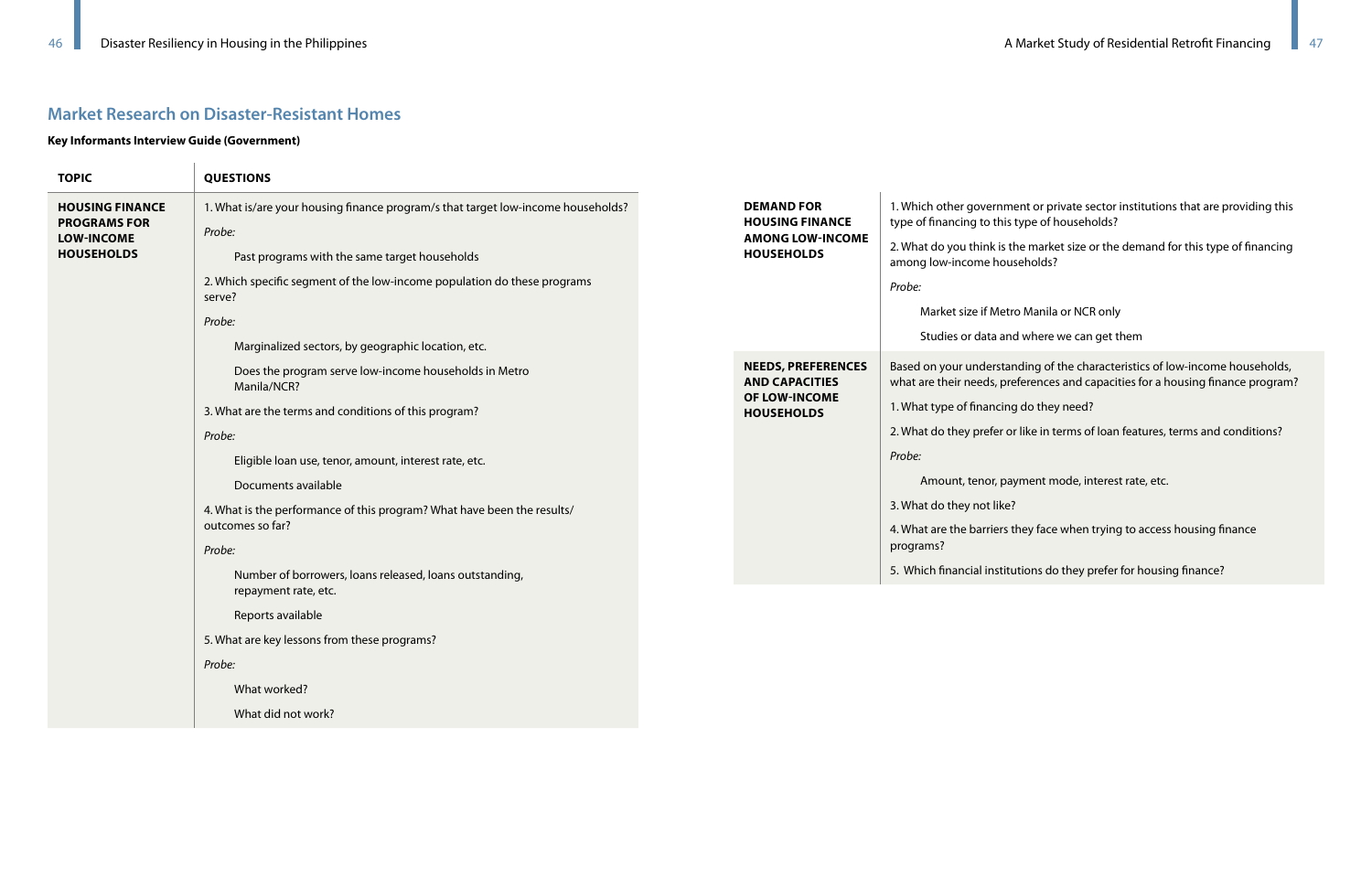# **FINANCING SAFE HOUSES OR RETROFITTING FOR LOW-INCOME HOUSEHOLDS**

1. Are there existing financing programs for building of safe houses or retrofitting? What are these? *Probe:*

Target households

Loan terms, features and conditions

2. Do you think there is demand among low-income households for a financing program for safe houses or retrofitting (to make them disasterresistant)?

*Probe:*

If yes, why?

What is the market size? Market size if Metro Manila or NCR only?

If no, why not? How can demand be created?

Data or materials available?

3. For low-income households, what can be their preferences and capacities if given access to a financing program for safe houses or retrofitting?

*Probe:*

Potential loan terms, features and conditions

| <b>REGULATIONS ON</b><br><b>HOUSING FINANCE</b><br><b>PROGRAMS FOR</b><br><b>LOW-INCOME</b><br><b>HOUSEHOLDS</b> | 1. What government law<br>providing?<br>2. What government law<br>houses or retrofitting?               |
|------------------------------------------------------------------------------------------------------------------|---------------------------------------------------------------------------------------------------------|
| <b>OPPORTUNITIES FOR</b><br><b>PARTNERSHIP WITH</b><br><b>BUILD CHANGE</b>                                       | 1. What role can organiz<br>a. Creating demand<br>households?<br>b. Providing technica<br>c. Financing? |

ws or regulations apply to the type of financing that you are

ws or regulations that may apply to financing safe

zations like Build Change play in:

for safe houses or retrofitting among low-income

cal expertise?

4. How can we incentivize low-income households to make their houses safe, or to retrofit their houses?

*Probe:*

Incentives to access financing programs

Subsidies? Who will provide subsidies?

5. What can be their barriers to access and how can they overcome these?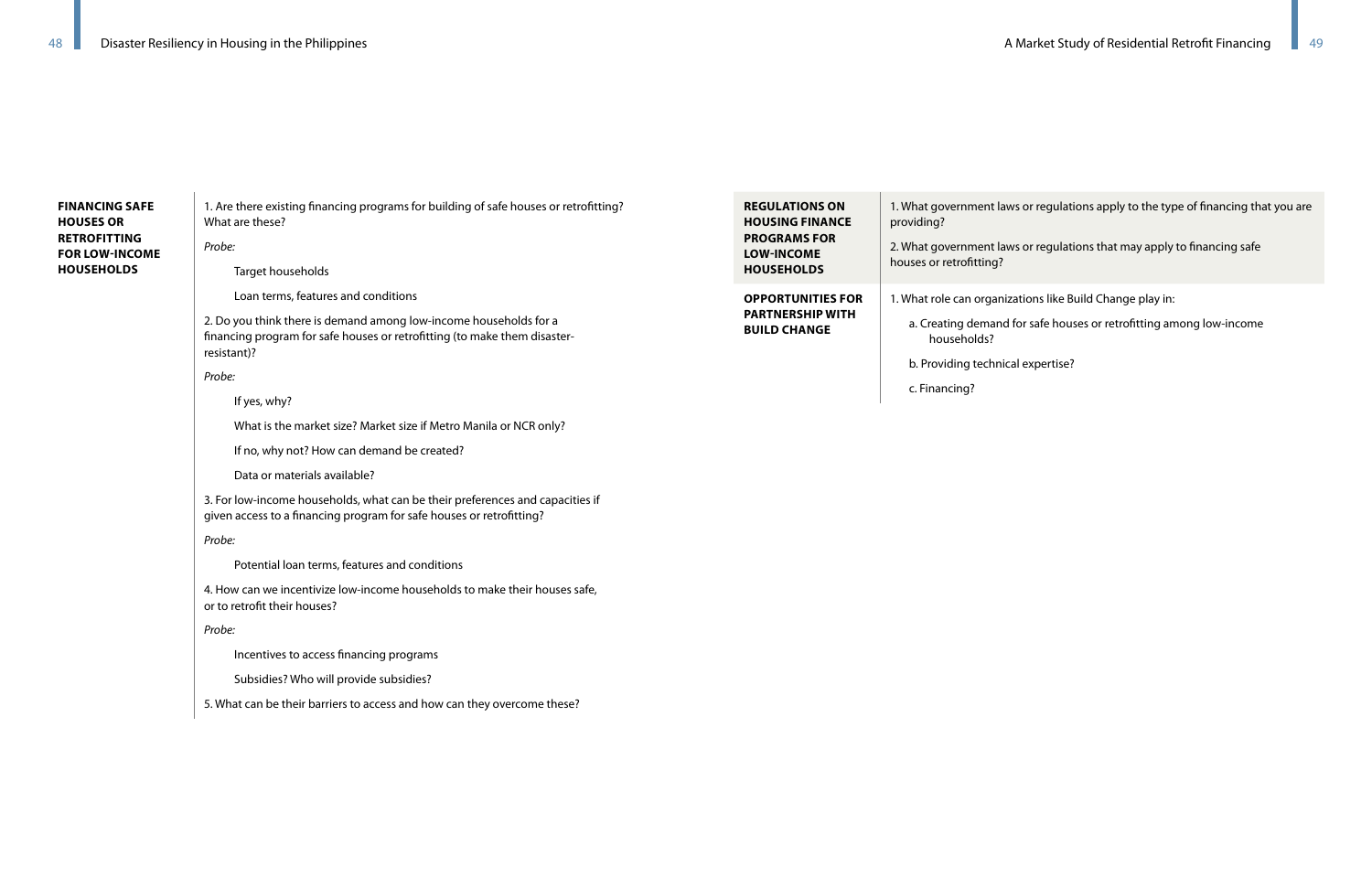# **Annex Table 1: Insights and Experiences of Homeowners Regarding House Construction**

**FGDs and Interviews with Clients of Financial Service Providers**

|                                                         | MF NGO 1 (FGD #1)                                                                                                                                                                                                                                                                                                                                                                                                                                         | MF NGO 1 (FGD #2)                                                                                                                         | MF NGO 2 (FGD)                                                                                                                                                                                                                                                                    | MF NGO 3 (FGD)                                                                                                                                                                                                                                               | <b>RB</b> (Interviews)                                                                                                                                                               | Cooperative (FGD)                                                                                                                 |
|---------------------------------------------------------|-----------------------------------------------------------------------------------------------------------------------------------------------------------------------------------------------------------------------------------------------------------------------------------------------------------------------------------------------------------------------------------------------------------------------------------------------------------|-------------------------------------------------------------------------------------------------------------------------------------------|-----------------------------------------------------------------------------------------------------------------------------------------------------------------------------------------------------------------------------------------------------------------------------------|--------------------------------------------------------------------------------------------------------------------------------------------------------------------------------------------------------------------------------------------------------------|--------------------------------------------------------------------------------------------------------------------------------------------------------------------------------------|-----------------------------------------------------------------------------------------------------------------------------------|
| Number of<br>participants                               | 13                                                                                                                                                                                                                                                                                                                                                                                                                                                        | 5                                                                                                                                         | 12                                                                                                                                                                                                                                                                                | 14                                                                                                                                                                                                                                                           | 3                                                                                                                                                                                    | 8                                                                                                                                 |
| Socio-economic<br>profile                               | Mostly engaged<br>in small retail<br>businesses.<br>Seasonal source<br>of income.<br>Average<br>household size<br>of four. Monthly<br>incomes range<br>from Php 14,000<br>to Php 21,000<br>(USD \$260-<br>\$400).                                                                                                                                                                                                                                         | Engaged in<br>retail business.<br>Average<br>household size<br>of four.                                                                   | Engaged in<br>home-based<br>micro-<br>enterprises.<br>Spouses<br>have regular<br>employment.<br>Average<br>household size<br>of six. Monthly<br>incomes range<br>from Php<br>10,000 to Php<br>40,000 (USD<br>\$180-\$750).                                                        | Poor to low-<br>income but not<br>poor. Engaged<br>in micro-<br>enterprises and<br>other seasonal<br>livelihoods.<br>Houses made<br>of salvaged<br>materials, half-<br>concrete, half<br>wood walls.                                                         | Middle-income<br>class<br>Sources of<br>income are<br>room rental<br>and pension.<br>Husband of<br>one of the<br>respondents<br>receives<br>pension of Php<br>37,000 (USD<br>\$700). | (Not available.<br>Participants in the<br>FGD were Board<br>members and<br>staff – who are also<br>members of the<br>cooperative) |
| <b>Status of house</b><br>ownership                     | Most own their<br>houses through<br>the MF NGO's<br>housing finance<br>program. Only<br>three are yet to<br>transfer to their<br>house.                                                                                                                                                                                                                                                                                                                   | Only half of<br>them own<br>their houses,<br>including the<br>land. Others<br>do not have<br>land and funds<br>for house<br>construction. | They own units<br>in the tenement<br>housing<br>built by NHA<br>for Smokey<br>Mountain<br>dwellers.                                                                                                                                                                               | They<br>constructed<br>their houses but<br>lots are owned<br>by the local<br>government.                                                                                                                                                                     | They own the<br>house and lot<br>(titled).                                                                                                                                           | 47% of the members<br>of the cooperative<br>own the house and<br>lot. The rest are still<br>renting.                              |
| Overall<br>experience<br>with new house<br>construction | Original housing<br>program<br>beneficiaries<br>provided<br>sweat equity<br>equivalent<br>to 400 hours.<br>Houses built<br>were not strong,<br>with defects<br>that needed<br>improvements.<br>No beams,<br>toilets, doors<br>and "sinking"<br>floors. Did<br>not have to<br>submit any<br>documentary<br>requirements<br>for house<br>construction.<br>"Ang sarap<br>matulog sa<br>sariling bahay."<br>(It feels good<br>to sleep in your<br>own house.) |                                                                                                                                           | Turned over<br>units were<br>bare but with<br>a provision for<br>a loft. Prefers<br>permanent<br>houses, even<br>outside Metro<br>Manila, but<br>cannot afford to<br>purchase a lot<br>and construct<br>a house. They<br>didn't have a<br>choice with<br>the tenement<br>housing. | Construction<br>of houses did<br>not follow<br>any plan or<br>design. "Pang-<br>mayaman<br>lang po yang<br>design design."<br>Improvements<br>are incremental<br>- sometimes<br>using materials<br>(wood, Gl<br>sheets, etc.)<br>salvaged from<br>the river. | House was<br>old - belongs<br>to parents and<br>built many<br>years ago.<br>After house<br>was razed by<br>fire, had it re-<br>built.                                                |                                                                                                                                   |

#### **FGDs and Interviews with Clients of Financial Service Providers**

MF NGO 1 (FGD #1)

**Financing house construction and** 

**improvements**

Construction through loan from the MF NGO's housing finance program. Loan amounts: Php 60,000 (USD \$1,130) for 7 years (1<sup>st</sup> batch) and Php 85,000 (USD \$1,600) for 10 years (2nd batch). Took out additional loans from the MF NGO for house improvement, but the rest of improvements were selffinanced. Some have fully paid the loans with the MF NGO – with a few making advance payments. Spouse and working children helped pay the loan.

| <b>MF NGO 1 (FGD #2)</b> | MF NGO 2 (FGD)                                                                                                                                                                                                                                                                                                                                                                                                                                                                                                                                                                                                                                                                                                  | MF NGO 3 (FGD)                                                                                                                                                                                                 | <b>RB</b> (Interviews)                                                                                                                                                                                                                                                                                | Cooperative (FGD)                                                                                                                                                                                                                                                                                           |
|--------------------------|-----------------------------------------------------------------------------------------------------------------------------------------------------------------------------------------------------------------------------------------------------------------------------------------------------------------------------------------------------------------------------------------------------------------------------------------------------------------------------------------------------------------------------------------------------------------------------------------------------------------------------------------------------------------------------------------------------------------|----------------------------------------------------------------------------------------------------------------------------------------------------------------------------------------------------------------|-------------------------------------------------------------------------------------------------------------------------------------------------------------------------------------------------------------------------------------------------------------------------------------------------------|-------------------------------------------------------------------------------------------------------------------------------------------------------------------------------------------------------------------------------------------------------------------------------------------------------------|
|                          | Loan from<br>NHA. Monthly<br>amortizations<br>were adjusted<br>due to defaults<br>in payment<br>by most<br>homeowners<br>[e.g., from Php<br>1,080 (USD<br>\$20)/month to<br>Php 2,000 (USD<br>\$37)/month.<br>They were not<br>happy with<br>NHA's policy<br>of applying<br>payments<br>on interest<br>only. Defaults<br>were due to<br>dissatisfaction<br>with NHA, and<br>priority given<br>to children's<br>school<br>expenses.<br>Made<br>incremental<br>improvements<br>to the<br>units (floor,<br>walls, toilet,<br>additional<br>rooms) through<br>loans from the<br>MF NGO [about<br>Php 465 (USD<br>\$9) weekly<br>amortization<br>for $50$<br>weeks]. Some<br>improvements<br>were self-<br>financed. | Construction<br>of houses was<br>self-financed.<br><b>Improvements</b><br>were self-<br>financed<br>("Bina-budget<br>po namin.")<br>and/or through<br>a portion of the<br>business loan<br>from the MF<br>NGO. | For the<br>pensioner-<br>respondent,<br>house<br>construction<br>was financed<br>by a loan<br>from the rural<br>bank: about<br>Php 500,000<br>(USD \$9,400)<br>with loan term<br>of 5 years.<br>Succeeding<br>loans from<br>the bank were<br>for house<br>extension – for<br>room rental<br>business. | Some 196<br>cooperative<br>members had houses<br>constructed through<br>a housing program<br>of the cooperative,<br>in partnership with<br>SHFC and Habitat for<br>Humanity. Housing<br>unit cost was Php<br>80,000 (USD \$1,500)<br>with loan term of 5<br>years and interest<br>rate of 12% per<br>annum. |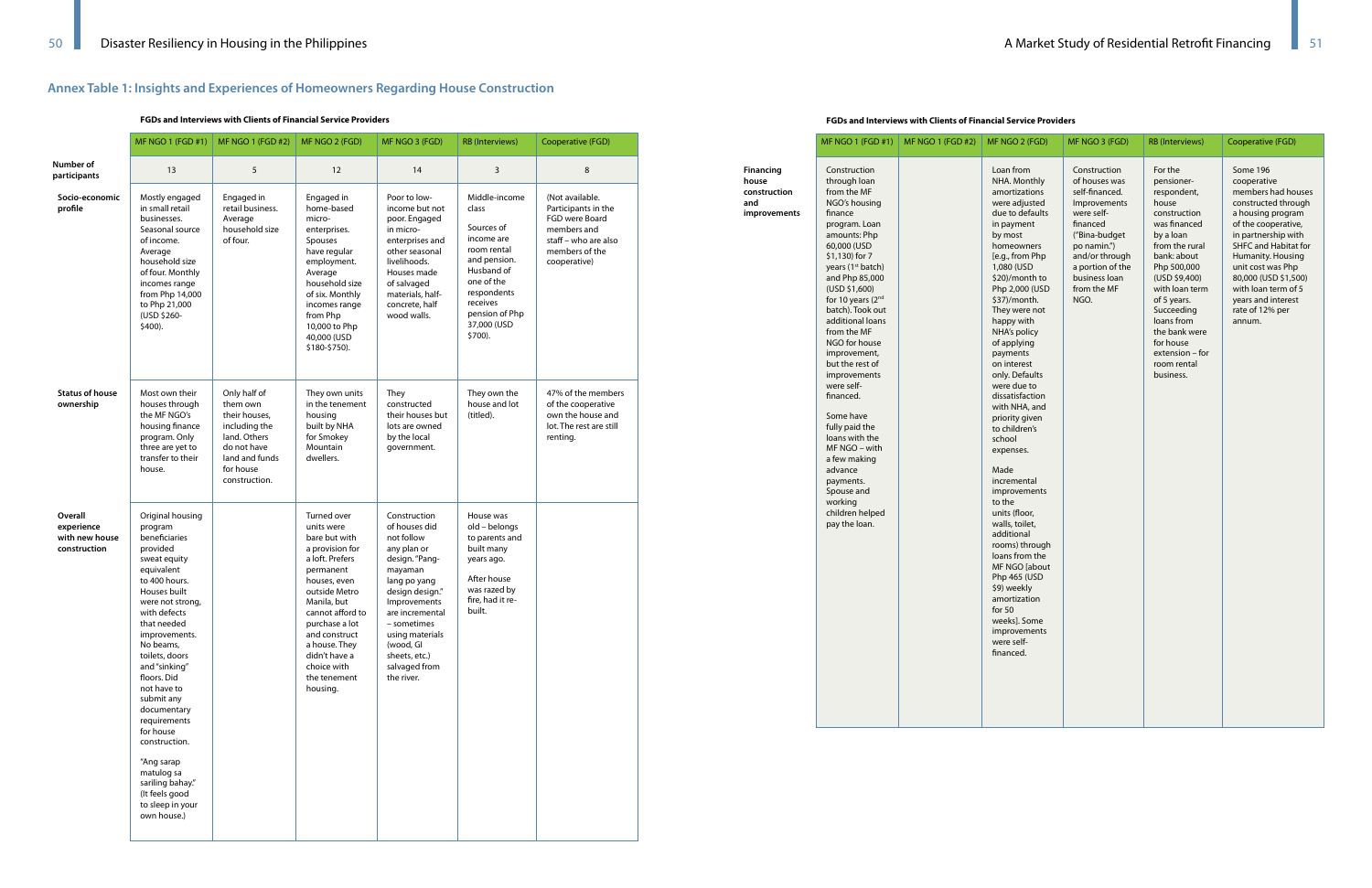# **Annex Table 2a. Estimate of Home Retrofit Market (based on housing units with outer walls made of concrete/brick/stone)**

|                                                                           | <b>No. of Housing Units</b> |            |  |
|---------------------------------------------------------------------------|-----------------------------|------------|--|
| Number of Concrete/Brick/Stone Houses                                     |                             | 11,035,032 |  |
| % of Single and Duplex Houses                                             |                             | 88%        |  |
| <b>Estimate Number of Single &amp; Duplex Concrete/Brick/Stone Houses</b> |                             | 9,710,828  |  |
| Upper Income and Rich Households                                          | 1.49%                       |            |  |
| Upper Middle-Income Households                                            | 2.19%                       |            |  |
| Middle Income Households                                                  | 16.75%                      | 1,626,564  |  |
| Lower Middle-Income Households                                            | 26.99%                      | 2,620,953  |  |
| Low Income but not Poor Households                                        | 36.08%                      | 3,503,667  |  |
| Poor Households                                                           | 16.50%                      | 1,602,287  |  |
| Total                                                                     |                             | 9,353,470  |  |

**Annex Table 2b. Estimate of Home Retrofit Market (based on housing units with outer walls made of concrete/ brick/stone, wood, and half concrete/brick/stone and half wood)**

|                                                                                                                                            | <b>No. of Housing Units</b> |            |  |
|--------------------------------------------------------------------------------------------------------------------------------------------|-----------------------------|------------|--|
| Number of Houses with Outer Walls made of Concrete/Brick/Stone Houses,<br>Wood, Half Concrete/Brick/Stone and Half Wood                    |                             | 18,374,554 |  |
| % of Single and Duplex Houses                                                                                                              |                             | 88%        |  |
| Estimate Number of Single & Duplex with outer walls made of Concrete/<br>Brick/Stone Houses, Wood, Half Concrete/Brick/Stone and Half Wood |                             | 16,169,608 |  |
| Upper Income Class and Rich Households                                                                                                     | 1.50%                       |            |  |
| Upper Middle Income Households                                                                                                             | 2.19%                       |            |  |
| Middle Income Households                                                                                                                   | 16.75%                      | 2,708,409  |  |
| Lower Middle Income Households                                                                                                             | 26.99%                      | 4,364,177  |  |
| Low Income but not Poor Households                                                                                                         | 36.20%                      | 5,853,398  |  |
| Poor Households                                                                                                                            | 16.50%                      | 2,667,985  |  |
| Total                                                                                                                                      |                             | 15,593,969 |  |

# **Annex Table 3: Insights and Experiences of Homeowners Regarding Home Retrofitting**

#### **FGDs and Interviews with Clients of Financial Service Providers**

|                                                                                       | MF NGO 1 (FGD #1)                                                                                                                                                                                                                                                                                                                                                                                                                                                                                 | <b>MF NGO 1 (FGD #2)</b>                           | MF NGO 2 (FGD)                                                                                                                                                                                                                                                                                                               | MF NGO 3 (FGD)                                                                                                                                                                                                                                                                                                                    | <b>RB</b> (Interviews)                                                                                                                                                                                                   | Cooperative (FGD)                                                                                                                                                 |
|---------------------------------------------------------------------------------------|---------------------------------------------------------------------------------------------------------------------------------------------------------------------------------------------------------------------------------------------------------------------------------------------------------------------------------------------------------------------------------------------------------------------------------------------------------------------------------------------------|----------------------------------------------------|------------------------------------------------------------------------------------------------------------------------------------------------------------------------------------------------------------------------------------------------------------------------------------------------------------------------------|-----------------------------------------------------------------------------------------------------------------------------------------------------------------------------------------------------------------------------------------------------------------------------------------------------------------------------------|--------------------------------------------------------------------------------------------------------------------------------------------------------------------------------------------------------------------------|-------------------------------------------------------------------------------------------------------------------------------------------------------------------|
| Improvements<br>completed for<br>current house                                        | There were<br>significant<br>improvements<br>since turned over<br>units were bare.<br>Added toilets,<br>windows and<br>doors.<br>Financing house<br>improvements<br>through the MF<br>NGO's Incentive<br>Loan. Loan<br>amounts should<br>not exceed the<br>General Loan.<br>Loan amounts<br>range from Php<br>15,000 to Php<br>40,000 (USD<br>\$280-\$750).<br>Loan term: 6<br>months, 1 year,<br>2 years. Weekly<br>amortization<br>ranges from<br>Php 1,100 to<br>Php 1,500 (USD<br>$$20-28$ ). |                                                    | Improvements to<br>floor, walls, toilet,<br>kitchen and the<br>loft. Rooms and<br>cabinets were<br>added.<br>Made<br>incremental<br>improvements<br>to the units<br>through loans<br>from the MF NGO<br>[about Php 465<br>(USD \$9) weekly<br>amortization for<br>50 weeks]. Some<br>improvements<br>were self-<br>financed. | Very low-cost,<br>incremental<br>improvements<br>only $-$ e.g.,<br>to replace<br>dilapidated<br>wood or part<br>of the house<br>destroyed by<br>heavy rains.<br>One MF NGO<br>member is<br>having her house<br>renovated. Cost<br>is about Php<br>40,000 (USD<br>\$750).                                                          | Improvements<br>were mainly<br>for the room<br>rental business<br>- (vertical)<br>extensions or<br>additional rooms.<br>These house<br>improvements or<br>extensions were<br>financed through<br>loans from the<br>bank. | Two<br>participants<br>in the FGD<br>had houses<br>renovated. The<br>rest are still<br>renting and<br>cannot make<br>improvements<br>to the housing<br>structure. |
| <b>Insights</b><br>regarding<br>retrofitting<br>houses for<br>disaster-<br>resiliency | Important<br>because walls<br>and floor are<br>not strong to<br>withstand strong<br>typhoons and<br>earthquake.                                                                                                                                                                                                                                                                                                                                                                                   | Interested to<br>have their houses<br>retrofitted. | Tenement<br>building should<br>be retrofitted to<br>make it disaster<br>resilient.                                                                                                                                                                                                                                           | Important<br>because houses<br>are not strong<br>and they live<br>beside a river.<br>The river<br>overflows<br>houses have<br>been damaged<br>in the past due<br>to this.<br>Issue is that the<br>lots on which<br>their houses<br>stand belong<br>to the city<br>government,<br>and they can be<br>asked to move<br>out anytime. | Important not<br>just for the safety<br>of the household<br>- but also for<br>the room rental<br>business.                                                                                                               | The<br>cooperative's<br>Board and<br>management<br>find it<br>important that<br>members have<br>disaster resilient<br>homes.                                      |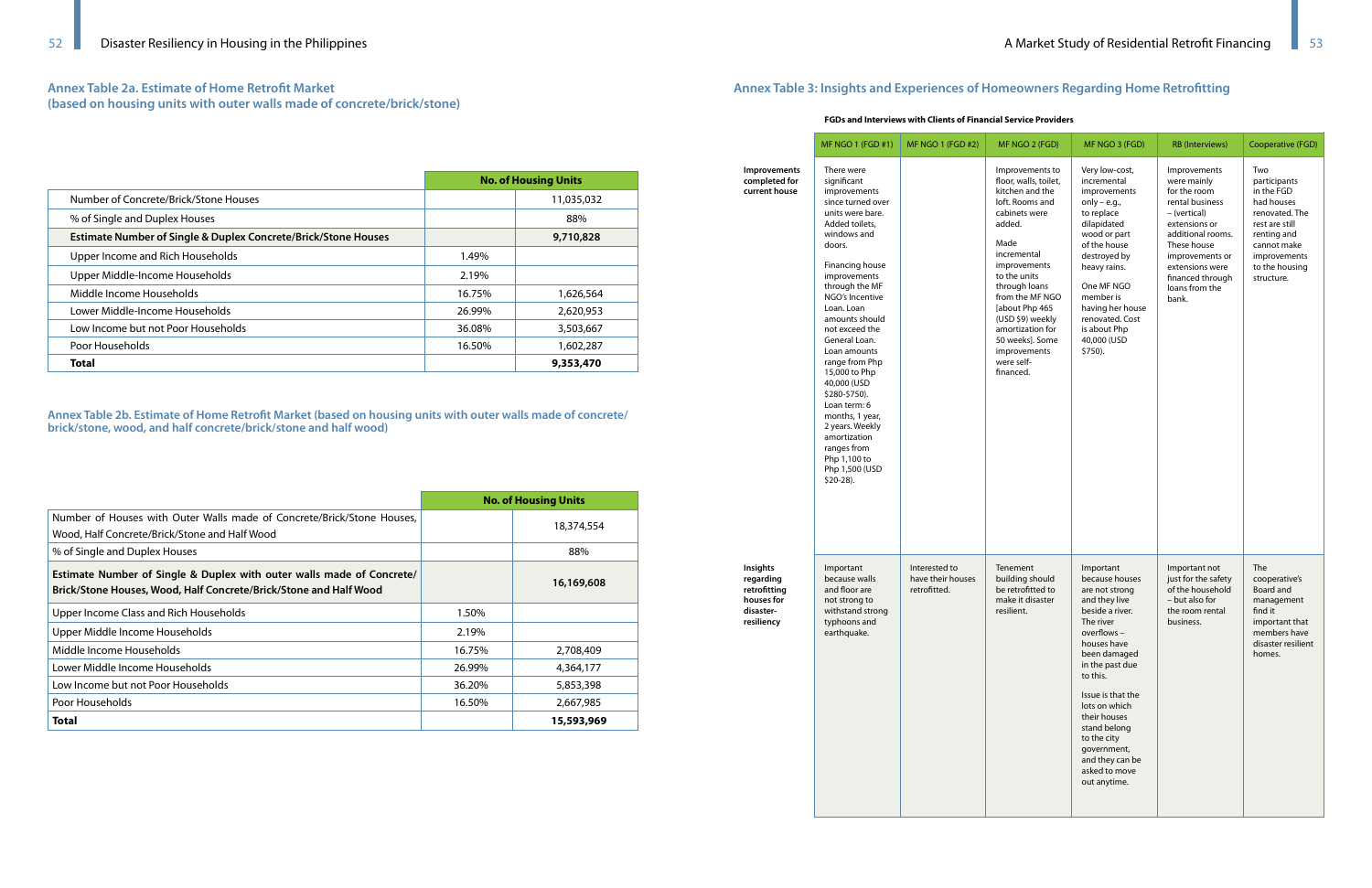# **Annex Table 4. Estimate of Home Retrofit Market, By Type of Financial Service Provider**

|                                       | Income<br><b>Distribution</b> |               | <b>MFI</b> |                                   | <b>Banks &amp; Other FSPs</b> |                                   | <b>Subsidies</b> |                                   |
|---------------------------------------|-------------------------------|---------------|------------|-----------------------------------|-------------------------------|-----------------------------------|------------------|-----------------------------------|
| <b>Market Segment</b>                 |                               | <b>Number</b> | % Share    | Number of<br><b>Housing Units</b> | % Share                       | Number of<br><b>Housing Units</b> | % Share          | Number of<br><b>Housing Units</b> |
| Upper Income and Rich<br>Households   | 1.50%                         |               |            |                                   |                               |                                   |                  |                                   |
| Upper Middle-Income<br>Households     | 2.19%                         |               |            |                                   |                               |                                   |                  |                                   |
| Middle Income Households              | 16.75%                        | 2,708,409     | 10%        | 270,841                           | 90%                           | 2,437,568                         |                  |                                   |
| Lower Middle-Income<br>Households     | 26.99%                        | 4,364,177     | 70%        | 3,054,924                         | 20%                           | 872,835                           | 10%              | 436,418                           |
| Low Income but not Poor<br>Households | 36.20%                        | 5,853,398     | 85%        | 4,975,388                         | 5%                            | 292,670                           | 10%              | 585,340                           |
| Poor Households                       | 16.50%                        | 2,667,985     | 10%        | 266,799                           |                               |                                   | 90%              | 2,401,187                         |
| <b>Total</b>                          |                               | 15,593,970    |            | 8,567,952                         |                               | 3,603,073                         |                  | 3,422,945                         |

# **Annex Table 5: Homeowners' Retrofit Financing Options and Preferences**

#### **FGDs and Interviews with Clients of Financial Service Providers**

|                                                         | MF NGO 1 (FGD #1)                                                                                                                                                                                                                                                                                                                                                                                                                                                                                 | MF NGO 1 (FGD #2)                                                                                                           | MF NGO 2 (FGD)                                                                                                                                                                                                                                                            | MF NGO 3 (FGD)                                                                                                                                       | <b>RB</b> (Interviews)                                                                                                                                                                                            | Cooperative (FGD)                                                                                                                                                         |
|---------------------------------------------------------|---------------------------------------------------------------------------------------------------------------------------------------------------------------------------------------------------------------------------------------------------------------------------------------------------------------------------------------------------------------------------------------------------------------------------------------------------------------------------------------------------|-----------------------------------------------------------------------------------------------------------------------------|---------------------------------------------------------------------------------------------------------------------------------------------------------------------------------------------------------------------------------------------------------------------------|------------------------------------------------------------------------------------------------------------------------------------------------------|-------------------------------------------------------------------------------------------------------------------------------------------------------------------------------------------------------------------|---------------------------------------------------------------------------------------------------------------------------------------------------------------------------|
| <b>Financing</b><br>options<br>for home<br>retrofitting | Loan from the MF<br>NGO (incentive<br>loan for house<br>improvement) and<br>self-financing.                                                                                                                                                                                                                                                                                                                                                                                                       | Loan from the MF<br>NGO (incentive<br>loan for house<br>improvement) and<br>self-financing.                                 | If building will<br>be retrofitted,<br>homeowners have<br>to contribute. But<br>this is problematic<br>because they do<br>not expect all<br>homeowners to<br>cooperate and<br>to afford the<br>contribution.<br>MF NGO is the<br>preferred source of<br>financing (loan). | Loan from the MF<br>NGO (incentive<br>loan for house<br>improvement).                                                                                | Loan from the rural<br>bank or another<br>lending institution<br>and self-financing<br>(pension) – but<br>does not want to<br>borrow yet because<br>she is still paying<br>two loans (one with<br>the bank).      | Loan from the<br>cooperative<br>(cooperative<br>partners with<br>Pag-IBIG or<br>other financial<br>institutions).                                                         |
| <b>Preferred terms</b><br>and features                  | Affordable and<br>based on their cash<br>flow.<br>The same terms as<br>current incentive<br>loan with the<br>MF NGO - Loan<br>amounts range<br>from Php 15,000 to<br>Php 40,000 (USD<br>\$280-\$750). Loan<br>term: 6 months, 1<br>year, 2 years. Weekly<br>amortization ranges<br>from Php 1,100 to<br>Php 1,500 (USD<br>$$20-28$ ).<br>Can still add<br>between Php 200<br>to Php 300 (USD<br>\$4-6) weekly [Php<br>800 to Php 1,200<br>(USD \$15-24) per<br>month] to current<br>amortization. | Can still add about<br>Php 1,000 (USD \$19)<br>to current weekly<br>amortization (or<br>Php 4,000 (USD<br>\$75) per month). |                                                                                                                                                                                                                                                                           | Affordable. Preferably<br>the same terms<br>and features as<br>business loan with<br>the MF NGO: small<br>weekly amortization,<br>6-month loan term. | The same terms and<br>features as housing<br>loan with the bank<br>(amount: between)<br>Php 400,000 and<br>Php 600,000 (USD<br>\$7,500-\$11,320);<br>loan term is 5 years;<br>interest rate is 14%<br>per annum). | The same terms<br>and conditions<br>as loan with the<br>cooperative:<br>amount is based<br>on share capital,<br>monthly payment,<br>long-term loan (at<br>least 5 years). |